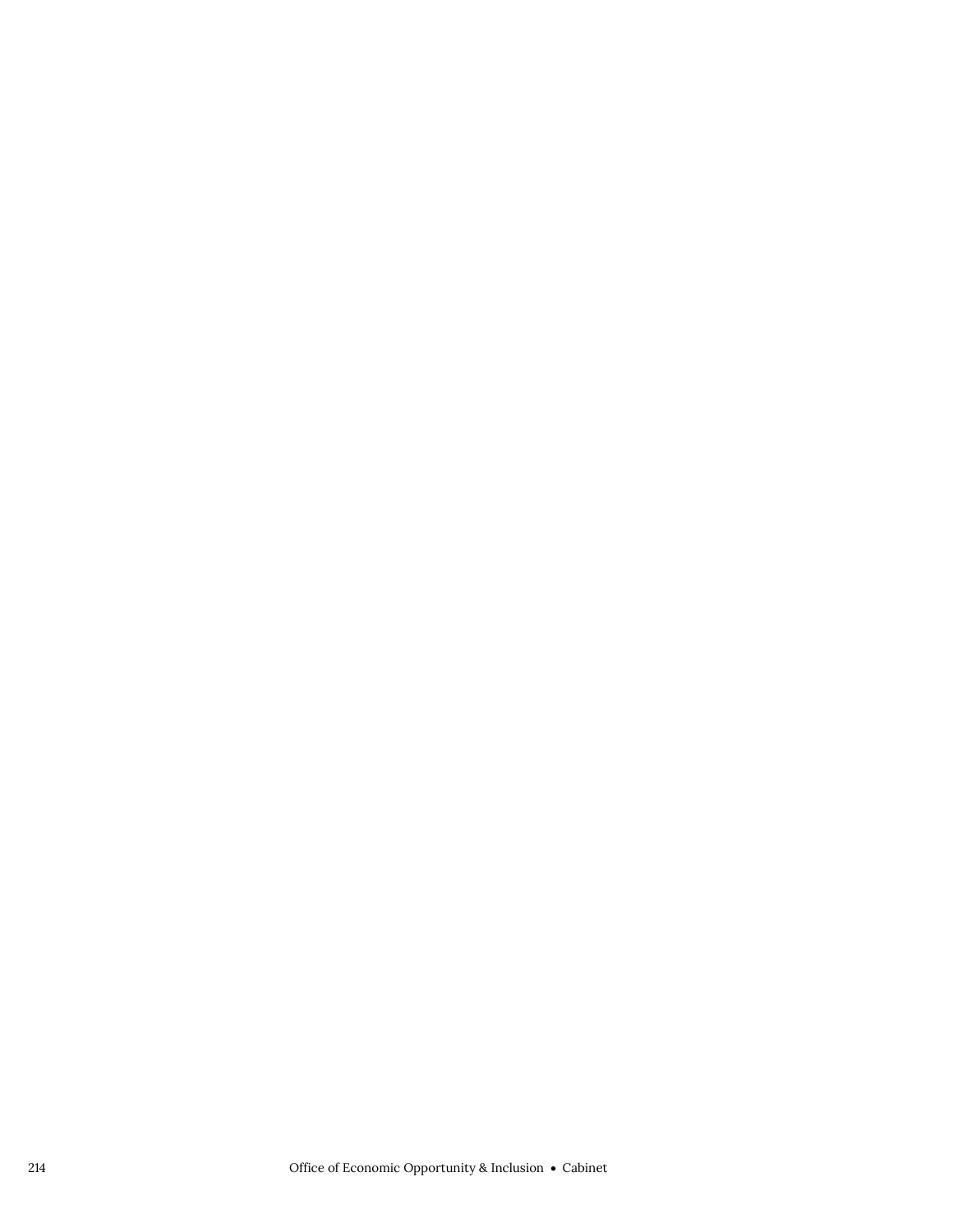# <span id="page-2-0"></span>Office of Economic Opportunity & Inclusion

#### **Segun Idowu,** *Chief of Economic Opportunity & Inclusion*

### **Cabinet Mission**

The mission of the Economic Opportunity & Inclusion Cabinet is to make Boston a global model of economic equity for working people, entrepreneurs, businesses, and investors by implementing sustainable practices that repair economic harm and help build generational wealth for disadvantaged communities, fosters local talent and innovative ideas, creates thriving and healthy neighborhoods, establishes equitable procurement strategies, and strengthens the partnership between the City and local organizations, thereby enhancing the efficiency and effectiveness of government, the quality of life for all Bostonians, and the experience of all visitors.

| <b>Operating Budget</b>            |                                                   | <b>Total Actual '20</b> |              | Total Actual '21 Total Approp '22 Total Budget '23 |            |
|------------------------------------|---------------------------------------------------|-------------------------|--------------|----------------------------------------------------|------------|
|                                    | Consumer Affairs & Licensing                      | 1,360,359               | 1,518,461    | 1,802,658                                          | 1,768,061  |
|                                    | Department of Supplier and<br>Workforce Diversity | $\mathbf{0}$            | $\mathbf{0}$ | $\Omega$                                           | 3,465,713  |
|                                    | Office of Economic Opportunity &<br>Inclusion     | 3,463,425               | 3,853,923    | 2,944,575                                          | 5,330,020  |
|                                    | Office of Tourism                                 | 1,365,309               | 894,769      | 2,503,330                                          | 1,486,737  |
|                                    | Total                                             | 6,189,093               | 6,267,153    | 7,250,563                                          | 12,050,531 |
|                                    |                                                   |                         |              |                                                    |            |
| <b>External Funds Expenditures</b> |                                                   | <b>Total Actual '20</b> |              | Total Actual '21 Total Approp '22 Total Budget '23 |            |
|                                    | Consumer Affairs & Licensing                      | 64.433                  | 68.897       | 64,557                                             | 70,807     |
|                                    | Office of Economic Opportunity &<br>Inclusion     | 3,893,841               | 3,678,772    | 4,552,008                                          | 3,319,623  |
|                                    | Office of Tourism                                 | 124,677                 | $\mathbf{0}$ | 50,000                                             | 150,000    |
|                                    | Total                                             | 4,082,951               | 3,747,669    | 4,666,565                                          | 3,540,430  |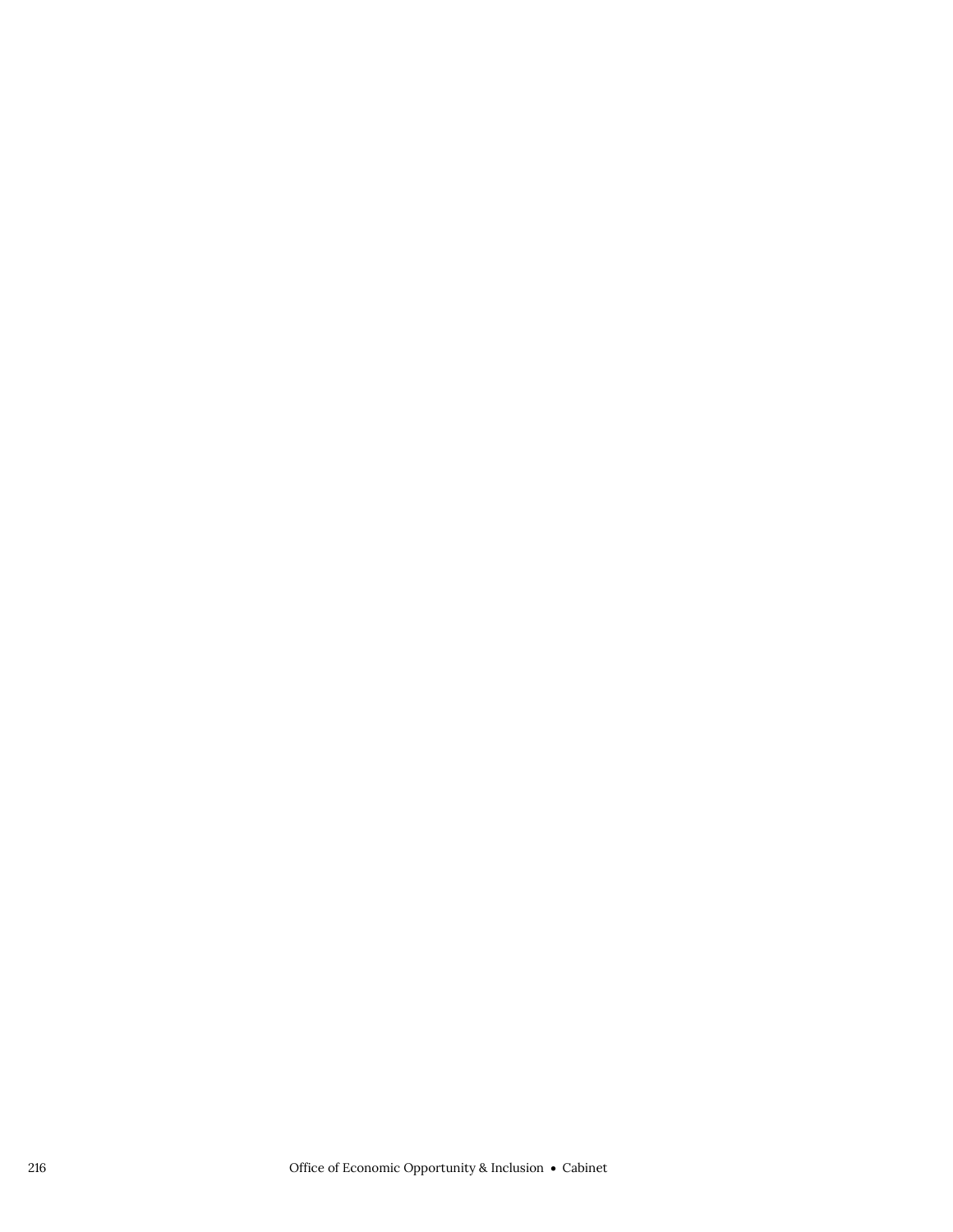### <span id="page-4-0"></span>Consumer Affairs & Licensing Operating Budget

#### **Kathleen Joyce,** *Director,* **Appropriation 114000**

### **Department Mission**

The Consumer Affairs & Licensing Department contributes to the overall mission of improving the quality of life in the City of Boston by maintaining safety and order in the restaurant community through the licensing of entertainment activities and monitoring compliance with relevant laws. The office also educates and mediates on behalf of Boston area consumers in order to facilitate successful resolution of consumer related complaints. The Licensing Board grants and regulates various types of alcohol, food licenses and other licenses for restaurants, nightclubs, private clubs, liquor stores. The Licensing Board consists of 3 Commissioners appointed by the Mayor. Boston Police officers support the office and report violations of the alcoholic and other laws of the Commonwealth. The Licensing Board holds hearings on these violations and issues penalties.

### **Selected Performance Goals**

#### **Consumer Affairs**

- Close cases in a short amount of time for better service to consumers.
- More resolved cases from consumer complaints filed with our department.
- To track cases closed per month.

| <b>Operating Budget</b>      | Program Name                                                     | <b>Total Actual '20</b>       |                               | Total Actual '21 Total Approp '22 Total Budget '23 |                                |
|------------------------------|------------------------------------------------------------------|-------------------------------|-------------------------------|----------------------------------------------------|--------------------------------|
|                              | Consumer Licensing<br><b>Consumer Affairs</b><br>Licensing Board | 597,537<br>100,762<br>662,060 | 575,872<br>173,037<br>769,552 | 543.213<br>111,071<br>1,148,374                    | 678,019<br>64,656<br>1,025,386 |
|                              | Total                                                            | 1,360,359                     | 1,518,461                     | 1,802,658                                          | 1,768,061                      |
| <b>External Funds Budget</b> | <b>Fund Name</b>                                                 | <b>Total Actual '20</b>       |                               | Total Actual '21 Total Approp '22                  | <b>Total Budget '23</b>        |
|                              | Local Consumer Aid Fund                                          | 64,433                        | 68,897                        | 64,557                                             | 70,807                         |
|                              | Total                                                            | 64,433                        | 68,897                        | 64,557                                             | 70,807                         |
| <b>Operating Budget</b>      |                                                                  | <b>Actual</b> '20             | <b>Actual</b> '21             | Approp '22                                         | Budget '23                     |
|                              | <b>Personnel Services</b><br>Non Personnel                       | 1,296,933<br>63,426           | 1,487,864<br>30,597           | 1,658,363<br>144,295                               | 1,732,106<br>35,955            |
|                              | Total                                                            | 1,360,359                     | 1,518,461                     | 1,802,658                                          | 1,768,061                      |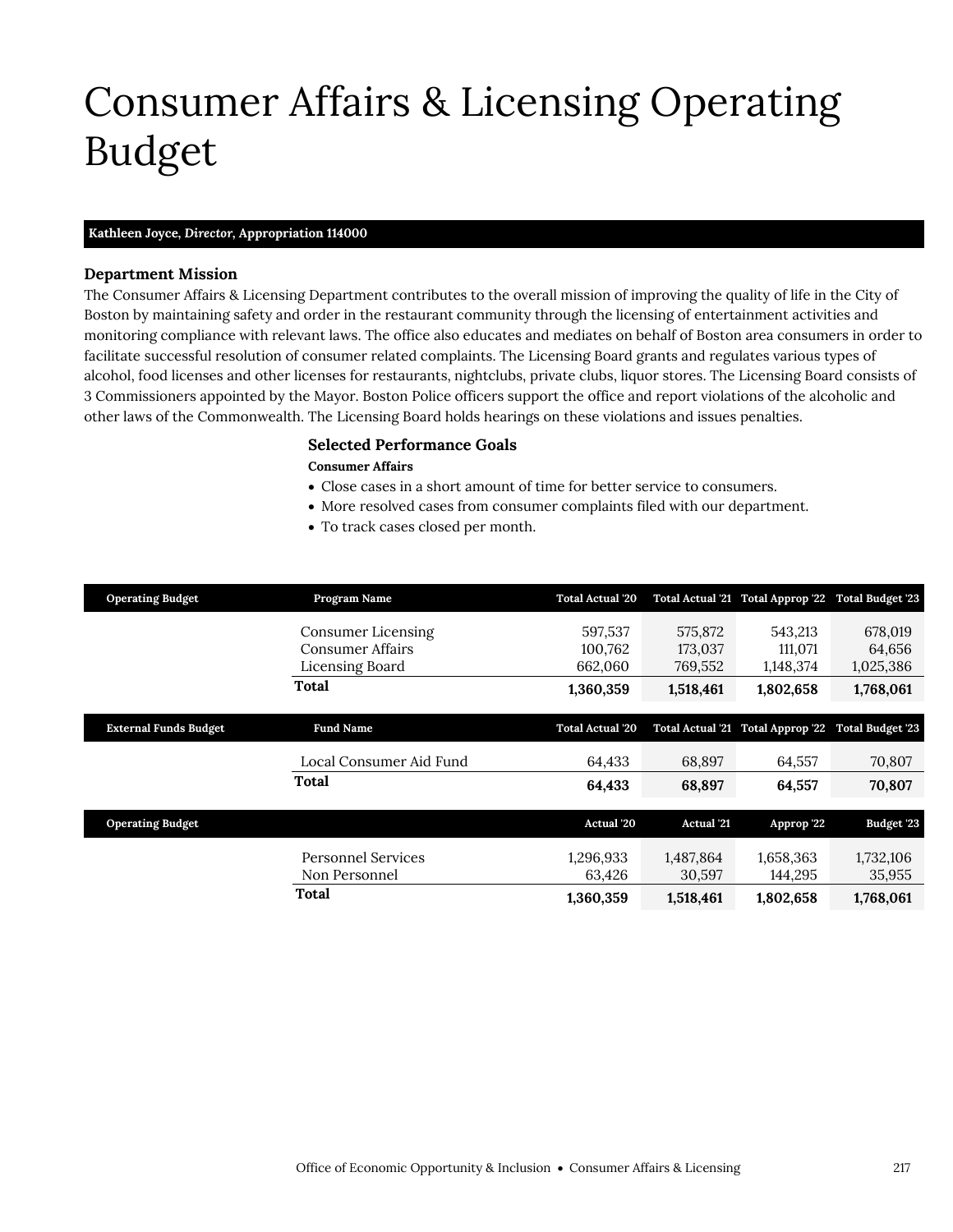### Consumer Affairs & Licensing Operating Budget



#### **Authorizing Statutes**

- Enabling Legislation, CBC Ord. §§ 15-5.1- 15-5.2.
- Dancing Halls, M.G.L.A. c. 136, § 4.
- Commonly Used Provisions, M.G.L.A. c.140, §§ 177A, 181, 183A, 185H.
- Theatrical Exhibitions and Public Amusements, CBC Ord. §§ 17-13.1-17- 13.5.
- Consumer Protection, M.G.L.A. c.93A, § 9.
- 2014 Mass. Acts ch. 287 ss. 71-75B, 84-85, 119,128,130-132 (Gives Mayor appointing authority) 2014 Mass. Acts ch. 287 ss. 71- 75B, 84-85, 119,128,130-132 (Gives Mayor appointing authority).
- 2014 Mass. Acts ch. 312 ss. 1-2.
- 2015 Mass. Acts ch. 119 ss. 18-19,32-33.
- M.G.L.A. c. 138 ss. 12,14,15,17,23,34,64 67.
- M.G.L.A. c. 140 ss. 1-7,9-12,22-32,177, 185I.

### **Description of Services**

The Consumer Affairs and Licensing Department is responsible for licensing and regulating all forms of entertainment, alcohol and food within Boston. The Office processes new applications and renewals, inspects premises, and holds hearings on licensing requests and violations. The Office also educates and mediates on behalf of Boston area consumers.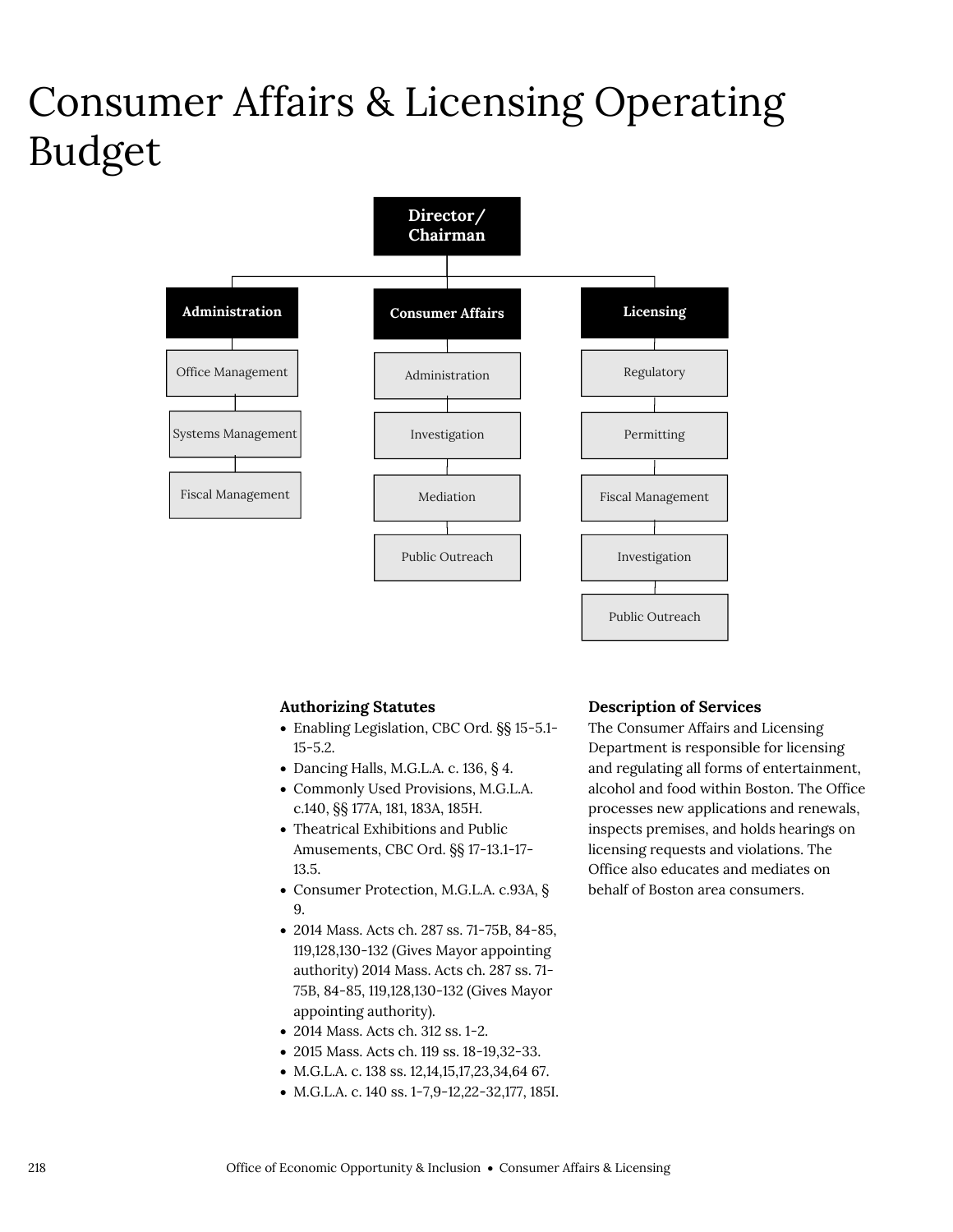## Department History

| <b>Personnel Services</b>                                                                                                                                                                                                                                                         | FY20 Expenditure                                                                 | FY21 Expenditure                                                            | <b>FY22 Appropriation</b>                                                                      | FY23 Recommended                                                      | Inc/Dec 22 vs 23                                                                           |
|-----------------------------------------------------------------------------------------------------------------------------------------------------------------------------------------------------------------------------------------------------------------------------------|----------------------------------------------------------------------------------|-----------------------------------------------------------------------------|------------------------------------------------------------------------------------------------|-----------------------------------------------------------------------|--------------------------------------------------------------------------------------------|
| 51000 Permanent Employees<br>51100 Emergency Employees<br>51200 Overtime<br>51600 Unemployment Compensation<br>51700 Workers' Compensation<br><b>Total Personnel Services</b>                                                                                                     | 1,221,678<br>2,065<br>$\mathbf{0}$<br>$\overline{0}$<br>73,190<br>1,296,933      | 1,469,864<br>18,000<br>0<br>$\mathbf{0}$<br>0<br>1,487,864                  | 1,658,363<br>0<br>0<br>0<br>$\overline{0}$<br>1,658,363                                        | 1,732,106<br>0<br>0<br>0<br>$\Omega$<br>1,732,106                     | 73,743<br>0<br>$\mathbf{0}$<br>0<br>$\Omega$<br>73,743                                     |
| <b>Contractual Services</b>                                                                                                                                                                                                                                                       | FY20 Expenditure                                                                 | FY21 Expenditure                                                            | <b>FY22 Appropriation</b>                                                                      | <b>FY23 Recommended</b>                                               | Inc/Dec 22 vs 23                                                                           |
| 52100 Communications<br>52200 Utilities<br>52400 Snow Removal<br>52500 Garbage/Waste Removal<br>52600 Repairs Buildings & Structures<br>52700 Repairs & Service of Equipment<br>52800 Transportation of Persons<br>52900 Contracted Services<br><b>Total Contractual Services</b> | 6,720<br>0<br>0<br>$\mathbf{0}$<br>$\mathbf{0}$<br>200<br>586<br>4,859<br>12,365 | 8,219<br>0<br>0<br>$\mathbf{0}$<br>0<br>175<br>130<br>3,741<br>12,265       | 6,720<br>0<br>$\mathbf{0}$<br>$\mathbf{0}$<br>$\mathbf{0}$<br>950<br>700<br>106,500<br>114,870 | 6,720<br>0<br>0<br>0<br>$\mathbf{0}$<br>900<br>700<br>6,370<br>14,690 | 0<br>$\mathbf 0$<br>$\mathbf{0}$<br>0<br>$\mathbf{0}$<br>$-50$<br>$-100,130$<br>$-100,180$ |
| <b>Supplies &amp; Materials</b>                                                                                                                                                                                                                                                   | FY20 Expenditure                                                                 | FY21 Expenditure                                                            | <b>FY22 Appropriation</b>                                                                      | <b>FY23 Recommended</b>                                               | $Inc/Dec$ 22 vs 23                                                                         |
| 53000 Auto Energy Supplies<br>53200 Food Supplies<br>53400 Custodial Supplies<br>53500 Med, Dental, & Hosp Supply<br>53600 Office Supplies and Materials<br>53700 Clothing Allowance<br>53800 Educational Supplies & Mat                                                          | 0<br>$\mathbf{0}$<br>$\mathbf{0}$<br>$\overline{0}$<br>18,201<br>1,000<br>0      | 0<br>0<br>0<br>$\Omega$<br>7,250<br>1,000<br>0                              | 0<br>0<br>0<br>$\Omega$<br>16,150<br>1,250<br>0                                                | 0<br>0<br>0<br>$\Omega$<br>13,250<br>1,250<br>0                       | 0<br>0<br>$\Omega$<br>0<br>$-2,900$<br>$\mathbf 0$<br>0                                    |
| 53900 Misc Supplies & Materials<br><b>Total Supplies &amp; Materials</b>                                                                                                                                                                                                          | $\mathbf{0}$<br>19,201                                                           | $\mathbf{0}$<br>8,250                                                       | $\mathbf{0}$<br>17,400                                                                         | $\mathbf{0}$<br>14,500                                                | 0<br>$-2,900$                                                                              |
| <b>Current Chgs &amp; Oblig</b>                                                                                                                                                                                                                                                   | FY20 Expenditure                                                                 | FY21 Expenditure                                                            | FY22 Appropriation                                                                             | FY23 Recommended                                                      | Inc/Dec 22 vs 23                                                                           |
| 54300 Workers' Comp Medical<br>54400 Legal Liabilities<br>54500 Aid To Veterans<br>54600 Current Charges H&I<br>54700 Indemnification<br>54800 Reserve Account<br>54900 Other Current Charges<br>Total Current Chgs & Oblig                                                       | 17,028<br>0<br>0<br>$\mathbf{0}$<br>$\mathbf{0}$<br>$\Omega$<br>12,700<br>29,728 | 0<br>$\mathbf 0$<br>0<br>$\mathbf{0}$<br>$\mathbf 0$<br>0<br>9,312<br>9,312 | $\boldsymbol{0}$<br>$\overline{0}$<br>0<br>0<br>$\mathbf 0$<br>$\Omega$<br>12,025<br>12,025    | 0<br>0<br>0<br>0<br>$\mathbf 0$<br>$\Omega$<br>6,765<br>6,765         | 0<br>$\mathbf{0}$<br>$\mathbf{0}$<br>0<br>0<br>$\Omega$<br>$-5,260$<br>$-5,260$            |
| Equipment                                                                                                                                                                                                                                                                         | FY20 Expenditure                                                                 | FY21 Expenditure                                                            | <b>FY22 Appropriation</b>                                                                      | FY23 Recommended                                                      | Inc/Dec 22 vs 23                                                                           |
| 55000 Automotive Equipment<br>55400 Lease/Purchase<br>55600 Office Furniture & Equipment<br>55900 Misc Equipment<br><b>Total Equipment</b>                                                                                                                                        | $\mathbf 0$<br>$\mathbf 0$<br>1,102<br>1,030<br>2,132                            | $\mathbf 0$<br>0<br>$\mathbf{0}$<br>770<br>770                              | $\mathbf{0}$<br>$\mathbf 0$<br>$\Omega$<br>0<br>$\mathbf 0$                                    | $\mathbf{0}$<br>0<br>$\mathbf{0}$<br>0<br>0                           | $\mathbf 0$<br>0<br>0<br>0<br>0                                                            |
| Other                                                                                                                                                                                                                                                                             | FY20 Expenditure                                                                 | FY21 Expenditure                                                            | FY22 Appropriation                                                                             | FY23 Recommended                                                      | Inc/Dec 22 vs 23                                                                           |
| 56200 Special Appropriation<br>57200 Structures & Improvements<br>58000 Land & Non-Structure<br><b>Total Other</b><br>Grand Total                                                                                                                                                 | 0<br>$\mathbf 0$<br>0<br>0<br>1,360,359                                          | 0<br>$\mathbf 0$<br>0<br>0<br>1,518,461                                     | 0<br>$\mathbf 0$<br>0<br>0<br>1,802,658                                                        | 0<br>0<br>0<br>0<br>1,768,061                                         | 0<br>0<br>0<br>$\Omega$<br>$-34,597$                                                       |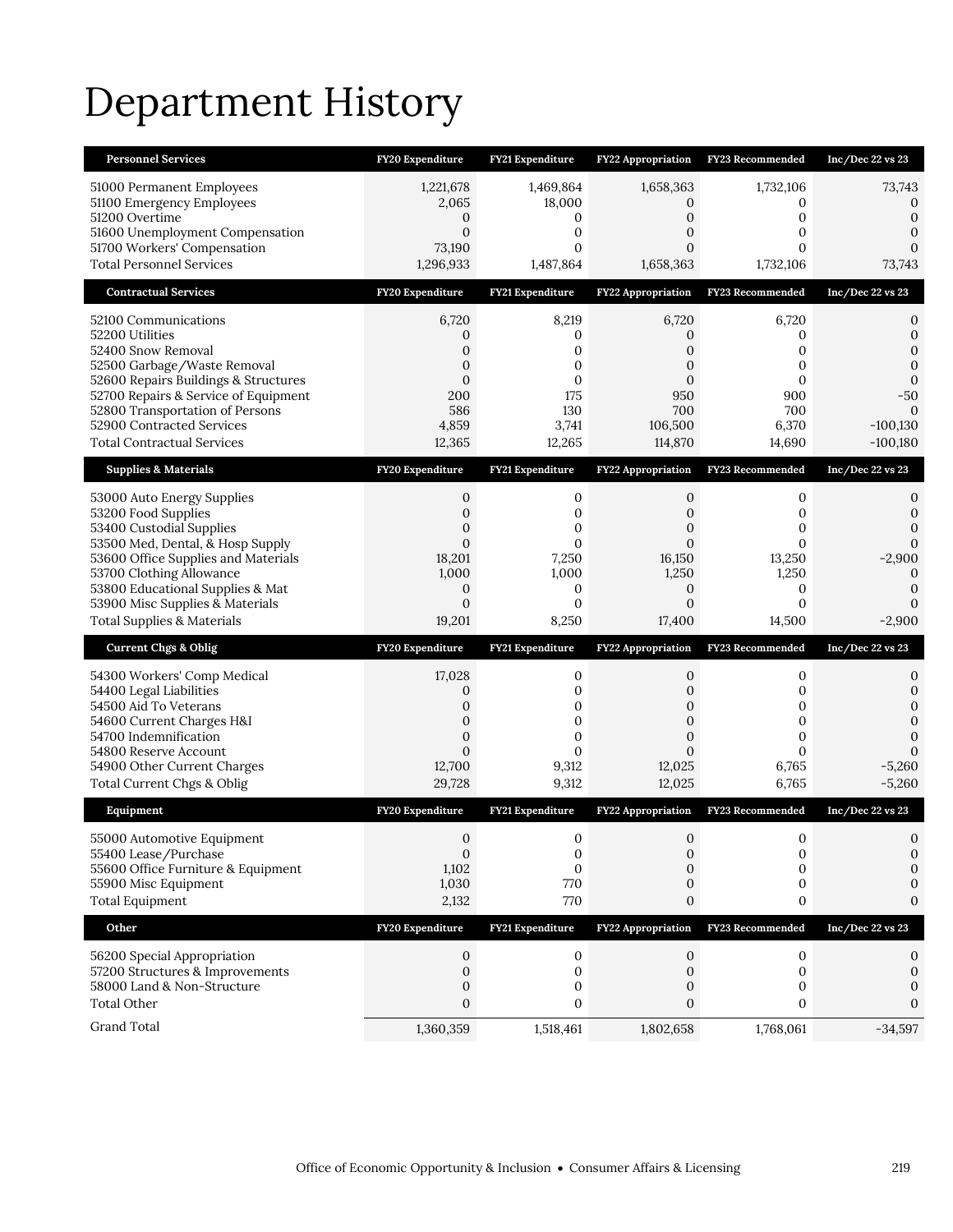### Department Personnel

| Title                                       | Union<br>Code   | Grade | Position | FY23 Salary | Title                     | Union<br>Code   | Grade | Position | FY23 Salary  |
|---------------------------------------------|-----------------|-------|----------|-------------|---------------------------|-----------------|-------|----------|--------------|
|                                             |                 |       |          |             |                           |                 |       |          |              |
| Adm Asst                                    | SU4             | 15    | 1.00     | 69,252      | Head Administrative Clerk | SU <sub>4</sub> | 14    | 3.00     | 182,070      |
| Admin Asst (Law)                            | SU <sub>4</sub> | 16    | 1.00     | 72,725      | Lic Invest II             | <b>MYG</b>      | 19    | 1.00     | 69,731       |
| <b>Board Secretary</b>                      | <b>EXM</b>      | NG    | 1.00     | 101,278     | Licensing Manager         | SE <sub>1</sub> | 07    | 1.00     | 101,275      |
| Chief of Staff                              | <b>MYN</b>      | NG    | 1.00     | 88,677      | Prj Manager               | <b>MYO</b>      | 08    | 1.00     | 84,970       |
| Commissioner (Cannabis Bd)                  | <b>EXM</b>      | NG    | 4.00     | 125,143     | Proj Director             | <b>MYO</b>      | 11    | 1.00     | 99,005       |
| Commissioner (LBD)                          | <b>CDH</b>      | NG    | 2.00     | 170,468     | Secretary II              | <b>MYG</b>      | 15    | 1.00     | 49,203       |
| Consumer Advocate                           | <b>MYG</b>      | 18    | 1.00     | 64,656      | Special Assistant         | <b>EXM</b>      | 08    | 1.00     | 95,564       |
| Exec Asst                                   | <b>MYO</b>      | 06    | 1.00     | 70,491      | Staff Assistant II        | <b>MYO</b>      | 06    | 1.00     | 50,631       |
| Exec Dir of Consumer Affairs &<br>Licensing | CDH             | NG    | 1.00     | 143,393     | Staff Asst III            | <b>MYO</b>      | 07    | 1.00     | 75,147       |
|                                             |                 |       |          |             | <b>Staff Asst IV</b>      | <b>MYO</b>      | 09    | 1.00     | 67,132       |
|                                             |                 |       |          |             | <b>Total</b>              |                 |       | 25       | 1,780,811    |
|                                             |                 |       |          |             | Adjustments               |                 |       |          |              |
|                                             |                 |       |          |             | Differential Payments     |                 |       |          | $\mathbf{0}$ |
|                                             |                 |       |          |             | Other                     |                 |       |          | 21,295       |
|                                             |                 |       |          |             | Chargebacks               |                 |       |          | $\Omega$     |
|                                             |                 |       |          |             | Salary Savings            |                 |       |          | $-70,000$    |
|                                             |                 |       |          |             | <b>FY23 Total Request</b> |                 |       |          | 1,732,106    |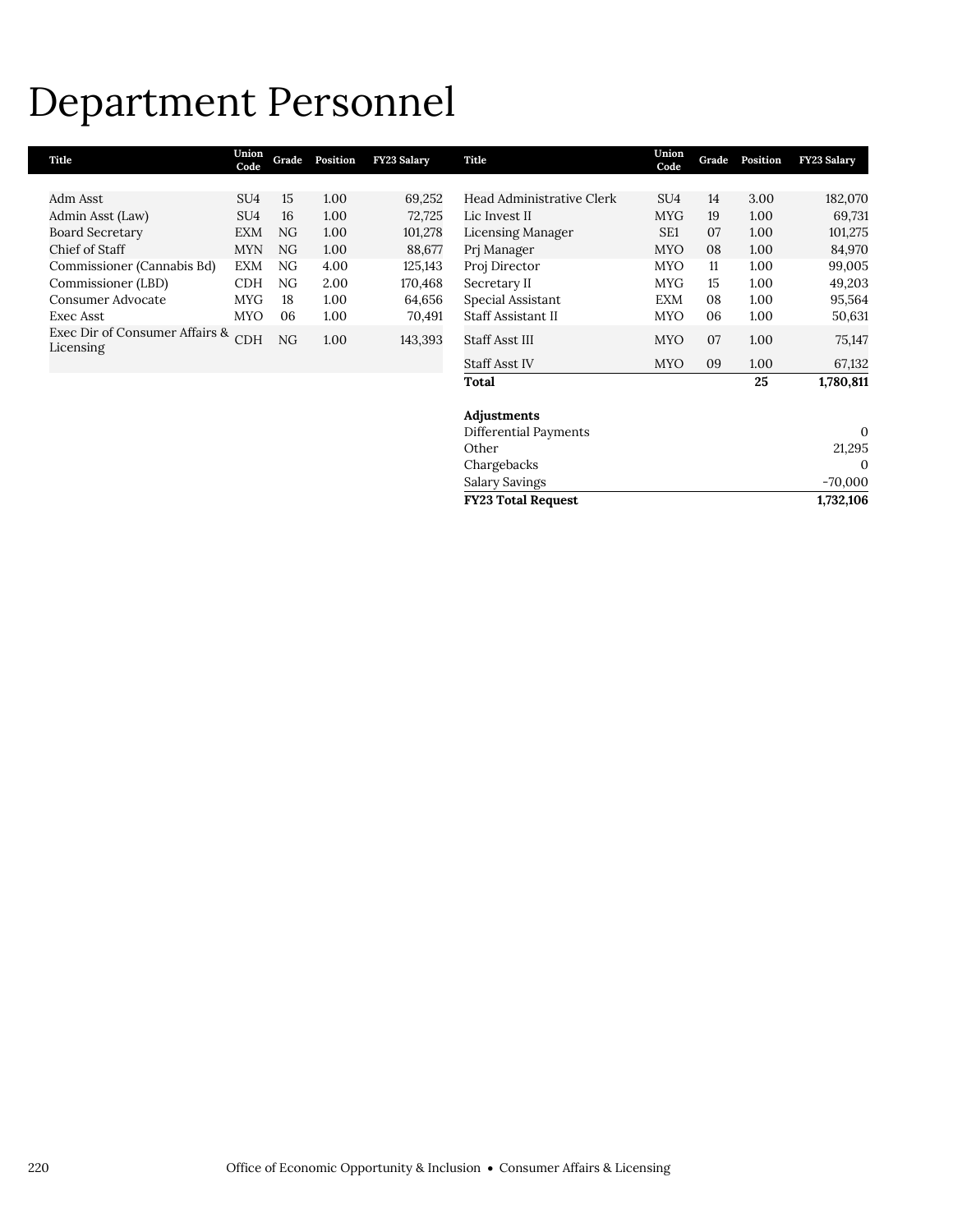## External Funds History

| <b>Personnel Services</b>                                                                                                                                                                                                                                                                                 | FY20 Expenditure                                                                                                                           | FY21 Expenditure                                                                                            | FY22 Appropriation                                                                                     | <b>FY23 Recommended</b>                                              | Inc/Dec $22$ vs $23$                                                                                    |
|-----------------------------------------------------------------------------------------------------------------------------------------------------------------------------------------------------------------------------------------------------------------------------------------------------------|--------------------------------------------------------------------------------------------------------------------------------------------|-------------------------------------------------------------------------------------------------------------|--------------------------------------------------------------------------------------------------------|----------------------------------------------------------------------|---------------------------------------------------------------------------------------------------------|
| 51000 Permanent Employees<br>51100 Emergency Employees<br>51200 Overtime<br>51300 Part Time Employees<br>51400 Health Insurance<br>51500 Pension & Annuity<br>51600 Unemployment Compensation<br>51700 Workers' Compensation<br>51800 Indirect Costs<br>51900 Medicare<br><b>Total Personnel Services</b> | 64,085<br>0<br>$\boldsymbol{0}$<br>$\mathbf{0}$<br>318<br>$\boldsymbol{0}$<br>$\mathbf{0}$<br>$\mathbf{0}$<br>$\mathbf{0}$<br>30<br>64,433 | 61,197<br>0<br>$\mathbf{0}$<br>$\Omega$<br>0<br>0<br>$\overline{0}$<br>0<br>7,700<br>$\mathbf{0}$<br>68,897 | 64,557<br>0<br>$\mathbf 0$<br>$\Omega$<br>0<br>$\mathbf{0}$<br>$\overline{0}$<br>0<br>0<br>0<br>64,557 | 70,807<br>0<br>0<br>$\Omega$<br>0<br>0<br>0<br>0<br>0<br>0<br>70,807 | 6,250<br>0<br>0<br>0<br>$\mathbf{0}$<br>$\mathbf{0}$<br>$\mathbf{0}$<br>$\mathbf{0}$<br>0<br>0<br>6,250 |
| <b>Contractual Services</b>                                                                                                                                                                                                                                                                               | FY20 Expenditure                                                                                                                           | FY21 Expenditure                                                                                            | FY22 Appropriation                                                                                     | FY23 Recommended                                                     | Inc/Dec 22 vs 23                                                                                        |
| 52100 Communications<br>52200 Utilities<br>52400 Snow Removal<br>52500 Garbage/Waste Removal<br>52600 Repairs Buildings & Structures<br>52700 Repairs & Service of Equipment<br>52800 Transportation of Persons<br>52900 Contracted Services<br><b>Total Contractual Services</b>                         | 0<br>$\mathbf 0$<br>0<br>$\mathbf 0$<br>$\mathbf{0}$<br>$\mathbf{0}$<br>$\mathbf{0}$<br>0<br>$\mathbf{0}$                                  | 0<br>$\mathbf 0$<br>0<br>0<br>0<br>0<br>$\mathbf 0$<br>0<br>0                                               | 0<br>$\mathbf 0$<br>0<br>$\mathbf 0$<br>0<br>0<br>$\mathbf{0}$<br>0<br>$\mathbf{0}$                    | 0<br>0<br>0<br>0<br>0<br>0<br>0<br>0<br>0                            | 0<br>0<br>$\mathbf{0}$<br>$\mathbf{0}$<br>$\mathbf{0}$<br>$\mathbf{0}$<br>0<br>0<br>0                   |
| <b>Supplies &amp; Materials</b>                                                                                                                                                                                                                                                                           | FY20 Expenditure                                                                                                                           | FY21 Expenditure                                                                                            | FY22 Appropriation                                                                                     | FY23 Recommended                                                     | Inc/Dec 22 vs 23                                                                                        |
| 53000 Auto Energy Supplies<br>53200 Food Supplies<br>53400 Custodial Supplies<br>53500 Med, Dental, & Hosp Supply<br>53600 Office Supplies and Materials<br>53700 Clothing Allowance<br>53800 Educational Supplies & Mat<br>53900 Misc Supplies & Materials<br><b>Total Supplies &amp; Materials</b>      | 0<br>$\overline{0}$<br>0<br>$\overline{0}$<br>$\mathbf{0}$<br>$\mathbf{0}$<br>0<br>$\mathbf{0}$<br>$\overline{0}$                          | 0<br>$\mathbf 0$<br>0<br>$\mathbf 0$<br>0<br>0<br>0<br>$\mathbf 0$<br>0                                     | 0<br>$\overline{0}$<br>0<br>$\mathbf{0}$<br>$\mathbf{0}$<br>0<br>0<br>$\mathbf{0}$<br>$\overline{0}$   | 0<br>0<br>0<br>0<br>0<br>0<br>0<br>0<br>0                            | 0<br>0<br>0<br>$\mathbf{0}$<br>$\mathbf{0}$<br>$\Omega$<br>0<br>$\mathbf{0}$<br>$\Omega$                |
| <b>Current Chgs &amp; Oblig</b>                                                                                                                                                                                                                                                                           | FY20 Expenditure                                                                                                                           | FY21 Expenditure                                                                                            |                                                                                                        | FY22 Appropriation FY23 Recommended                                  | $Inc/Dec$ 22 vs 23                                                                                      |
| 54300 Workers' Comp Medical<br>54400 Legal Liabilities<br>54600 Current Charges H&I<br>54700 Indemnification<br>54800 Reserve Account<br>54900 Other Current Charges<br>Total Current Chgs & Oblig                                                                                                        | 0<br>0<br>0<br>0<br>$\mathbf{0}$<br>0<br>$\boldsymbol{0}$                                                                                  | 0<br>0<br>0<br>0<br>0<br>0<br>$\boldsymbol{0}$                                                              | 0<br>0<br>0<br>0<br>$\mathbf{0}$<br>0<br>0                                                             | 0<br>0<br>0<br>0<br>0<br>0                                           | 0<br>0<br>0<br>0<br>0<br>$\mathbf{0}$                                                                   |
| Equipment                                                                                                                                                                                                                                                                                                 | FY20 Expenditure                                                                                                                           | FY21 Expenditure                                                                                            | <b>FY22 Appropriation</b>                                                                              | FY23 Recommended                                                     | Inc/Dec 22 vs 23                                                                                        |
| 55000 Automotive Equipment<br>55400 Lease/Purchase<br>55600 Office Furniture & Equipment<br>55900 Misc Equipment<br><b>Total Equipment</b>                                                                                                                                                                | 0<br>$\mathbf{0}$<br>$\mathbf{0}$<br>$\mathbf{0}$<br>0                                                                                     | $\mathbf 0$<br>0<br>0<br>0<br>0                                                                             | $\mathbf{0}$<br>0<br>0<br>0<br>0                                                                       | 0<br>$\mathbf{0}$<br>0<br>0<br>0                                     | 0<br>$\boldsymbol{0}$<br>0<br>0<br>0                                                                    |
| Other                                                                                                                                                                                                                                                                                                     | FY20 Expenditure                                                                                                                           | FY21 Expenditure                                                                                            | FY22 Appropriation                                                                                     | FY23 Recommended                                                     | Inc/Dec 22 vs 23                                                                                        |
| 56200 Special Appropriation<br>57200 Structures & Improvements<br>58000 Land & Non-Structure<br><b>Total Other</b>                                                                                                                                                                                        | 0<br>$\boldsymbol{0}$<br>0<br>0                                                                                                            | 0<br>$\boldsymbol{0}$<br>0<br>$\mathbf{0}$                                                                  | 0<br>$\boldsymbol{0}$<br>0<br>0                                                                        | $\mathbf 0$<br>0<br>0<br>0                                           | 0<br>$\mathbf{0}$<br>0<br>0                                                                             |
| Grand Total                                                                                                                                                                                                                                                                                               | 64,433                                                                                                                                     | 68,897                                                                                                      | 64,557                                                                                                 | 70,807                                                               | 6,250                                                                                                   |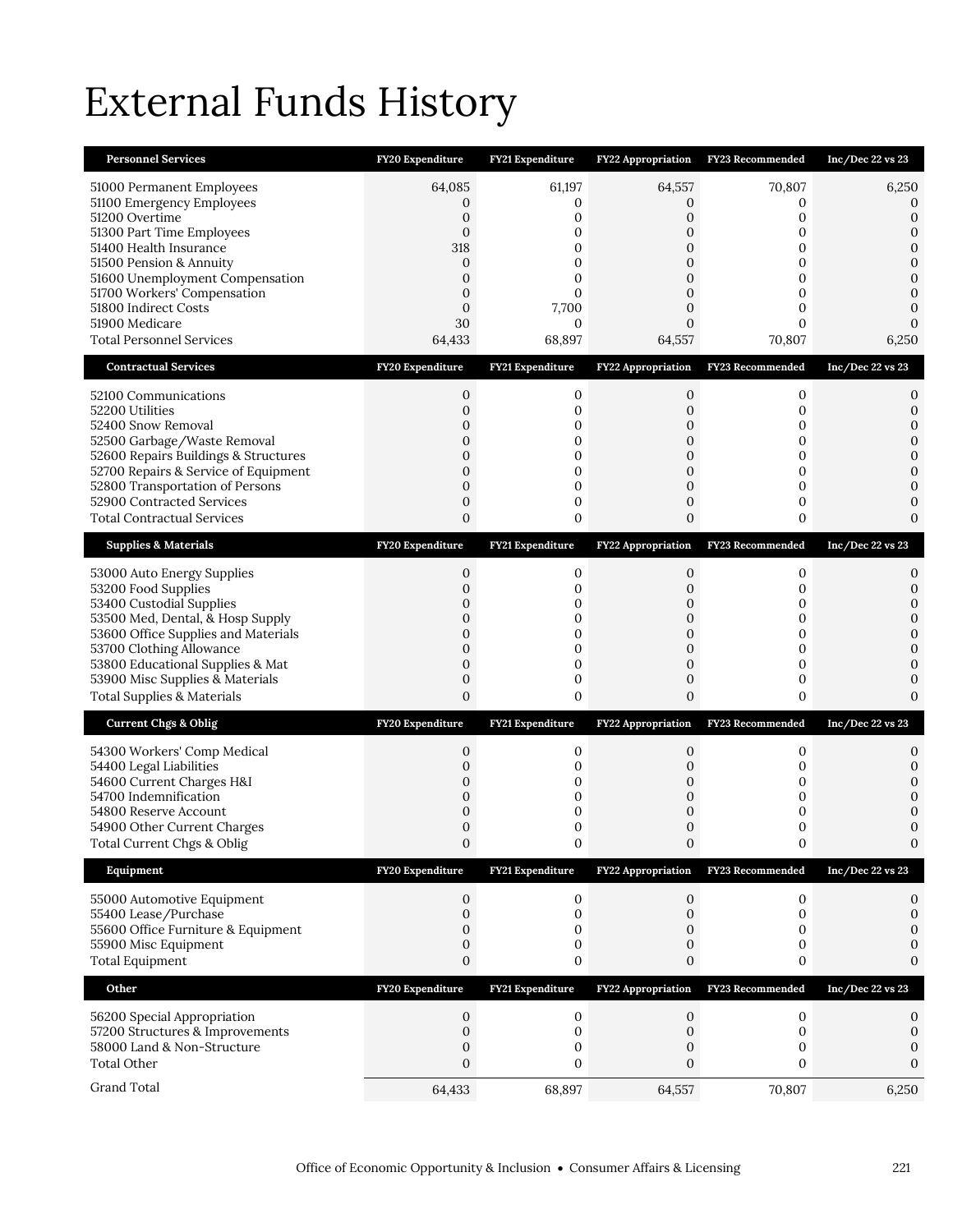### External Funds Personnel

| Title | Union<br>Code | Grade Position | FY23 Salary | Title                                         | Union<br>Code |    | Grade Position | <b>FY23 Salary</b> |
|-------|---------------|----------------|-------------|-----------------------------------------------|---------------|----|----------------|--------------------|
|       |               |                |             |                                               |               |    |                |                    |
|       |               |                |             | Consumer Specialist &<br>Outreach Coordinator | <b>MYO</b>    | 07 | 1.00           | 70,807             |
|       |               |                |             | Total                                         |               |    |                | 70,807             |
|       |               |                |             | Adjustments                                   |               |    |                |                    |
|       |               |                |             | Differential Payments                         |               |    |                | $\mathbf{0}$       |
|       |               |                |             | Other                                         |               |    |                | $\mathbf{0}$       |
|       |               |                |             | Chargebacks                                   |               |    |                | $\mathbf{0}$       |
|       |               |                |             | <b>Salary Savings</b>                         |               |    |                | $\mathbf{0}$       |
|       |               |                |             | <b>FY23 Total Request</b>                     |               |    |                | 70,807             |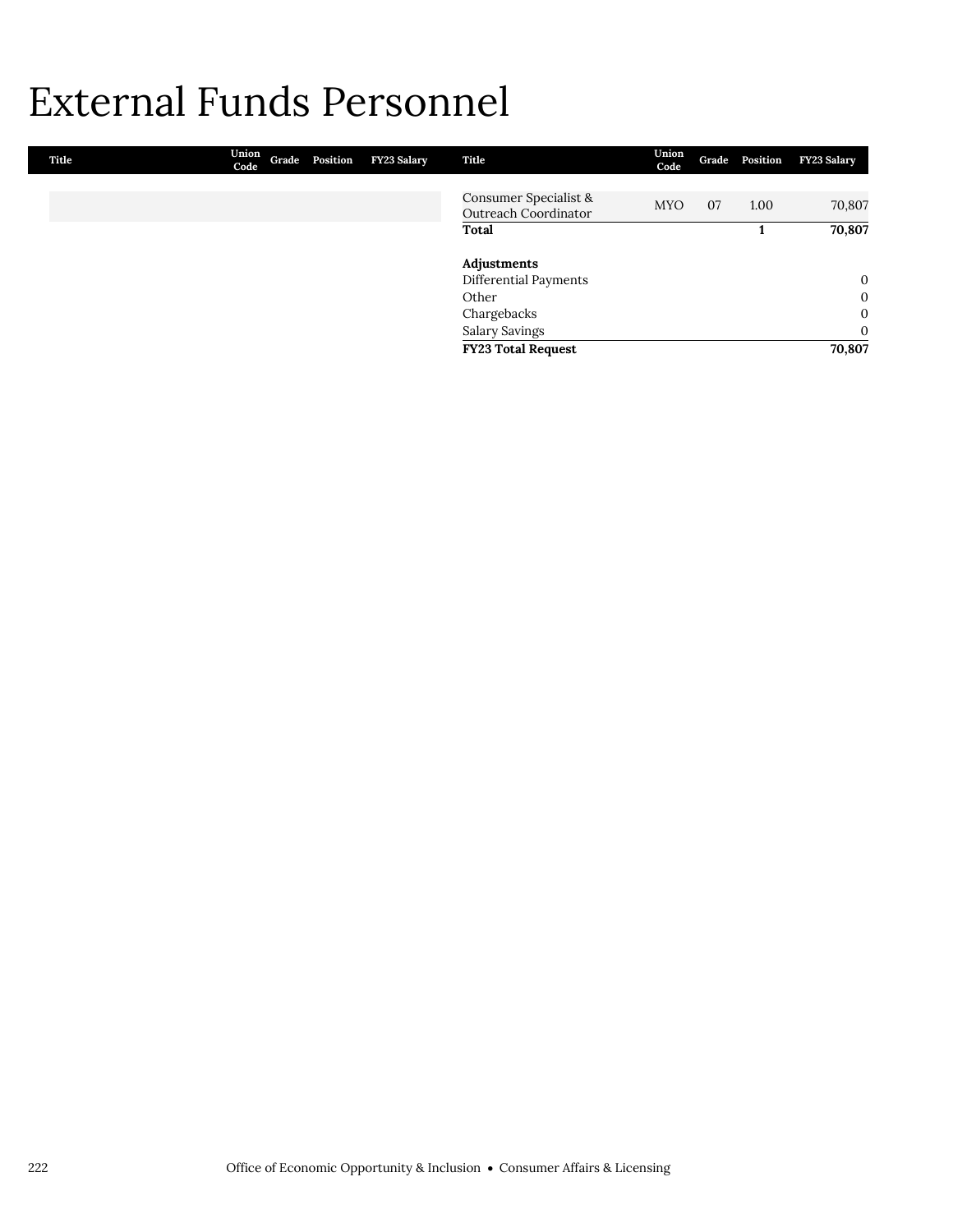## <span id="page-10-0"></span>Program 1. Consumer Licensing

### **Kathleen Joyce,** *Director,* **Organization 114100**

#### **Program Description**

The Licensing Program maintains safety and order throughout the City neighborhoods by licensing entertainment activities and maintaining compliance with relevant laws. The Licensing Division processes new applications and renewals, inspects premises and holds hearings on licensing requests and violations. The Licensing Division works closely with the Boston Police Department and neighborhood organizations.

| <b>Operating Budget</b>             | <b>Actual</b> '20 | <b>Actual</b> '21 | Approp '22       | <b>Budget '23</b> |
|-------------------------------------|-------------------|-------------------|------------------|-------------------|
| Personnel Services<br>Non Personnel | 572.251<br>25,286 | 569.288<br>6.584  | 534.583<br>8.630 | 670,334<br>7,685  |
| Total                               | 597,537           | 575,872           | 543.213          | 678,019           |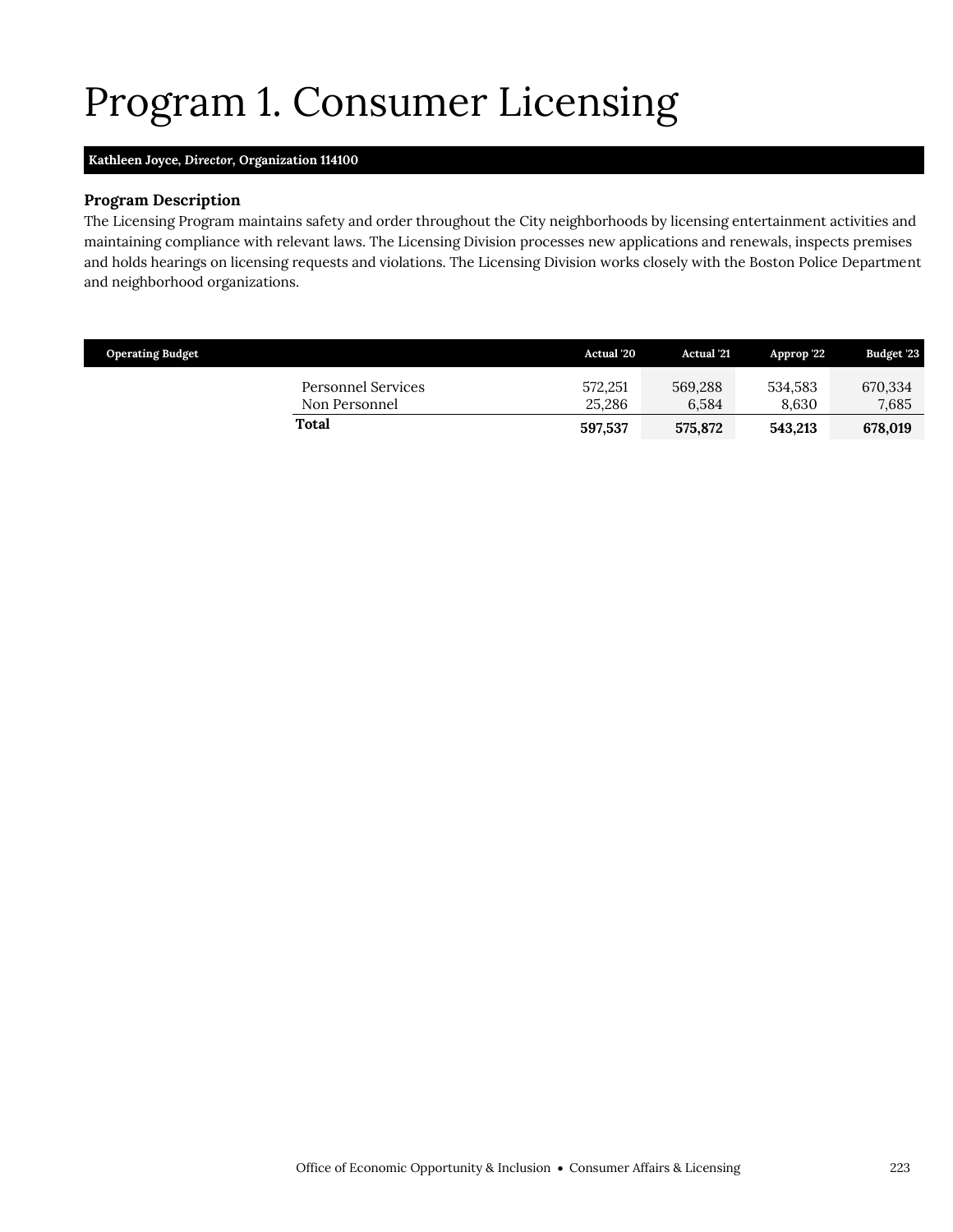### <span id="page-11-0"></span>Program 2. Consumer Affairs

### **Kathleen Joyce,** *Director,* **Organization 114200**

### **Program Description**

The Consumer Affairs Program educates, advocates and mediates on behalf of Boston consumers. The office monitors businesses to deter unfair and deceptive business practices affecting consumers and serves as a resource to the Mayor's Office on consumer issues. The office works closely with the Office of the Attorney General.

|       | <b>Operating Budget</b>         |                                                                        | Actual '20    | <b>Actual</b> '21       | Approp '22     | <b>Budget '23</b>  |
|-------|---------------------------------|------------------------------------------------------------------------|---------------|-------------------------|----------------|--------------------|
|       |                                 | <b>Personnel Services</b><br>Non Personnel                             | 100,702<br>60 | 173,037<br>$\mathbf{0}$ | 110,471<br>600 | 64,656<br>$\theta$ |
|       |                                 | Total                                                                  | 100,762       | 173,037                 | 111,071        | 64,656             |
|       | Performance                     |                                                                        |               |                         |                |                    |
| Goal: |                                 | Close cases in a short amount of time for better service to consumers  |               |                         |                |                    |
|       |                                 | <b>Performance Measures</b>                                            | Actual '20    | <b>Actual</b> '21       | Projected '22  | Target '23         |
|       |                                 | Average days until case results are<br>communicated                    | 50            | 72                      | 65             | 60                 |
| Goal: |                                 | More resolved cases from consumer complaints filed with our department |               |                         |                |                    |
|       |                                 | <b>Performance Measures</b>                                            | Actual '20    | <b>Actual</b> '21       | Projected '22  | Target '23         |
|       |                                 | Money refunded to consumers<br>through CAL mediation                   | 368,060       | 229,033                 | 168,000        | 170,000            |
| Goal: | To track cases closed per month |                                                                        |               |                         |                |                    |
|       |                                 | <b>Performance Measures</b>                                            | Actual '20    | <b>Actual</b> '21       | Projected '22  | Target '23         |
|       |                                 | Number of consumer cases closed                                        | 1,361         | 699                     | 800            | 800                |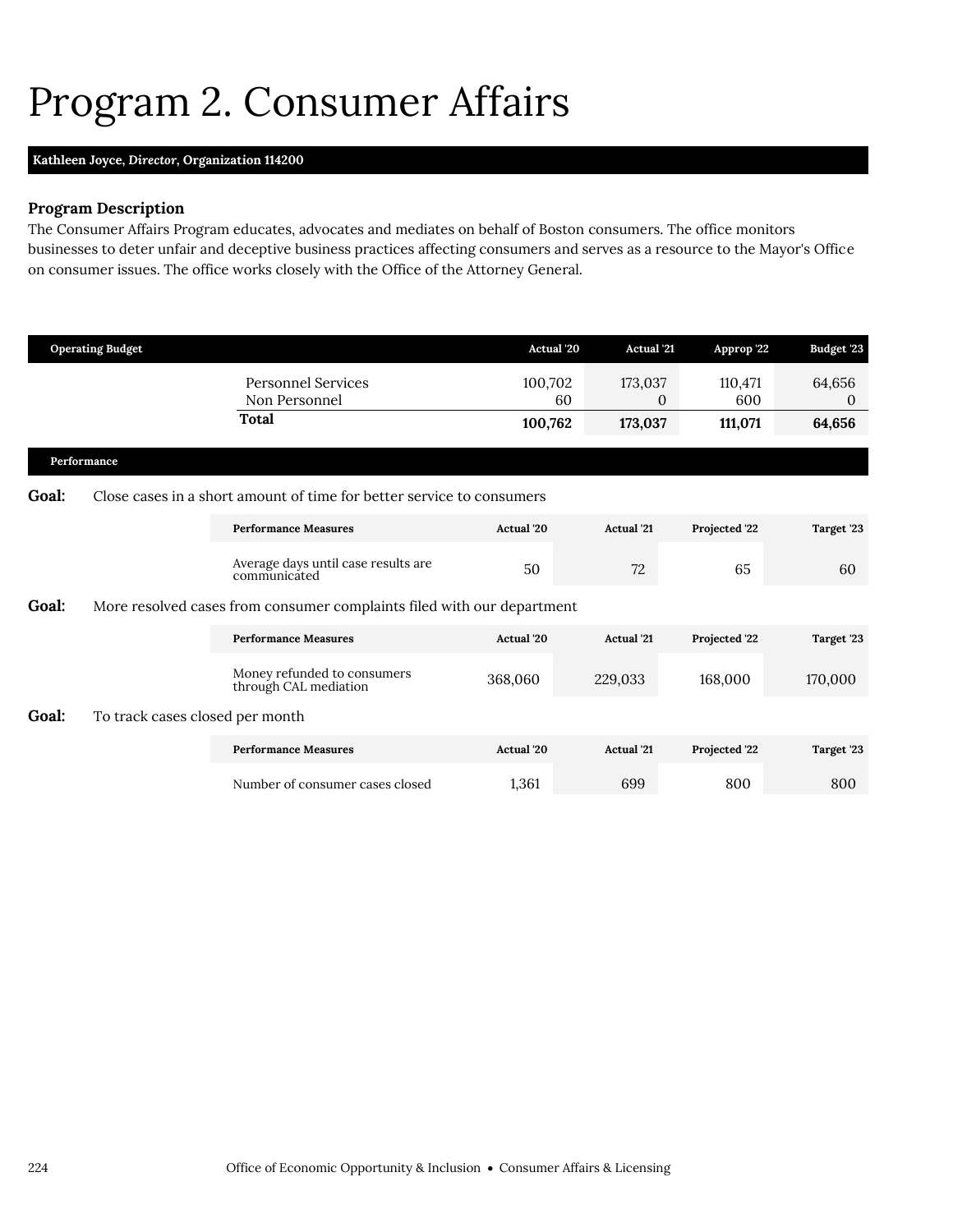## <span id="page-12-0"></span>Program 3. Licensing Board

### **Kathleen Joyce,** *Director,* **Organization 114300**

#### **Program Description**

The Licensing Program regulates all licenses for retail sales of alcoholic and non-alcoholic beverages, restaurant food, and lodgings. The Licensing Board conducts business hearings, disciplinary hearings, and public meetings. This program performs outreach to the community to inform citizens of the work of the Licensing Board.

| <b>Operating Budget</b>             | <b>Actual</b> '20 | <b>Actual</b> '21 | Approp '22'          | <b>Budget '23</b> |
|-------------------------------------|-------------------|-------------------|----------------------|-------------------|
| Personnel Services<br>Non Personnel | 623.980<br>38.080 | 745.539<br>24.013 | 1.013.309<br>135.065 | 997,116<br>28,270 |
| Total                               | 662.060           | 769.552           | 1,148,374            | 1,025,386         |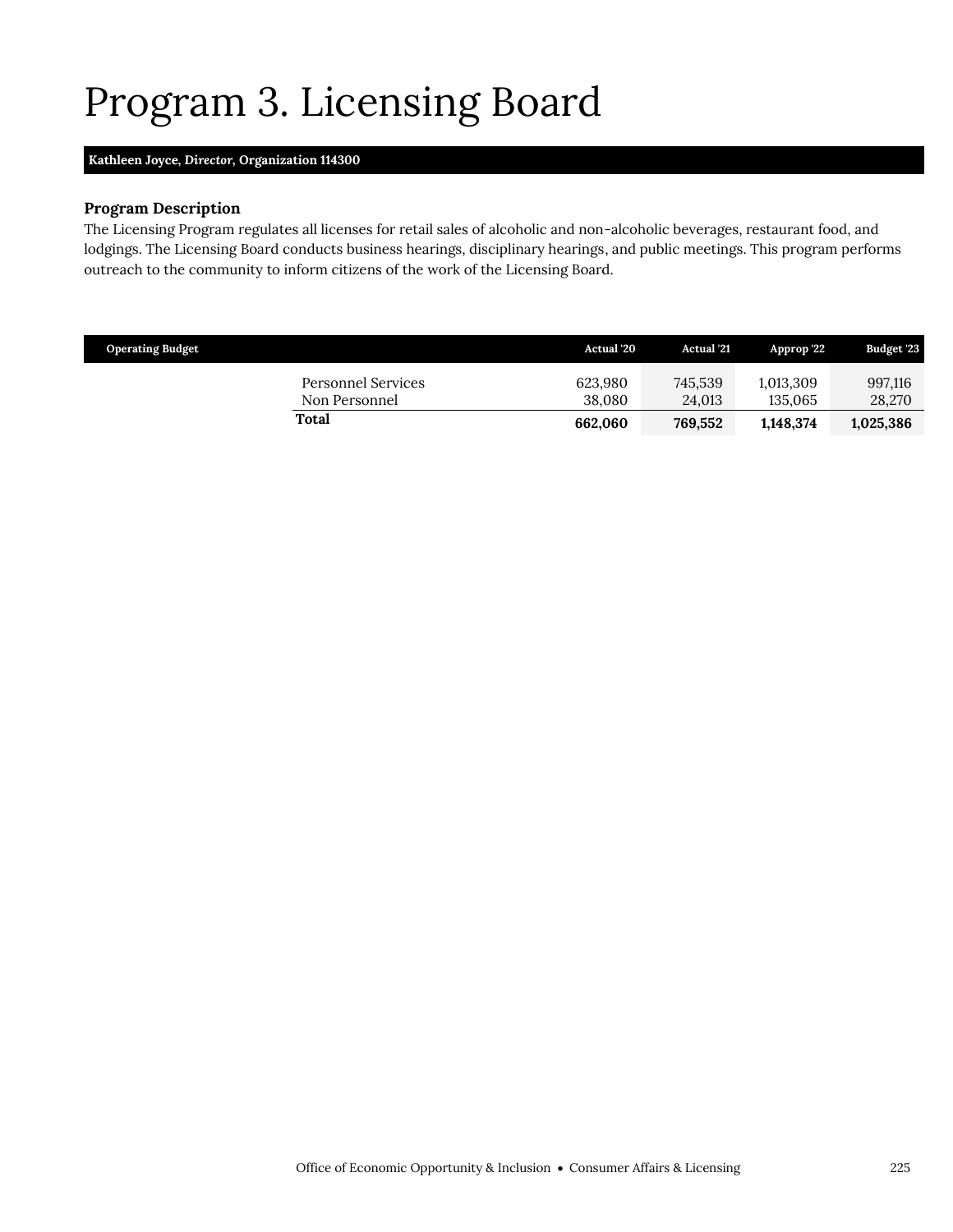### External Funds Projects

### **Local Consumer Aid Fund Grant**

### **Project Mission**

This grant from the Massachusetts Attorney General's Office is issued annually to the Mayor's Office of Consumer Affairs and Licensing for mediation and resolution of consumer complaints for residents of the City of Boston.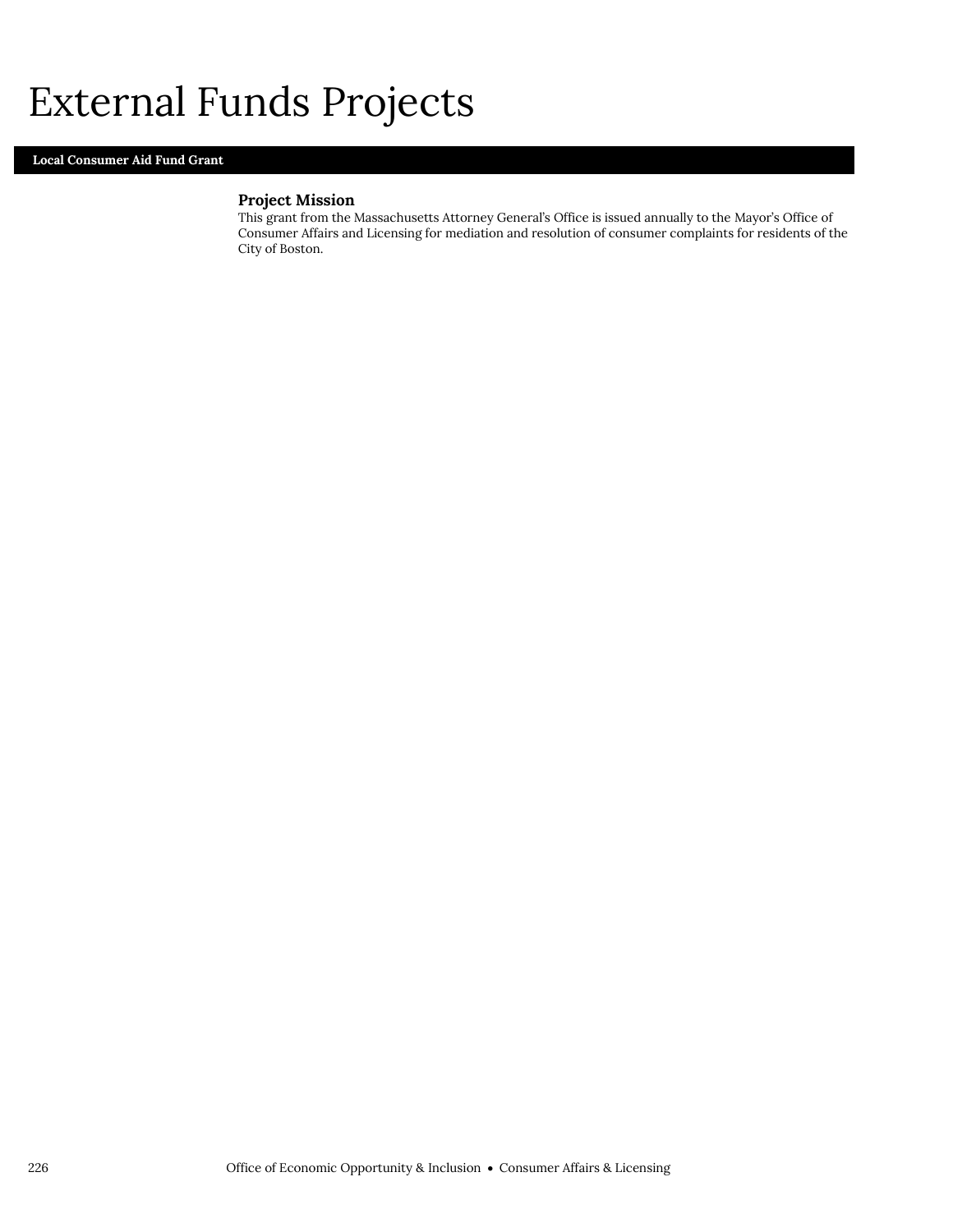### Department of Supplier and Workforce Diversity Operating Budget

#### **Vacant,** *Director.* **Appropriation 157000**

#### **Department Mission**

The mission of the Department of Supplier and Workforce Diversity is to increase the employment opportunities for Boston's residents, minorities, and women. The Boston Residents Jobs Ordinance sets goals on construction-related projects funded by or approved by the City. The ordinance stated goals aim to have 51% of the work hours performed by Boston residents, 40% by people of color, and 12% by women on a trade-by-trade basis. \*Prior to FY23, the Department of Supplier and Workforce Diversity was in the Office of Equity within the Equity & Inclusion Cabinet.

#### <span id="page-14-0"></span>**Selected Performance Goals**

**Supplier and Workforce Diversity**

Develop Pathways to Overcome Income and Wealth Disparity.

| <b>Operating Budget</b> | Program Name                     | <b>Total Actual '20</b> |                   | Total Actual '21 Total Approp '22 Total Budget '23 |            |
|-------------------------|----------------------------------|-------------------------|-------------------|----------------------------------------------------|------------|
|                         | Supplier and Workforce Diversity | 0                       | $\boldsymbol{0}$  | $\mathbf{0}$                                       | 3,465,713  |
|                         | Total                            | 0                       | $\bf{0}$          | $\bf{0}$                                           | 3,465,713  |
|                         |                                  |                         |                   |                                                    |            |
| <b>Operating Budget</b> |                                  | Actual '20              | <b>Actual</b> '21 | Approp '22                                         | Budget '23 |
|                         |                                  |                         |                   |                                                    |            |
|                         | Personnel Services               | $\mathbf{0}$            | $\overline{0}$    | 0                                                  | 2,207,135  |
|                         | Non Personnel                    | $\Omega$                | $\mathbf{0}$      | 0                                                  | 1,258,578  |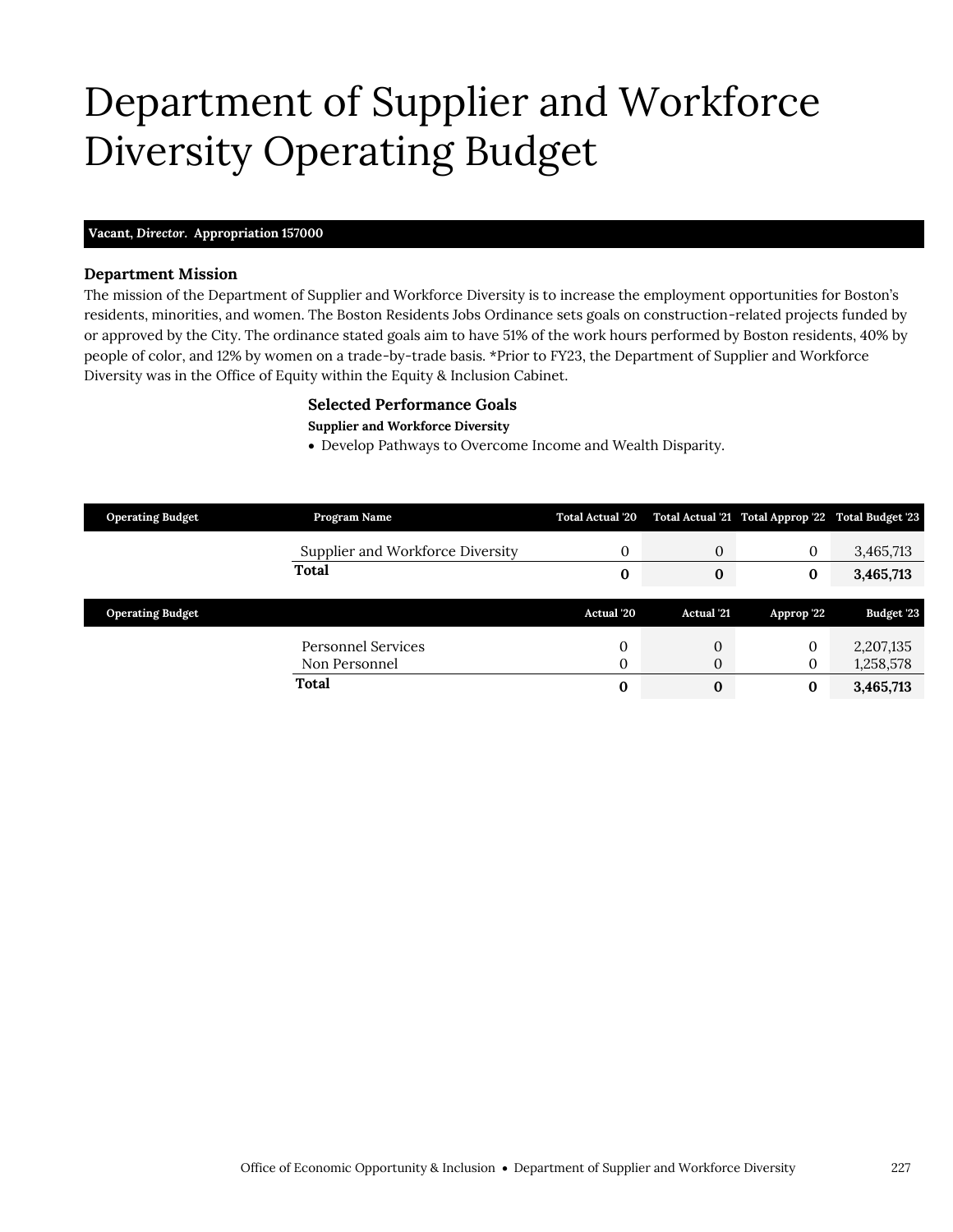### Department of Supplier and Workforce Diversity Operating Budget



#### **Description of Services**

The Department of Supplier and Workforce Diversity monitors compliance to increase the level of Boston residents working on construction projects. The Jobs Bank assists Boston residents, minorities and women who are seeking construction employment and contractors who are seeking to employ Boston residents, minorities and women on monitored projects. The department provides outreach to minority, women, small and local businesses and assistance to City departments. It also monitors the performance of City departments and produces quarterly and annual performance reports. The department promotes MWBE and SLBE participation on all City of Boston construction projects.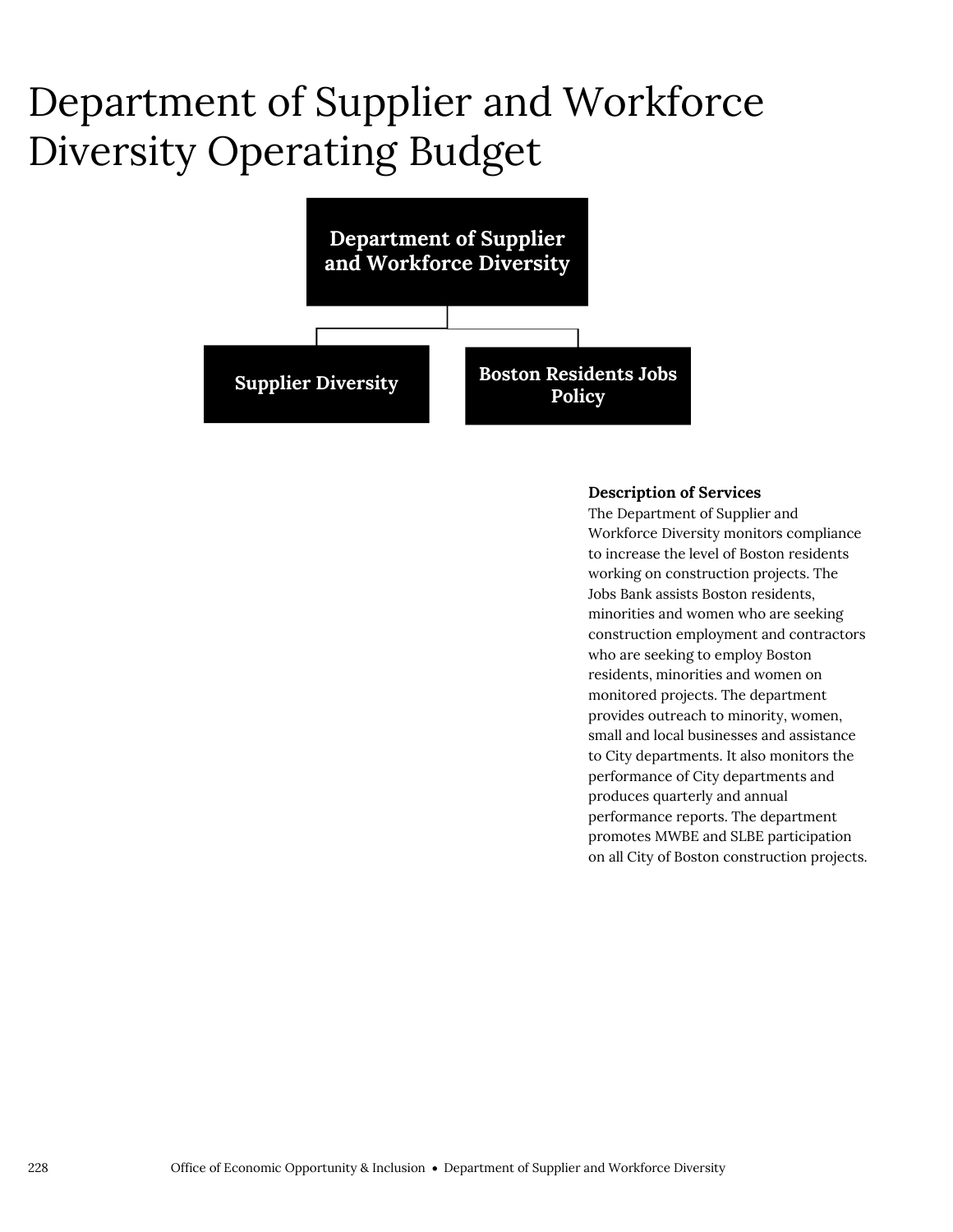## Department History

| <b>Personnel Services</b>                                                                                                                                                                                                                                                                            | FY20 Expenditure                                                                                                                                 | FY21 Expenditure                          | <b>FY22 Appropriation</b>                                                                                     | FY23 Recommended                                                                            | $Inc/Dec$ 22 vs 23                                                                                             |
|------------------------------------------------------------------------------------------------------------------------------------------------------------------------------------------------------------------------------------------------------------------------------------------------------|--------------------------------------------------------------------------------------------------------------------------------------------------|-------------------------------------------|---------------------------------------------------------------------------------------------------------------|---------------------------------------------------------------------------------------------|----------------------------------------------------------------------------------------------------------------|
| 51000 Permanent Employees<br>51100 Emergency Employees<br>51200 Overtime<br>51600 Unemployment Compensation<br>51700 Workers' Compensation                                                                                                                                                           | 0<br>$\boldsymbol{0}$<br>0<br>$\overline{0}$<br>0                                                                                                | 0<br>0<br>0<br>0<br>0                     | 0<br>0<br>$\mathbf{0}$<br>0<br>0                                                                              | 2,192,135<br>0<br>$\mathbf{0}$<br>$\mathbf{0}$<br>15,000                                    | 2,192,135<br>0<br>$\boldsymbol{0}$<br>$\mathbf{0}$<br>15,000                                                   |
| <b>Total Personnel Services</b>                                                                                                                                                                                                                                                                      | 0                                                                                                                                                | 0                                         | 0                                                                                                             | 2,207,135                                                                                   | 2,207,135                                                                                                      |
| <b>Contractual Services</b>                                                                                                                                                                                                                                                                          | FY20 Expenditure                                                                                                                                 | FY21 Expenditure                          | <b>FY22 Appropriation</b>                                                                                     | FY23 Recommended                                                                            | $Inc/Dec$ 22 vs 23                                                                                             |
| 52100 Communications<br>52200 Utilities<br>52400 Snow Removal<br>52500 Garbage/Waste Removal<br>52600 Repairs Buildings & Structures<br>52700 Repairs & Service of Equipment<br>52800 Transportation of Persons<br>52900 Contracted Services<br><b>Total Contractual Services</b>                    | $\boldsymbol{0}$<br>0<br>$\overline{0}$<br>0<br>0<br>$\overline{0}$<br>$\overline{0}$<br>0<br>0                                                  | 0<br>0<br>0<br>0<br>0<br>0<br>0<br>0<br>0 | $\mathbf{0}$<br>$\mathbf{0}$<br>$\mathbf{0}$<br>0<br>$\mathbf{0}$<br>$\overline{0}$<br>$\mathbf{0}$<br>0<br>0 | 5,650<br>0<br>0<br>$\mathbf{0}$<br>$\mathbf{0}$<br>1,000<br>4,800<br>1,225,500<br>1,236,950 | 5,650<br>0<br>$\boldsymbol{0}$<br>$\boldsymbol{0}$<br>$\mathbf{0}$<br>1,000<br>4,800<br>1,225,500<br>1,236,950 |
| <b>Supplies &amp; Materials</b>                                                                                                                                                                                                                                                                      | FY20 Expenditure                                                                                                                                 | FY21 Expenditure                          | <b>FY22 Appropriation</b>                                                                                     | FY23 Recommended                                                                            | $Inc/Dec$ 22 vs 23                                                                                             |
| 53000 Auto Energy Supplies<br>53200 Food Supplies<br>53400 Custodial Supplies<br>53500 Med, Dental, & Hosp Supply<br>53600 Office Supplies and Materials<br>53700 Clothing Allowance<br>53800 Educational Supplies & Mat<br>53900 Misc Supplies & Materials<br><b>Total Supplies &amp; Materials</b> | $\mathbf 0$<br>$\overline{0}$<br>0<br>$\overline{0}$<br>$\overline{0}$<br>$\overline{0}$<br>$\overline{0}$<br>$\boldsymbol{0}$<br>$\overline{0}$ | 0<br>0<br>0<br>0<br>0<br>0<br>0<br>0<br>0 | 0<br>0<br>0<br>$\mathbf{0}$<br>0<br>0<br>$\mathbf{0}$<br>0<br>0                                               | 0<br>1,000<br>0<br>$\mathbf{0}$<br>5,000<br>3,000<br>$\mathbf{0}$<br>1,430<br>10,430        | 0<br>1,000<br>$\mathbf 0$<br>$\mathbf{0}$<br>5,000<br>3,000<br>$\mathbf{0}$<br>1,430<br>10,430                 |
|                                                                                                                                                                                                                                                                                                      |                                                                                                                                                  |                                           |                                                                                                               |                                                                                             |                                                                                                                |
| <b>Current Chgs &amp; Oblig</b>                                                                                                                                                                                                                                                                      | FY20 Expenditure                                                                                                                                 | FY21 Expenditure                          | FY22 Appropriation                                                                                            | FY23 Recommended                                                                            | Inc/Dec 22 vs 23                                                                                               |
| 54300 Workers' Comp Medical<br>54400 Legal Liabilities<br>54500 Aid To Veterans<br>54600 Current Charges H&I<br>54700 Indemnification<br>54800 Reserve Account<br>54900 Other Current Charges<br>Total Current Chgs & Oblig                                                                          | $\boldsymbol{0}$<br>0<br>0<br>0<br>$\overline{0}$<br>0<br>0<br>0                                                                                 | 0<br>0<br>0<br>0<br>0<br>0<br>0<br>0      | 0<br>$\mathbf 0$<br>0<br>$\mathbf 0$<br>$\mathbf{0}$<br>0<br>0<br>0                                           | 0<br>0<br>0<br>$\mathbf 0$<br>$\mathbf{0}$<br>$\mathbf{0}$<br>7,198<br>7,198                | 0<br>$\boldsymbol{0}$<br>$\mathbf{0}$<br>$\mathbf{0}$<br>$\mathbf 0$<br>$\mathbf{0}$<br>7,198<br>7,198         |
| Equipment                                                                                                                                                                                                                                                                                            | FY20 Expenditure                                                                                                                                 | FY21 Expenditure                          | <b>FY22 Appropriation</b>                                                                                     | <b>FY23 Recommended</b>                                                                     | $Inc/Dec$ 22 vs 23                                                                                             |
| 55000 Automotive Equipment<br>55400 Lease/Purchase<br>55600 Office Furniture & Equipment<br>55900 Misc Equipment<br><b>Total Equipment</b>                                                                                                                                                           | $\mathbf{0}$<br>0<br>0<br>0<br>0                                                                                                                 | $\mathbf{0}$<br>0<br>0<br>0<br>0          | $\mathbf{0}$<br>0<br>0<br>0<br>0                                                                              | 0<br>$\boldsymbol{0}$<br>$\mathbf{0}$<br>4,000<br>4,000                                     | 0<br>$\boldsymbol{0}$<br>$\mathbf{0}$<br>4,000<br>4,000                                                        |
| Other                                                                                                                                                                                                                                                                                                | FY20 Expenditure                                                                                                                                 | FY21 Expenditure                          | <b>FY22 Appropriation</b>                                                                                     | FY23 Recommended                                                                            | Inc/Dec 22 vs 23                                                                                               |
| 56200 Special Appropriation<br>57200 Structures & Improvements<br>58000 Land & Non-Structure<br><b>Total Other</b>                                                                                                                                                                                   | 0<br>0<br>0<br>0                                                                                                                                 | 0<br>0<br>0<br>0                          | 0<br>0<br>0<br>0                                                                                              | 0<br>$\mathbf{0}$<br>0<br>0                                                                 | 0<br>0<br>$\Omega$<br>0                                                                                        |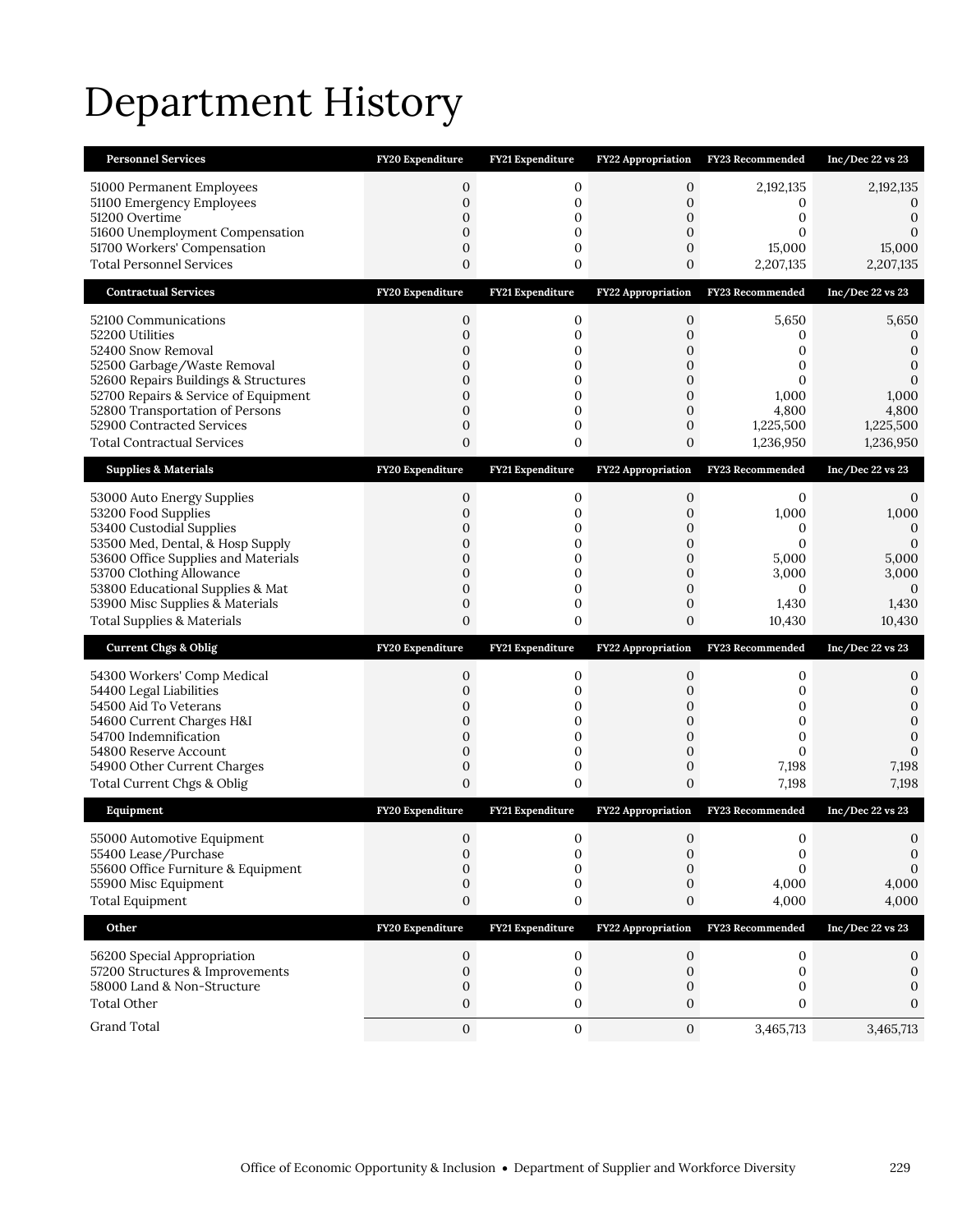### Department Personnel

| Title                | Union<br>Code   | Grade | Position | FY23 Salary | Title                      | Union<br>Code   | Grade | Position | FY23 Salary  |
|----------------------|-----------------|-------|----------|-------------|----------------------------|-----------------|-------|----------|--------------|
|                      |                 |       |          |             |                            |                 |       |          |              |
| Adm Asst             | SU4             | 15    | 1.00     | 64,223      | Prin AdminAsst             | <b>EXM</b>      | 08    | 1.00     | 105,822      |
| Admin Asst (M/Wbe)   | SU4             | 16    | 2.00     | 152,390     | Prin Research Analyst      | SE <sub>1</sub> | 06    | 2.00     | 168,304      |
| Admin Manager        | <b>MYO</b>      | 09    | 2.00     | 156,694     | Principal Clerk            | SU <sub>4</sub> | 10    | 1.00     | 51,837       |
| Deputy Director      | EXM             | NG    | 1.00     | 88,242      | Spec Asst I                | <b>MYO</b>      | 10    | 1.00     | 90,736       |
| Prin Accountant      | SU4             | 16    | 1.00     | 76,574      | Sr Adm Analyst             | SE <sub>1</sub> | 06    | 1.00     | 93,712       |
| Prin Admin Assistant | SE <sub>1</sub> | 08    | 1.00     | 113,457     | Sr Research Analyst (BRJP) | SU <sub>4</sub> | 18    | 7.00     | 594,714      |
|                      |                 |       |          |             | <b>Staff Asst IV</b>       | <b>MYO</b>      | 09    | 2.00     | 141,895      |
|                      |                 |       |          |             | Total                      |                 |       | 23       | 1,898,600    |
|                      |                 |       |          |             | Adjustments                |                 |       |          |              |
|                      |                 |       |          |             | Differential Payments      |                 |       |          | $\mathbf{0}$ |
|                      |                 |       |          |             | Other                      |                 |       |          | 303,537      |
|                      |                 |       |          |             | Chargebacks                |                 |       |          | $\mathbf{0}$ |
|                      |                 |       |          |             | Salary Savings             |                 |       |          | $-10,000$    |
|                      |                 |       |          |             | <b>FY23 Total Request</b>  |                 |       |          | 2,192,137    |
|                      |                 |       |          |             |                            |                 |       |          |              |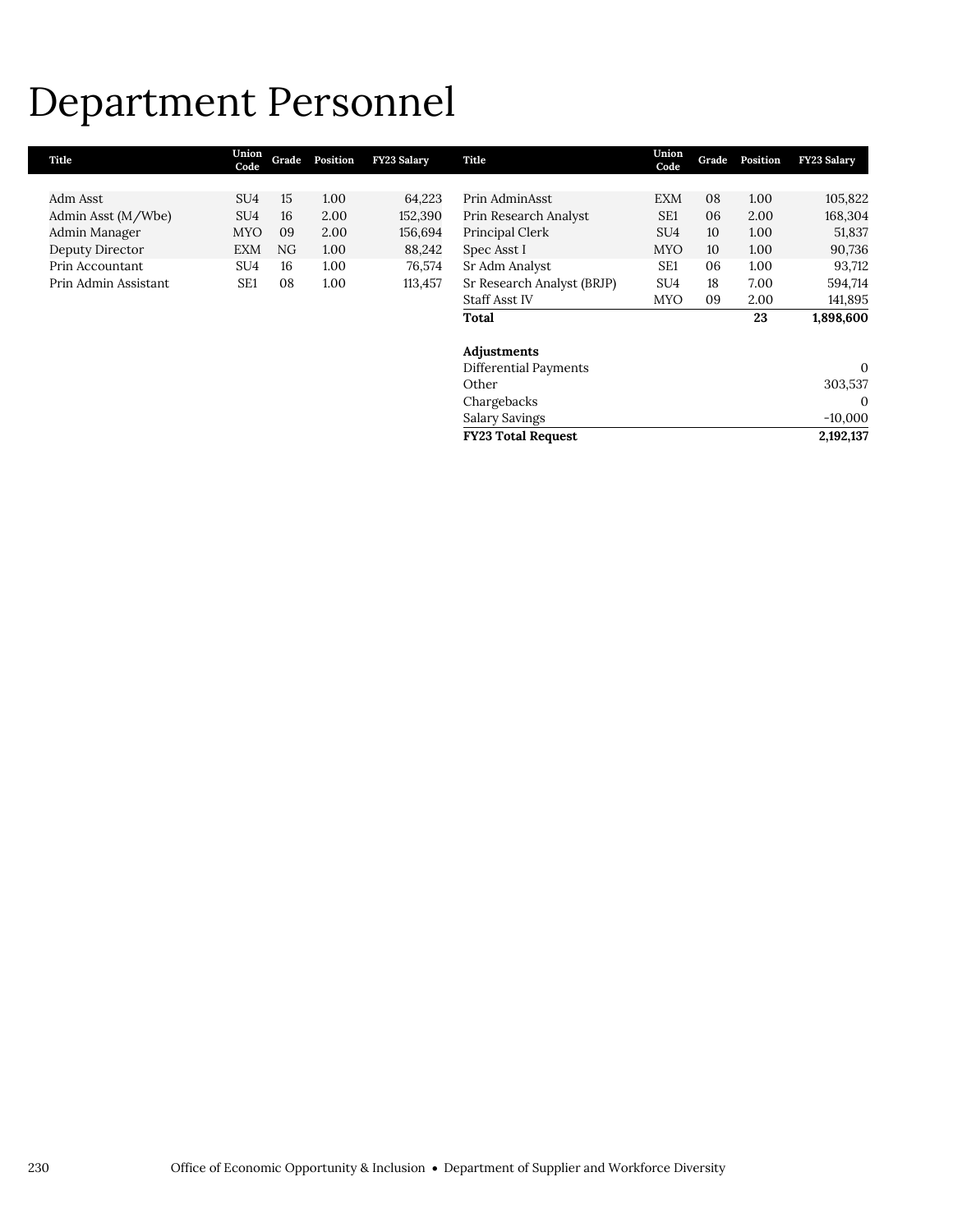# Program 1. Supplier and Workforce Diversity

#### <span id="page-18-0"></span>**Vacant,** *Director* **Organization 157100**

#### **Program Description**

The mission of the Department of Supplier and Workforce Diversity is to increase the employment opportunities for Boston's residents, minorities, and women. The Boston Residents Jobs Ordinance sets goals on construction-related projects funded by or approved by the City. The ordinance stated goals aim to have 51% of the work hours performed by Boston residents, 40% by people of color, and 12% by women on a trade-by-trade basis.

|       | <b>Operating Budget</b> |                                                                                                                                                                                                                                                                                  |                                          | Actual '20<br>Actual '21                              | Approp '22                                                         | Budget '23                        |
|-------|-------------------------|----------------------------------------------------------------------------------------------------------------------------------------------------------------------------------------------------------------------------------------------------------------------------------|------------------------------------------|-------------------------------------------------------|--------------------------------------------------------------------|-----------------------------------|
|       |                         | <b>Personnel Services</b><br>Non Personnel                                                                                                                                                                                                                                       |                                          | $\mathbf{0}$<br>0                                     | $\boldsymbol{0}$<br>$\mathbf{0}$<br>$\overline{0}$<br>$\mathbf{0}$ | 2,207,135<br>1,258,578            |
|       |                         | <b>Total</b>                                                                                                                                                                                                                                                                     |                                          | $\bf{0}$                                              | $\bf{0}$<br>$\bf{0}$                                               | 3,465,713                         |
|       | Performance             |                                                                                                                                                                                                                                                                                  |                                          |                                                       |                                                                    |                                   |
| Goal: |                         | Develop Pathways to Overcome Income and Wealth Disparity                                                                                                                                                                                                                         |                                          |                                                       |                                                                    |                                   |
|       |                         | <b>Performance Measures</b>                                                                                                                                                                                                                                                      | Actual '20                               | <b>Actual</b> '21                                     | Projected '22                                                      | Target '23                        |
|       |                         | # of M/WBE firms certified<br>$#$ of MBE firms certified<br># of MWBE companies with City of<br>Boston Contracts<br># of VBE firms recognized<br># of WBE firms certified<br>% of work hours performed by<br>Boston residents<br>% of work hours performed by<br>people of color | 15<br>22<br>187<br>1<br>16<br>26%<br>37% | 18<br>29<br>185<br>$\overline{2}$<br>28<br>27%<br>38% | 64<br>77<br>200<br>1<br>37<br>26%<br>37%                           | 65<br>85<br>5<br>40<br>51%<br>40% |
|       |                         | % of work hours performed by<br>women<br>City of Boston money spent with<br>MWBE contracts                                                                                                                                                                                       | 7%<br>51,611,091                         | 7%<br>80,006,041                                      | 7%<br>60,000,000                                                   | 12%                               |
|       |                         | Percent of procurement spending<br>going to MBE enterprises<br>Percent of procurement spending<br>going to MWBE business<br>enterprises                                                                                                                                          |                                          |                                                       | 3.6<br>0.4                                                         | 10<br>25                          |
|       |                         | Percent of procurement spending<br>going to WBE business enterprises                                                                                                                                                                                                             |                                          |                                                       | 2.5                                                                | 15                                |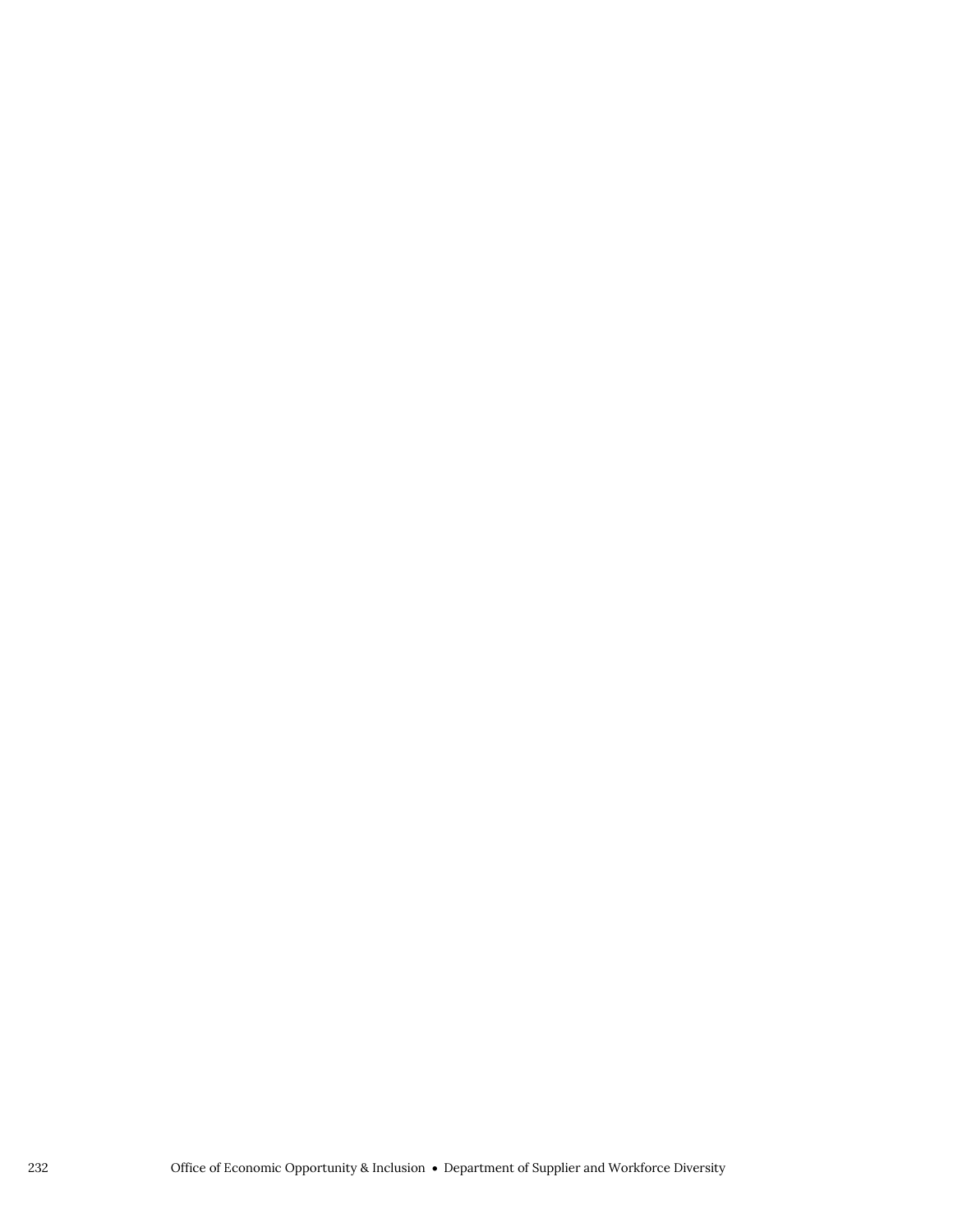## <span id="page-20-0"></span>Office of Economic Opportunity & Inclusion Operating Budget

#### **Segun Idowu,** *Chief of Economic Opportunity and Inclusion,* **Appropriation 182000**

#### **Department Mission**

The mission of the Mayor's Office of Economic Opportunity & Inclusion is to make Boston a national model of economic equity for working people, entrepreneurs, businesses, and investors by implementing solutions that repair economic harm and help build generational wealth for disadvantaged communities, foster local talent and innovative ideas, make city-sponsored opportunities more transparent and accessible, and strengthen the partnership between the City and local organizations, thereby enhancing the quality of life for all Bostonians and the experience of all visitors.

| <b>Operating Budget</b>      | Program Name                  | <b>Total Actual '20</b> |                   | Total Actual '21 Total Approp '22 | <b>Total Budget '23</b> |
|------------------------------|-------------------------------|-------------------------|-------------------|-----------------------------------|-------------------------|
|                              | Economic Development          | 1,640,880               | 873,907           | 1,091,352                         | 2,137,727               |
|                              | Equity & Inclusion            | 873,288                 | 2,414,736         | $\Omega$                          | 0                       |
|                              | Small & Local Business        | 949,257                 |                   |                                   |                         |
|                              |                               |                         | 565,280           | 1,853,223                         | 3,192,293               |
|                              | Total                         | 3,463,425               | 3,853,923         | 2,944,575                         | 5,330,020               |
|                              |                               |                         |                   |                                   |                         |
| <b>External Funds Budget</b> | <b>Fund Name</b>              | <b>Total Actual '20</b> |                   | Total Actual '21 Total Approp '22 | <b>Total Budget '23</b> |
|                              |                               |                         |                   |                                   |                         |
|                              | <b>CDBG</b>                   | 3,362,387               | 2,833,443         | 3,175,923                         | 2,826,322               |
|                              | Neighborhood Development Fund | 473,341                 | 236,444           | 87,500                            | 29,100                  |
|                              | Boston Cannabis Equity Fund   | 0                       | 40,036            | 876.131                           | 458,956                 |
|                              | Down Dudley Event Series      | 5,000                   | $\Omega$          | $\Omega$                          | $\Omega$                |
|                              | <b>EDIC</b>                   | 3,113                   | 568,849           | 412,454                           | 5,245                   |
|                              | <b>Small Business Relief</b>  | 50,000                  | $\Omega$          | $\Omega$                          | 0                       |
|                              | <b>Total</b>                  | 3,893,841               | 3,678,772         | 4,552,009                         | 3,319,623               |
|                              |                               |                         |                   |                                   |                         |
| <b>Operating Budget</b>      |                               | <b>Actual</b> '20       | <b>Actual</b> '21 | Approp '22                        | Budget '23              |
|                              |                               |                         |                   |                                   |                         |
|                              | <b>Personnel Services</b>     | 2,699,783               | 2,167,403         | 1,349,090                         | 2,387,848               |
|                              | Non Personnel                 | 763,642                 | 1,686,520         | 1,595,485                         | 2,942,172               |
|                              | Total                         | 3,463,425               | 3,853,923         | 2,944,575                         | 5,330,020               |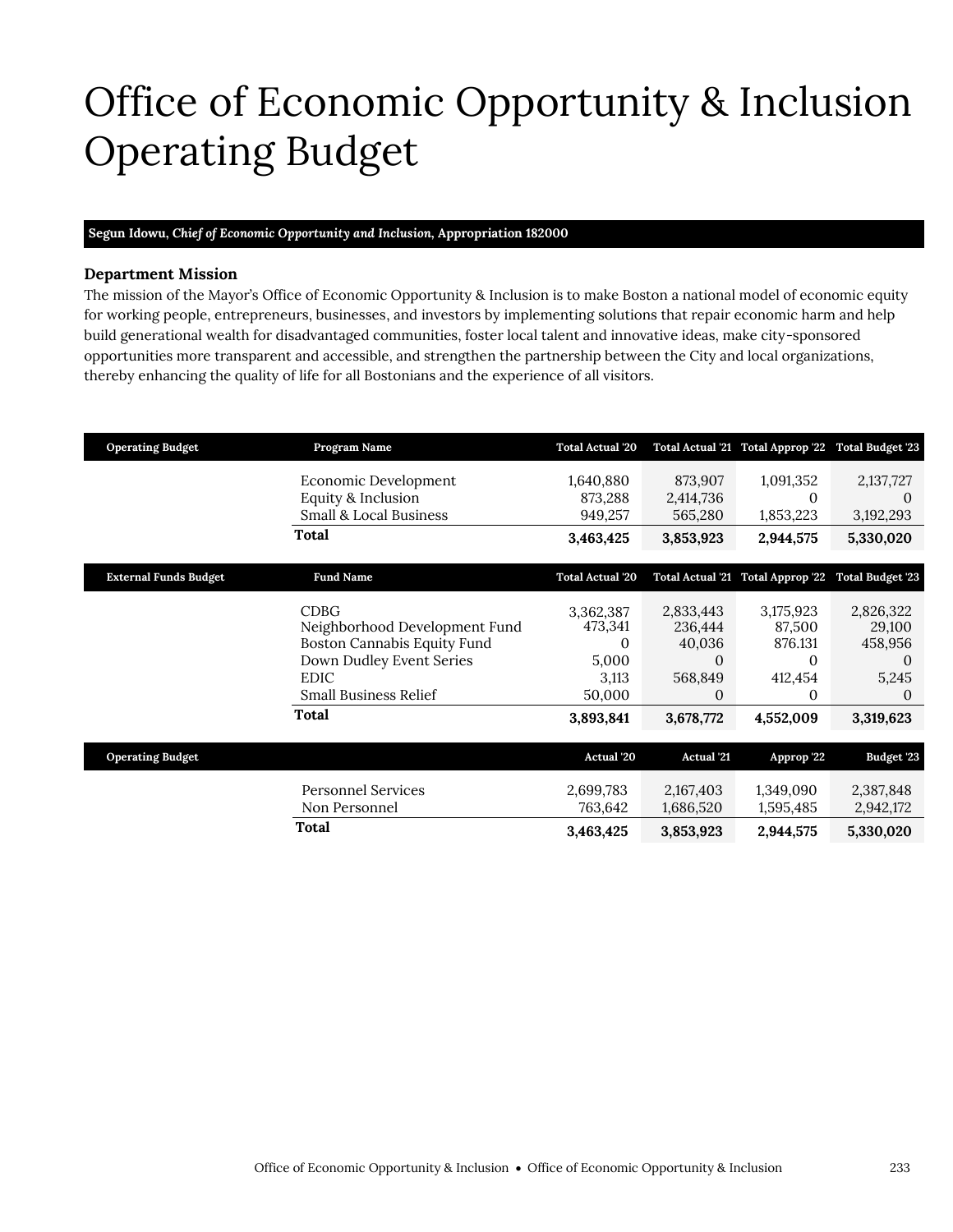### Office of Economic Opportunity & Inclusion Operating Budget



#### **Description of Services**

The Office of Economic Opportunity & Inclusion (OEOI) helps support new business development, ensures pathways to economic opportunities and seeks to streamline business permitting and licensing. The Office supports business attraction, retention, and engagement, with specialization in startups, life sciences, high tech, and equity in the growing cannabis industry. The Office includes a Global Affairs team to support international business development and broader citywide international partnerships. The Office's strategic planning work coordinates crossdepartmental collaboration to ensure economic investments support thriving and healthy neighborhoods. The Small Business Unit assists small, local businesses through technical assistance programs that include direct coaching and group workshops; design and storefront improvement services; and food truck and outdoor dining support. The team also oversees the Boston Main Streets program to support neighborhood commercial districts and administers financial resources such as commercial loan and grant opportunities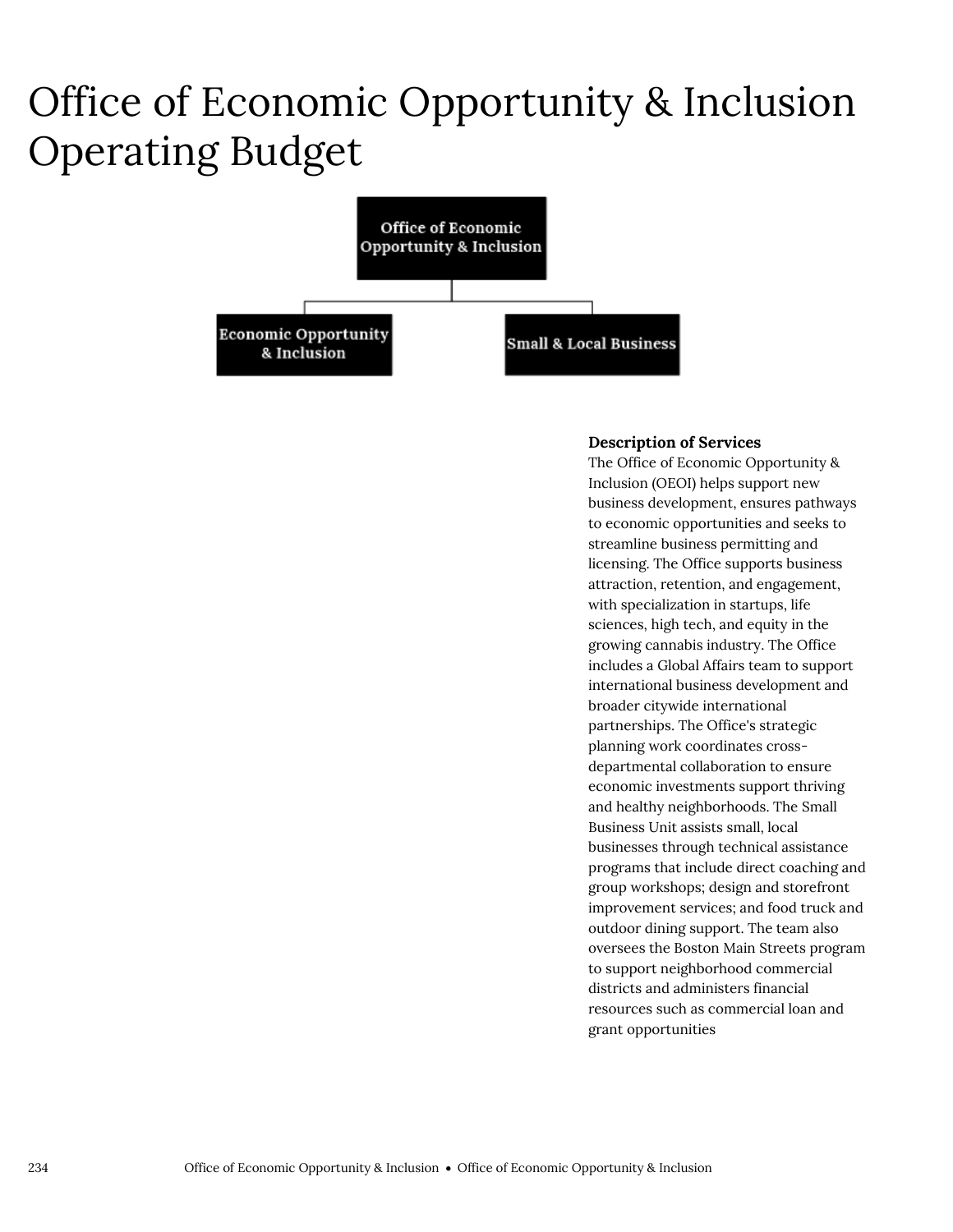## Department History

| 2,696,152<br>2,167,403<br>1,332,574<br>2,371,332<br>1,038,758<br>51000 Permanent Employees<br>51100 Emergency Employees<br>2,925<br>16,516<br>16,516<br>0<br>0<br>51200 Overtime<br>$\mathbf{0}$<br>0<br>0<br>$\mathbf{0}$<br>0<br>$\mathbf{0}$<br>0<br>51600 Unemployment Compensation<br>706<br>0<br>51700 Workers' Compensation<br>$\boldsymbol{0}$<br>0<br>$\overline{0}$<br>0<br>$\Omega$<br><b>Total Personnel Services</b><br>2,699,783<br>2,167,403<br>1,349,090<br>2,387,848<br>1,038,758<br><b>Contractual Services</b><br>FY20 Expenditure<br>FY21 Expenditure<br><b>FY22 Appropriation</b><br><b>FY23</b> Recommended<br>$Inc/Dec$ 22 vs 23<br>10,949<br>18,404<br>12,750<br>16,500<br>3,750<br>52100 Communications<br>52200 Utilities<br>0<br>0<br>0<br>0<br>0<br>52400 Snow Removal<br>0<br>0<br>0<br>0<br>$\Omega$<br>52500 Garbage/Waste Removal<br>$\Omega$<br>0<br>0<br>0<br>0<br>18,530<br>$\mathbf{0}$<br>$\overline{0}$<br>0<br>$\Omega$<br>52600 Repairs Buildings & Structures<br>52700 Repairs & Service of Equipment<br>373<br>3,427<br>10,400<br>7,900<br>$-2,500$<br>52800 Transportation of Persons<br>28,415<br>6,812<br>13,319<br>6,507<br>$-416$<br>52900 Contracted Services<br>596,698<br>1,589,822<br>1,482,800<br>2,810,800<br>1,328,000<br><b>Total Contractual Services</b><br>654,965<br>1,611,237<br>1,512,762<br>2,848,519<br>1,335,757<br><b>Supplies &amp; Materials</b><br>FY20 Expenditure<br>FY21 Expenditure<br>FY22 Appropriation<br>FY23 Recommended<br>Inc/Dec 22 vs 23<br>$\mathbf{0}$<br>0<br>$\mathbf{0}$<br>0<br>53000 Auto Energy Supplies<br>0<br>53200 Food Supplies<br>8,693<br>13,685<br>13,685<br>$\mathbf{0}$<br>$\mathbf{0}$<br>53400 Custodial Supplies<br>0<br>$\Omega$<br>0<br>0<br>0<br>53500 Med, Dental, & Hosp Supply<br>$\mathbf{0}$<br>$\overline{0}$<br>$\mathbf{0}$<br>0<br>$\mathbf{0}$<br>53600 Office Supplies and Materials<br>21,652<br>1,985<br>10,000<br>10,000<br>$\Omega$<br>53700 Clothing Allowance<br>2,300<br>1,325<br>325<br>2,575<br>$-1,000$<br>53800 Educational Supplies & Mat<br>$\mathbf{0}$<br>0<br>0<br>$\mathbf{0}$<br>$\mathbf{0}$<br>53900 Misc Supplies & Materials<br>1,200<br>$\mathbf{0}$<br>0<br>0<br>$\Omega$<br><b>Total Supplies &amp; Materials</b><br>34,120<br>4,285<br>25,010<br>24,010<br>$-1,000$<br><b>Current Chgs &amp; Oblig</b><br>FY20 Expenditure<br>FY21 Expenditure<br><b>FY22 Appropriation</b><br>FY23 Recommended<br>Inc/Dec 22 vs 23<br>0<br>0<br>0<br>4,684<br>54300 Workers' Comp Medical<br>0<br>0<br>$\overline{0}$<br>0<br>54400 Legal Liabilities<br>$\mathbf{0}$<br>0<br>54500 Aid To Veterans<br>0<br>0<br>0<br>0<br>$\mathbf{0}$<br>$\mathbf 0$<br>0<br>$\mathbf 0$<br>0<br>54600 Current Charges H&I<br>$\mathbf{0}$<br>$\overline{0}$<br>$\mathbf{0}$<br>$\overline{0}$<br>0<br>54700 Indemnification<br>$\mathbf{0}$<br>$\Omega$<br>$\Omega$<br>$\overline{0}$<br>$\Omega$<br>54800 Reserve Account<br>$\Omega$<br>54900 Other Current Charges<br>40,632<br>40,990<br>53,513<br>65,443<br>11,930<br>Total Current Chgs & Oblig<br>53,513<br>45,316<br>40,990<br>65,443<br>11,930<br>FY20 Expenditure<br><b>FY22 Appropriation</b><br>Equipment<br>FY21 Expenditure<br>FY23 Recommended<br>Inc/Dec 22 vs 23<br>$\mathbf{0}$<br>$\mathbf{0}$<br>0<br>$\mathbf{0}$<br>0<br>55000 Automotive Equipment<br>55400 Lease/Purchase<br>$\boldsymbol{0}$<br>$\boldsymbol{0}$<br>$\mathbf 0$<br>0<br>0<br>55600 Office Furniture & Equipment<br>17,955<br>$\Omega$<br>0<br>$\Omega$<br>0<br>55900 Misc Equipment<br>11,286<br>30,008<br>4,200<br>4,200<br>0<br><b>Total Equipment</b><br>29,241<br>30,008<br>4,200<br>4,200<br>0<br>Other<br>FY20 Expenditure<br>FY21 Expenditure<br>FY23 Recommended<br>Inc/Dec 22 vs 23<br><b>FY22 Appropriation</b><br>56200 Special Appropriation<br>0<br>0<br>0<br>0<br>0<br>57200 Structures & Improvements<br>$\mathbf{0}$<br>0<br>$\mathbf{0}$<br>0<br>0<br>58000 Land & Non-Structure<br>0<br>0<br>0<br>0<br>0 | <b>Personnel Services</b> | FY20 Expenditure | FY21 Expenditure | <b>FY22 Appropriation</b> | FY23 Recommended | Inc/Dec $22$ vs $23$ |
|---------------------------------------------------------------------------------------------------------------------------------------------------------------------------------------------------------------------------------------------------------------------------------------------------------------------------------------------------------------------------------------------------------------------------------------------------------------------------------------------------------------------------------------------------------------------------------------------------------------------------------------------------------------------------------------------------------------------------------------------------------------------------------------------------------------------------------------------------------------------------------------------------------------------------------------------------------------------------------------------------------------------------------------------------------------------------------------------------------------------------------------------------------------------------------------------------------------------------------------------------------------------------------------------------------------------------------------------------------------------------------------------------------------------------------------------------------------------------------------------------------------------------------------------------------------------------------------------------------------------------------------------------------------------------------------------------------------------------------------------------------------------------------------------------------------------------------------------------------------------------------------------------------------------------------------------------------------------------------------------------------------------------------------------------------------------------------------------------------------------------------------------------------------------------------------------------------------------------------------------------------------------------------------------------------------------------------------------------------------------------------------------------------------------------------------------------------------------------------------------------------------------------------------------------------------------------------------------------------------------------------------------------------------------------------------------------------------------------------------------------------------------------------------------------------------------------------------------------------------------------------------------------------------------------------------------------------------------------------------------------------------------------------------------------------------------------------------------------------------------------------------------------------------------------------------------------------------------------------------------------------------------------------------------------------------------------------------------------------------------------------------------------------------------------------------------------------------------------------------------------------------------------------------------------------------------------------------------------------------------------------------------------------------------------------------------------------------------------------------------------------------------------------------------------------------------------------------------------------------------------------------------------------------------------------------------------------------------------------------|---------------------------|------------------|------------------|---------------------------|------------------|----------------------|
|                                                                                                                                                                                                                                                                                                                                                                                                                                                                                                                                                                                                                                                                                                                                                                                                                                                                                                                                                                                                                                                                                                                                                                                                                                                                                                                                                                                                                                                                                                                                                                                                                                                                                                                                                                                                                                                                                                                                                                                                                                                                                                                                                                                                                                                                                                                                                                                                                                                                                                                                                                                                                                                                                                                                                                                                                                                                                                                                                                                                                                                                                                                                                                                                                                                                                                                                                                                                                                                                                                                                                                                                                                                                                                                                                                                                                                                                                                                                                                                       |                           |                  |                  |                           |                  |                      |
|                                                                                                                                                                                                                                                                                                                                                                                                                                                                                                                                                                                                                                                                                                                                                                                                                                                                                                                                                                                                                                                                                                                                                                                                                                                                                                                                                                                                                                                                                                                                                                                                                                                                                                                                                                                                                                                                                                                                                                                                                                                                                                                                                                                                                                                                                                                                                                                                                                                                                                                                                                                                                                                                                                                                                                                                                                                                                                                                                                                                                                                                                                                                                                                                                                                                                                                                                                                                                                                                                                                                                                                                                                                                                                                                                                                                                                                                                                                                                                                       |                           |                  |                  |                           |                  |                      |
|                                                                                                                                                                                                                                                                                                                                                                                                                                                                                                                                                                                                                                                                                                                                                                                                                                                                                                                                                                                                                                                                                                                                                                                                                                                                                                                                                                                                                                                                                                                                                                                                                                                                                                                                                                                                                                                                                                                                                                                                                                                                                                                                                                                                                                                                                                                                                                                                                                                                                                                                                                                                                                                                                                                                                                                                                                                                                                                                                                                                                                                                                                                                                                                                                                                                                                                                                                                                                                                                                                                                                                                                                                                                                                                                                                                                                                                                                                                                                                                       |                           |                  |                  |                           |                  |                      |
|                                                                                                                                                                                                                                                                                                                                                                                                                                                                                                                                                                                                                                                                                                                                                                                                                                                                                                                                                                                                                                                                                                                                                                                                                                                                                                                                                                                                                                                                                                                                                                                                                                                                                                                                                                                                                                                                                                                                                                                                                                                                                                                                                                                                                                                                                                                                                                                                                                                                                                                                                                                                                                                                                                                                                                                                                                                                                                                                                                                                                                                                                                                                                                                                                                                                                                                                                                                                                                                                                                                                                                                                                                                                                                                                                                                                                                                                                                                                                                                       |                           |                  |                  |                           |                  |                      |
|                                                                                                                                                                                                                                                                                                                                                                                                                                                                                                                                                                                                                                                                                                                                                                                                                                                                                                                                                                                                                                                                                                                                                                                                                                                                                                                                                                                                                                                                                                                                                                                                                                                                                                                                                                                                                                                                                                                                                                                                                                                                                                                                                                                                                                                                                                                                                                                                                                                                                                                                                                                                                                                                                                                                                                                                                                                                                                                                                                                                                                                                                                                                                                                                                                                                                                                                                                                                                                                                                                                                                                                                                                                                                                                                                                                                                                                                                                                                                                                       |                           |                  |                  |                           |                  |                      |
|                                                                                                                                                                                                                                                                                                                                                                                                                                                                                                                                                                                                                                                                                                                                                                                                                                                                                                                                                                                                                                                                                                                                                                                                                                                                                                                                                                                                                                                                                                                                                                                                                                                                                                                                                                                                                                                                                                                                                                                                                                                                                                                                                                                                                                                                                                                                                                                                                                                                                                                                                                                                                                                                                                                                                                                                                                                                                                                                                                                                                                                                                                                                                                                                                                                                                                                                                                                                                                                                                                                                                                                                                                                                                                                                                                                                                                                                                                                                                                                       |                           |                  |                  |                           |                  |                      |
|                                                                                                                                                                                                                                                                                                                                                                                                                                                                                                                                                                                                                                                                                                                                                                                                                                                                                                                                                                                                                                                                                                                                                                                                                                                                                                                                                                                                                                                                                                                                                                                                                                                                                                                                                                                                                                                                                                                                                                                                                                                                                                                                                                                                                                                                                                                                                                                                                                                                                                                                                                                                                                                                                                                                                                                                                                                                                                                                                                                                                                                                                                                                                                                                                                                                                                                                                                                                                                                                                                                                                                                                                                                                                                                                                                                                                                                                                                                                                                                       |                           |                  |                  |                           |                  |                      |
|                                                                                                                                                                                                                                                                                                                                                                                                                                                                                                                                                                                                                                                                                                                                                                                                                                                                                                                                                                                                                                                                                                                                                                                                                                                                                                                                                                                                                                                                                                                                                                                                                                                                                                                                                                                                                                                                                                                                                                                                                                                                                                                                                                                                                                                                                                                                                                                                                                                                                                                                                                                                                                                                                                                                                                                                                                                                                                                                                                                                                                                                                                                                                                                                                                                                                                                                                                                                                                                                                                                                                                                                                                                                                                                                                                                                                                                                                                                                                                                       |                           |                  |                  |                           |                  |                      |
|                                                                                                                                                                                                                                                                                                                                                                                                                                                                                                                                                                                                                                                                                                                                                                                                                                                                                                                                                                                                                                                                                                                                                                                                                                                                                                                                                                                                                                                                                                                                                                                                                                                                                                                                                                                                                                                                                                                                                                                                                                                                                                                                                                                                                                                                                                                                                                                                                                                                                                                                                                                                                                                                                                                                                                                                                                                                                                                                                                                                                                                                                                                                                                                                                                                                                                                                                                                                                                                                                                                                                                                                                                                                                                                                                                                                                                                                                                                                                                                       |                           |                  |                  |                           |                  |                      |
|                                                                                                                                                                                                                                                                                                                                                                                                                                                                                                                                                                                                                                                                                                                                                                                                                                                                                                                                                                                                                                                                                                                                                                                                                                                                                                                                                                                                                                                                                                                                                                                                                                                                                                                                                                                                                                                                                                                                                                                                                                                                                                                                                                                                                                                                                                                                                                                                                                                                                                                                                                                                                                                                                                                                                                                                                                                                                                                                                                                                                                                                                                                                                                                                                                                                                                                                                                                                                                                                                                                                                                                                                                                                                                                                                                                                                                                                                                                                                                                       |                           |                  |                  |                           |                  |                      |
|                                                                                                                                                                                                                                                                                                                                                                                                                                                                                                                                                                                                                                                                                                                                                                                                                                                                                                                                                                                                                                                                                                                                                                                                                                                                                                                                                                                                                                                                                                                                                                                                                                                                                                                                                                                                                                                                                                                                                                                                                                                                                                                                                                                                                                                                                                                                                                                                                                                                                                                                                                                                                                                                                                                                                                                                                                                                                                                                                                                                                                                                                                                                                                                                                                                                                                                                                                                                                                                                                                                                                                                                                                                                                                                                                                                                                                                                                                                                                                                       |                           |                  |                  |                           |                  |                      |
|                                                                                                                                                                                                                                                                                                                                                                                                                                                                                                                                                                                                                                                                                                                                                                                                                                                                                                                                                                                                                                                                                                                                                                                                                                                                                                                                                                                                                                                                                                                                                                                                                                                                                                                                                                                                                                                                                                                                                                                                                                                                                                                                                                                                                                                                                                                                                                                                                                                                                                                                                                                                                                                                                                                                                                                                                                                                                                                                                                                                                                                                                                                                                                                                                                                                                                                                                                                                                                                                                                                                                                                                                                                                                                                                                                                                                                                                                                                                                                                       |                           |                  |                  |                           |                  |                      |
|                                                                                                                                                                                                                                                                                                                                                                                                                                                                                                                                                                                                                                                                                                                                                                                                                                                                                                                                                                                                                                                                                                                                                                                                                                                                                                                                                                                                                                                                                                                                                                                                                                                                                                                                                                                                                                                                                                                                                                                                                                                                                                                                                                                                                                                                                                                                                                                                                                                                                                                                                                                                                                                                                                                                                                                                                                                                                                                                                                                                                                                                                                                                                                                                                                                                                                                                                                                                                                                                                                                                                                                                                                                                                                                                                                                                                                                                                                                                                                                       |                           |                  |                  |                           |                  |                      |
|                                                                                                                                                                                                                                                                                                                                                                                                                                                                                                                                                                                                                                                                                                                                                                                                                                                                                                                                                                                                                                                                                                                                                                                                                                                                                                                                                                                                                                                                                                                                                                                                                                                                                                                                                                                                                                                                                                                                                                                                                                                                                                                                                                                                                                                                                                                                                                                                                                                                                                                                                                                                                                                                                                                                                                                                                                                                                                                                                                                                                                                                                                                                                                                                                                                                                                                                                                                                                                                                                                                                                                                                                                                                                                                                                                                                                                                                                                                                                                                       |                           |                  |                  |                           |                  |                      |
|                                                                                                                                                                                                                                                                                                                                                                                                                                                                                                                                                                                                                                                                                                                                                                                                                                                                                                                                                                                                                                                                                                                                                                                                                                                                                                                                                                                                                                                                                                                                                                                                                                                                                                                                                                                                                                                                                                                                                                                                                                                                                                                                                                                                                                                                                                                                                                                                                                                                                                                                                                                                                                                                                                                                                                                                                                                                                                                                                                                                                                                                                                                                                                                                                                                                                                                                                                                                                                                                                                                                                                                                                                                                                                                                                                                                                                                                                                                                                                                       |                           |                  |                  |                           |                  |                      |
|                                                                                                                                                                                                                                                                                                                                                                                                                                                                                                                                                                                                                                                                                                                                                                                                                                                                                                                                                                                                                                                                                                                                                                                                                                                                                                                                                                                                                                                                                                                                                                                                                                                                                                                                                                                                                                                                                                                                                                                                                                                                                                                                                                                                                                                                                                                                                                                                                                                                                                                                                                                                                                                                                                                                                                                                                                                                                                                                                                                                                                                                                                                                                                                                                                                                                                                                                                                                                                                                                                                                                                                                                                                                                                                                                                                                                                                                                                                                                                                       |                           |                  |                  |                           |                  |                      |
|                                                                                                                                                                                                                                                                                                                                                                                                                                                                                                                                                                                                                                                                                                                                                                                                                                                                                                                                                                                                                                                                                                                                                                                                                                                                                                                                                                                                                                                                                                                                                                                                                                                                                                                                                                                                                                                                                                                                                                                                                                                                                                                                                                                                                                                                                                                                                                                                                                                                                                                                                                                                                                                                                                                                                                                                                                                                                                                                                                                                                                                                                                                                                                                                                                                                                                                                                                                                                                                                                                                                                                                                                                                                                                                                                                                                                                                                                                                                                                                       |                           |                  |                  |                           |                  |                      |
|                                                                                                                                                                                                                                                                                                                                                                                                                                                                                                                                                                                                                                                                                                                                                                                                                                                                                                                                                                                                                                                                                                                                                                                                                                                                                                                                                                                                                                                                                                                                                                                                                                                                                                                                                                                                                                                                                                                                                                                                                                                                                                                                                                                                                                                                                                                                                                                                                                                                                                                                                                                                                                                                                                                                                                                                                                                                                                                                                                                                                                                                                                                                                                                                                                                                                                                                                                                                                                                                                                                                                                                                                                                                                                                                                                                                                                                                                                                                                                                       |                           |                  |                  |                           |                  |                      |
|                                                                                                                                                                                                                                                                                                                                                                                                                                                                                                                                                                                                                                                                                                                                                                                                                                                                                                                                                                                                                                                                                                                                                                                                                                                                                                                                                                                                                                                                                                                                                                                                                                                                                                                                                                                                                                                                                                                                                                                                                                                                                                                                                                                                                                                                                                                                                                                                                                                                                                                                                                                                                                                                                                                                                                                                                                                                                                                                                                                                                                                                                                                                                                                                                                                                                                                                                                                                                                                                                                                                                                                                                                                                                                                                                                                                                                                                                                                                                                                       |                           |                  |                  |                           |                  |                      |
|                                                                                                                                                                                                                                                                                                                                                                                                                                                                                                                                                                                                                                                                                                                                                                                                                                                                                                                                                                                                                                                                                                                                                                                                                                                                                                                                                                                                                                                                                                                                                                                                                                                                                                                                                                                                                                                                                                                                                                                                                                                                                                                                                                                                                                                                                                                                                                                                                                                                                                                                                                                                                                                                                                                                                                                                                                                                                                                                                                                                                                                                                                                                                                                                                                                                                                                                                                                                                                                                                                                                                                                                                                                                                                                                                                                                                                                                                                                                                                                       |                           |                  |                  |                           |                  |                      |
|                                                                                                                                                                                                                                                                                                                                                                                                                                                                                                                                                                                                                                                                                                                                                                                                                                                                                                                                                                                                                                                                                                                                                                                                                                                                                                                                                                                                                                                                                                                                                                                                                                                                                                                                                                                                                                                                                                                                                                                                                                                                                                                                                                                                                                                                                                                                                                                                                                                                                                                                                                                                                                                                                                                                                                                                                                                                                                                                                                                                                                                                                                                                                                                                                                                                                                                                                                                                                                                                                                                                                                                                                                                                                                                                                                                                                                                                                                                                                                                       |                           |                  |                  |                           |                  |                      |
|                                                                                                                                                                                                                                                                                                                                                                                                                                                                                                                                                                                                                                                                                                                                                                                                                                                                                                                                                                                                                                                                                                                                                                                                                                                                                                                                                                                                                                                                                                                                                                                                                                                                                                                                                                                                                                                                                                                                                                                                                                                                                                                                                                                                                                                                                                                                                                                                                                                                                                                                                                                                                                                                                                                                                                                                                                                                                                                                                                                                                                                                                                                                                                                                                                                                                                                                                                                                                                                                                                                                                                                                                                                                                                                                                                                                                                                                                                                                                                                       |                           |                  |                  |                           |                  |                      |
|                                                                                                                                                                                                                                                                                                                                                                                                                                                                                                                                                                                                                                                                                                                                                                                                                                                                                                                                                                                                                                                                                                                                                                                                                                                                                                                                                                                                                                                                                                                                                                                                                                                                                                                                                                                                                                                                                                                                                                                                                                                                                                                                                                                                                                                                                                                                                                                                                                                                                                                                                                                                                                                                                                                                                                                                                                                                                                                                                                                                                                                                                                                                                                                                                                                                                                                                                                                                                                                                                                                                                                                                                                                                                                                                                                                                                                                                                                                                                                                       |                           |                  |                  |                           |                  |                      |
|                                                                                                                                                                                                                                                                                                                                                                                                                                                                                                                                                                                                                                                                                                                                                                                                                                                                                                                                                                                                                                                                                                                                                                                                                                                                                                                                                                                                                                                                                                                                                                                                                                                                                                                                                                                                                                                                                                                                                                                                                                                                                                                                                                                                                                                                                                                                                                                                                                                                                                                                                                                                                                                                                                                                                                                                                                                                                                                                                                                                                                                                                                                                                                                                                                                                                                                                                                                                                                                                                                                                                                                                                                                                                                                                                                                                                                                                                                                                                                                       |                           |                  |                  |                           |                  |                      |
|                                                                                                                                                                                                                                                                                                                                                                                                                                                                                                                                                                                                                                                                                                                                                                                                                                                                                                                                                                                                                                                                                                                                                                                                                                                                                                                                                                                                                                                                                                                                                                                                                                                                                                                                                                                                                                                                                                                                                                                                                                                                                                                                                                                                                                                                                                                                                                                                                                                                                                                                                                                                                                                                                                                                                                                                                                                                                                                                                                                                                                                                                                                                                                                                                                                                                                                                                                                                                                                                                                                                                                                                                                                                                                                                                                                                                                                                                                                                                                                       |                           |                  |                  |                           |                  |                      |
|                                                                                                                                                                                                                                                                                                                                                                                                                                                                                                                                                                                                                                                                                                                                                                                                                                                                                                                                                                                                                                                                                                                                                                                                                                                                                                                                                                                                                                                                                                                                                                                                                                                                                                                                                                                                                                                                                                                                                                                                                                                                                                                                                                                                                                                                                                                                                                                                                                                                                                                                                                                                                                                                                                                                                                                                                                                                                                                                                                                                                                                                                                                                                                                                                                                                                                                                                                                                                                                                                                                                                                                                                                                                                                                                                                                                                                                                                                                                                                                       |                           |                  |                  |                           |                  |                      |
|                                                                                                                                                                                                                                                                                                                                                                                                                                                                                                                                                                                                                                                                                                                                                                                                                                                                                                                                                                                                                                                                                                                                                                                                                                                                                                                                                                                                                                                                                                                                                                                                                                                                                                                                                                                                                                                                                                                                                                                                                                                                                                                                                                                                                                                                                                                                                                                                                                                                                                                                                                                                                                                                                                                                                                                                                                                                                                                                                                                                                                                                                                                                                                                                                                                                                                                                                                                                                                                                                                                                                                                                                                                                                                                                                                                                                                                                                                                                                                                       |                           |                  |                  |                           |                  |                      |
|                                                                                                                                                                                                                                                                                                                                                                                                                                                                                                                                                                                                                                                                                                                                                                                                                                                                                                                                                                                                                                                                                                                                                                                                                                                                                                                                                                                                                                                                                                                                                                                                                                                                                                                                                                                                                                                                                                                                                                                                                                                                                                                                                                                                                                                                                                                                                                                                                                                                                                                                                                                                                                                                                                                                                                                                                                                                                                                                                                                                                                                                                                                                                                                                                                                                                                                                                                                                                                                                                                                                                                                                                                                                                                                                                                                                                                                                                                                                                                                       |                           |                  |                  |                           |                  |                      |
|                                                                                                                                                                                                                                                                                                                                                                                                                                                                                                                                                                                                                                                                                                                                                                                                                                                                                                                                                                                                                                                                                                                                                                                                                                                                                                                                                                                                                                                                                                                                                                                                                                                                                                                                                                                                                                                                                                                                                                                                                                                                                                                                                                                                                                                                                                                                                                                                                                                                                                                                                                                                                                                                                                                                                                                                                                                                                                                                                                                                                                                                                                                                                                                                                                                                                                                                                                                                                                                                                                                                                                                                                                                                                                                                                                                                                                                                                                                                                                                       |                           |                  |                  |                           |                  |                      |
|                                                                                                                                                                                                                                                                                                                                                                                                                                                                                                                                                                                                                                                                                                                                                                                                                                                                                                                                                                                                                                                                                                                                                                                                                                                                                                                                                                                                                                                                                                                                                                                                                                                                                                                                                                                                                                                                                                                                                                                                                                                                                                                                                                                                                                                                                                                                                                                                                                                                                                                                                                                                                                                                                                                                                                                                                                                                                                                                                                                                                                                                                                                                                                                                                                                                                                                                                                                                                                                                                                                                                                                                                                                                                                                                                                                                                                                                                                                                                                                       |                           |                  |                  |                           |                  |                      |
|                                                                                                                                                                                                                                                                                                                                                                                                                                                                                                                                                                                                                                                                                                                                                                                                                                                                                                                                                                                                                                                                                                                                                                                                                                                                                                                                                                                                                                                                                                                                                                                                                                                                                                                                                                                                                                                                                                                                                                                                                                                                                                                                                                                                                                                                                                                                                                                                                                                                                                                                                                                                                                                                                                                                                                                                                                                                                                                                                                                                                                                                                                                                                                                                                                                                                                                                                                                                                                                                                                                                                                                                                                                                                                                                                                                                                                                                                                                                                                                       |                           |                  |                  |                           |                  |                      |
|                                                                                                                                                                                                                                                                                                                                                                                                                                                                                                                                                                                                                                                                                                                                                                                                                                                                                                                                                                                                                                                                                                                                                                                                                                                                                                                                                                                                                                                                                                                                                                                                                                                                                                                                                                                                                                                                                                                                                                                                                                                                                                                                                                                                                                                                                                                                                                                                                                                                                                                                                                                                                                                                                                                                                                                                                                                                                                                                                                                                                                                                                                                                                                                                                                                                                                                                                                                                                                                                                                                                                                                                                                                                                                                                                                                                                                                                                                                                                                                       |                           |                  |                  |                           |                  |                      |
|                                                                                                                                                                                                                                                                                                                                                                                                                                                                                                                                                                                                                                                                                                                                                                                                                                                                                                                                                                                                                                                                                                                                                                                                                                                                                                                                                                                                                                                                                                                                                                                                                                                                                                                                                                                                                                                                                                                                                                                                                                                                                                                                                                                                                                                                                                                                                                                                                                                                                                                                                                                                                                                                                                                                                                                                                                                                                                                                                                                                                                                                                                                                                                                                                                                                                                                                                                                                                                                                                                                                                                                                                                                                                                                                                                                                                                                                                                                                                                                       |                           |                  |                  |                           |                  |                      |
|                                                                                                                                                                                                                                                                                                                                                                                                                                                                                                                                                                                                                                                                                                                                                                                                                                                                                                                                                                                                                                                                                                                                                                                                                                                                                                                                                                                                                                                                                                                                                                                                                                                                                                                                                                                                                                                                                                                                                                                                                                                                                                                                                                                                                                                                                                                                                                                                                                                                                                                                                                                                                                                                                                                                                                                                                                                                                                                                                                                                                                                                                                                                                                                                                                                                                                                                                                                                                                                                                                                                                                                                                                                                                                                                                                                                                                                                                                                                                                                       |                           |                  |                  |                           |                  |                      |
|                                                                                                                                                                                                                                                                                                                                                                                                                                                                                                                                                                                                                                                                                                                                                                                                                                                                                                                                                                                                                                                                                                                                                                                                                                                                                                                                                                                                                                                                                                                                                                                                                                                                                                                                                                                                                                                                                                                                                                                                                                                                                                                                                                                                                                                                                                                                                                                                                                                                                                                                                                                                                                                                                                                                                                                                                                                                                                                                                                                                                                                                                                                                                                                                                                                                                                                                                                                                                                                                                                                                                                                                                                                                                                                                                                                                                                                                                                                                                                                       |                           |                  |                  |                           |                  |                      |
| <b>Grand Total</b><br>3,463,425<br>3,853,923<br>5,330,020<br>2,385,445<br>2,944,575                                                                                                                                                                                                                                                                                                                                                                                                                                                                                                                                                                                                                                                                                                                                                                                                                                                                                                                                                                                                                                                                                                                                                                                                                                                                                                                                                                                                                                                                                                                                                                                                                                                                                                                                                                                                                                                                                                                                                                                                                                                                                                                                                                                                                                                                                                                                                                                                                                                                                                                                                                                                                                                                                                                                                                                                                                                                                                                                                                                                                                                                                                                                                                                                                                                                                                                                                                                                                                                                                                                                                                                                                                                                                                                                                                                                                                                                                                   |                           |                  |                  |                           |                  | $\Omega$             |
| <b>Total Other</b><br>0<br>0<br>0<br>0                                                                                                                                                                                                                                                                                                                                                                                                                                                                                                                                                                                                                                                                                                                                                                                                                                                                                                                                                                                                                                                                                                                                                                                                                                                                                                                                                                                                                                                                                                                                                                                                                                                                                                                                                                                                                                                                                                                                                                                                                                                                                                                                                                                                                                                                                                                                                                                                                                                                                                                                                                                                                                                                                                                                                                                                                                                                                                                                                                                                                                                                                                                                                                                                                                                                                                                                                                                                                                                                                                                                                                                                                                                                                                                                                                                                                                                                                                                                                |                           |                  |                  |                           |                  |                      |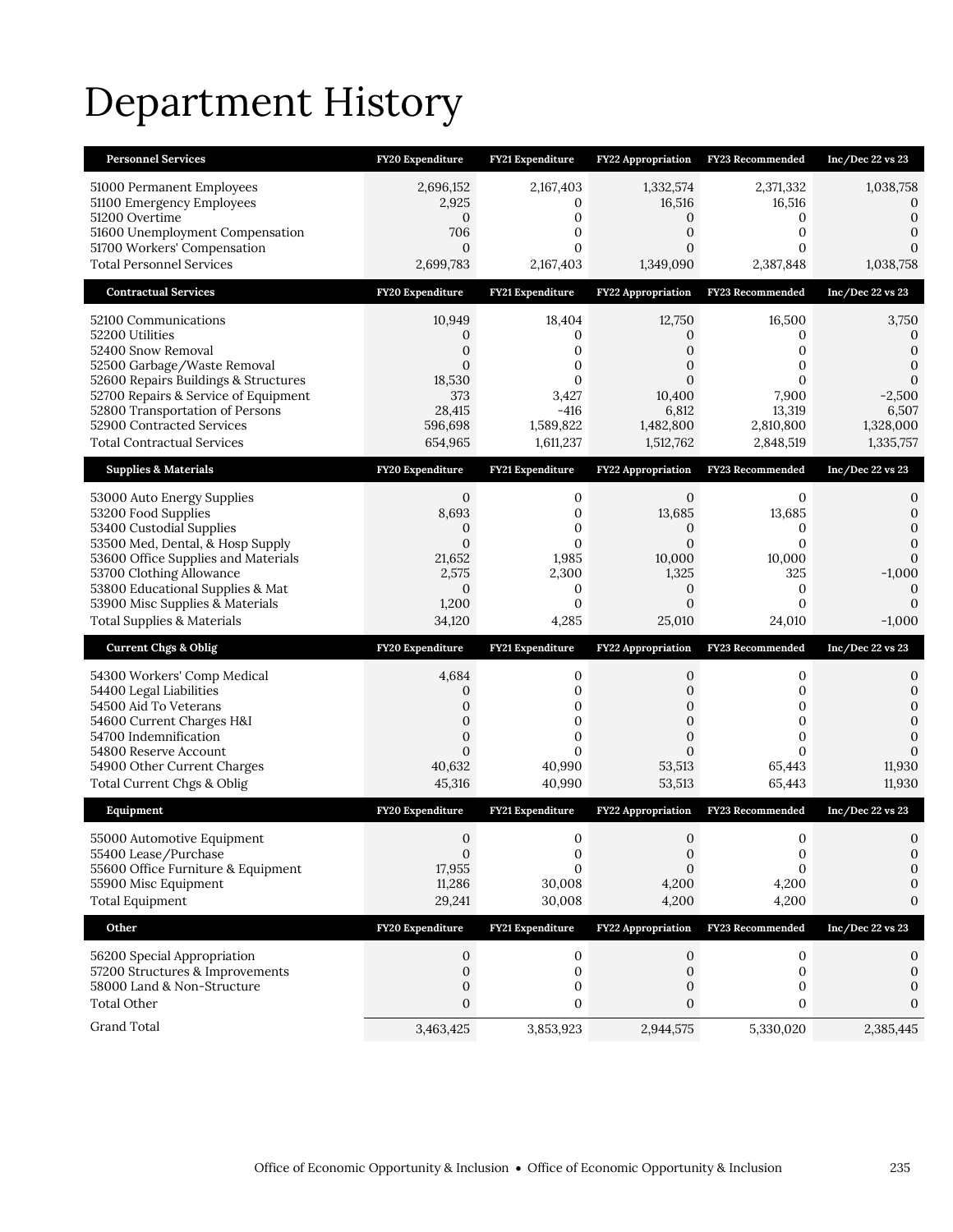### Department Personnel

| Title                              | Union<br>Code   | Grade | Position | <b>FY23 Salary</b> | Title                 | Union<br>Code   | Grade | Position | <b>FY23 Salary</b> |
|------------------------------------|-----------------|-------|----------|--------------------|-----------------------|-----------------|-------|----------|--------------------|
|                                    |                 |       |          |                    |                       |                 |       |          |                    |
| Admin Assist                       | <b>EXM</b>      | 19    | 0.40     | 24,755             | Prin Admin Asst       | <b>MYO</b>      | 08    | 1.00     | 80,921             |
| <b>Communications Manager</b>      | <b>MYO</b>      | 09    | 1.00     | 77,304             | Prog Asst             | SU <sub>2</sub> | 19    | 1.20     | 85,780             |
| Design Services Manager            | SU <sub>2</sub> | 24    | 0.40     | 35,755             | Spec Asst             | <b>MYN</b>      | NG    | 1.00     | 150,412            |
| Dir of Outreach & Engagement       | <b>MYN</b>      | NG.   | 1.00     | 105,141            | Spec Asst I           | <b>MYO</b>      | 10    | 1.00     | 76,457             |
| Dir-Economic Development<br>Policy | <b>MYO</b>      | 13    | 1.00     | 94,258             | Sr Adm Asst (WC)      | SE <sub>1</sub> | 06    | 1.00     | 94,473             |
| Director of Business Strategy      | <b>MYO</b>      | 13    | 1.00     | 94,258             | Sr Business Manager   | SU <sub>2</sub> | 23    | 0.80     | 74,357             |
| Director of Operations             | <b>MYO</b>      | 12    | 1.00     | 103,601            | Sr Neigh Business Mgr | SU <sub>2</sub> | 24    | 0.40     | 34,721             |
| Economic Development Chief         | <b>CDH</b>      | NG    | 1.00     | 161,434            | Sr Program Manager    | SU <sub>2</sub> | 23    | 0.40     | 39,020             |
| International Partnerships Mgr     | <b>EXM</b>      | NG.   | 1.00     | 91,984             | Staff Assist I        | <b>MYO</b>      | 04    | 1.00     | 56,295             |
| Life Sciences Industry Mgr         | <b>EXM</b>      | NG.   | 1.00     | 75,206             | Staff Assistant I     | <b>MYO</b>      | 05    | 1.00     | 55,845             |
| Mobile Enterprises Mgr             | <b>MYO</b>      | 09    | 1.00     | 67,108             | Staff Assistant II    | <b>MYO</b>      | 06    | 1.00     | 68,881             |
| Neighborhood Business<br>Manager   | SU <sub>2</sub> | 22    | 3.00     | 220,323            | <b>Staff Asst II</b>  | <b>MYO</b>      | 07    | 1.00     | 67,108             |
| <b>Operations Manager</b>          | <b>EXM</b>      | 25    | 0.40     | 39,632             | Staff Asstistant I    | <b>MYN</b>      | NG.   | 1.00     | 53,164             |
|                                    |                 |       |          |                    | Total                 |                 |       | 25       | 2,128,193          |

| Adjustments               |           |
|---------------------------|-----------|
| Differential Payments     | 0         |
| Other                     | 253.142   |
| Chargebacks               | 0         |
| Salary Savings            | $-10.000$ |
| <b>FY23 Total Request</b> | 2,371,335 |

I.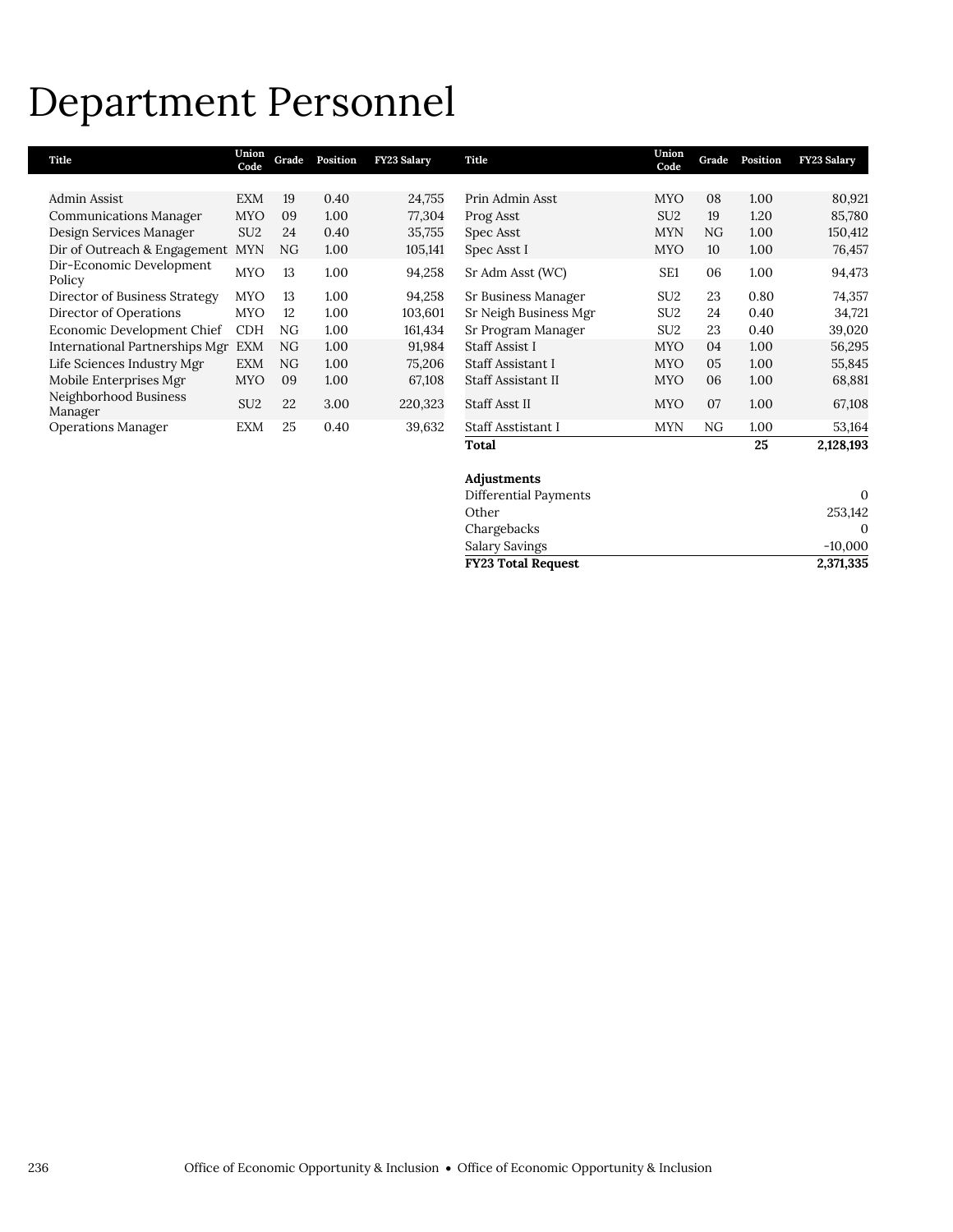## External Funds History

| <b>Personnel Services</b>                                                                                                                                                                                                                                                                                 | FY20 Expenditure                                                                                                  | FY21 Expenditure                                                                                              | <b>FY22 Appropriation</b>                                                                              | FY23 Recommended                                                                                               | Inc/Dec 22 vs 23                                                                    |
|-----------------------------------------------------------------------------------------------------------------------------------------------------------------------------------------------------------------------------------------------------------------------------------------------------------|-------------------------------------------------------------------------------------------------------------------|---------------------------------------------------------------------------------------------------------------|--------------------------------------------------------------------------------------------------------|----------------------------------------------------------------------------------------------------------------|-------------------------------------------------------------------------------------|
| 51000 Permanent Employees<br>51100 Emergency Employees<br>51200 Overtime<br>51300 Part Time Employees<br>51400 Health Insurance<br>51500 Pension & Annuity<br>51600 Unemployment Compensation<br>51700 Workers' Compensation<br>51800 Indirect Costs<br>51900 Medicare<br><b>Total Personnel Services</b> | 1,104,881<br>0<br>$\boldsymbol{0}$<br>0<br>144,652<br>86,236<br>0<br>$\boldsymbol{0}$<br>0<br>12,990<br>1,348,759 | 1,468,815<br>0<br>0<br>$\Omega$<br>185,456<br>130,982<br>0<br>$\mathbf{0}$<br>$\Omega$<br>17,984<br>1,803,237 | 1,907,371<br>0<br>0<br>$\Omega$<br>35,328<br>21,196<br>0<br>0<br>$\Omega$<br>3,415<br>1,967,310        | 820,568<br>0<br>$\mathbf{0}$<br>$\Omega$<br>122,874<br>79,091<br>0<br>$\mathbf{0}$<br>0<br>16,848<br>1,039,381 | $-1,086,803$<br>$\Omega$<br>0<br>87,546<br>57,895<br>0<br>0<br>13,433<br>$-927,929$ |
| <b>Contractual Services</b>                                                                                                                                                                                                                                                                               | FY20 Expenditure                                                                                                  | FY21 Expenditure                                                                                              | <b>FY22 Appropriation</b>                                                                              | FY23 Recommended                                                                                               | Inc/Dec 22 vs 23                                                                    |
| 52100 Communications<br>52200 Utilities<br>52400 Snow Removal<br>52500 Garbage/Waste Removal<br>52600 Repairs Buildings & Structures<br>52700 Repairs & Service of Equipment<br>52800 Transportation of Persons<br>52900 Contracted Services<br><b>Total Contractual Services</b>                         | $\mathbf{0}$<br>0<br>0<br>0<br>$\mathbf{0}$<br>$\mathbf{0}$<br>2,478<br>2,534,404<br>2,536,882                    | 0<br>0<br>0<br>0<br>$\mathbf{0}$<br>0<br>$-299$<br>1,873,134<br>1,872,835                                     | 0<br>$\mathbf{0}$<br>0<br>$\Omega$<br>$\overline{0}$<br>0<br>0<br>2,579,034<br>2,579,034               | 0<br>$\mathbf{0}$<br>0<br>$\mathbf{0}$<br>$\mathbf{0}$<br>0<br>0<br>2,271,317<br>2,271,317                     | 0<br>0<br>$\Omega$<br>$\Omega$<br>$-307,717$<br>$-307,717$                          |
| <b>Supplies &amp; Materials</b>                                                                                                                                                                                                                                                                           | FY20 Expenditure                                                                                                  | FY21 Expenditure                                                                                              | FY22 Appropriation                                                                                     | <b>FY23 Recommended</b>                                                                                        | Inc/Dec 22 vs 23                                                                    |
| 53000 Auto Energy Supplies<br>53200 Food Supplies<br>53400 Custodial Supplies<br>53500 Med, Dental, & Hosp Supply<br>53600 Office Supplies and Materials<br>53700 Clothing Allowance<br>53800 Educational Supplies & Mat<br>53900 Misc Supplies & Materials<br>Total Supplies & Materials                 | $\mathbf{0}$<br>5,000<br>0<br>0<br>0<br>2,925<br>$\mathbf{0}$<br>$\mathbf{0}$<br>7,925                            | 0<br>0<br>0<br>0<br>$\Omega$<br>2,700<br>$\mathbf{0}$<br>$\mathbf{0}$<br>2,700                                | 0<br>0<br>$\mathbf{0}$<br>$\overline{0}$<br>$\overline{0}$<br>$\mathbf{0}$<br>$\overline{0}$<br>0<br>0 | 0<br>0<br>0<br>0<br>0<br>2,925<br>0<br>$\mathbf{0}$<br>2,925                                                   | 0<br>0<br>$\Omega$<br>0<br>2,925<br>0<br>$\Omega$<br>2,925                          |
| <b>Current Chgs &amp; Oblig</b>                                                                                                                                                                                                                                                                           | FY20 Expenditure                                                                                                  | FY21 Expenditure                                                                                              | FY22 Appropriation                                                                                     | FY23 Recommended                                                                                               | Inc/Dec 22 vs 23                                                                    |
| 54300 Workers' Comp Medical<br>54400 Legal Liabilities<br>54600 Current Charges H&I<br>54700 Indemnification<br>54800 Reserve Account<br>54900 Other Current Charges<br>Total Current Chgs & Oblig                                                                                                        | 0<br>0<br>0<br>$\mathbf{0}$<br>$\mathbf{0}$<br>275<br>275                                                         | 0<br>0<br>0<br>$\mathbf 0$<br>0<br>0<br>$\boldsymbol{0}$                                                      | 0<br>0<br>$\mathbf{0}$<br>$\mathbf{0}$<br>0<br>5,664<br>5,664                                          | 0<br>$\mathbf{0}$<br>0<br>$\mathbf{0}$<br>0<br>5,000<br>5,000                                                  | 0<br>0<br>0<br>0<br>$\Omega$<br>-664<br>$-664$                                      |
| Equipment                                                                                                                                                                                                                                                                                                 | <b>FY20 Expenditure</b>                                                                                           | FY21 Expenditure                                                                                              | <b>FY22 Appropriation</b>                                                                              | FY23 Recommended                                                                                               | Inc/Dec 22 vs 23                                                                    |
| 55000 Automotive Equipment<br>55400 Lease/Purchase<br>55600 Office Furniture & Equipment<br>55900 Misc Equipment<br><b>Total Equipment</b>                                                                                                                                                                | 0<br>$\mathbf{0}$<br>0<br>$\boldsymbol{0}$<br>$\boldsymbol{0}$                                                    | $\mathbf 0$<br>0<br>0<br>0<br>0                                                                               | 0<br>0<br>0<br>0<br>0                                                                                  | 0<br>0<br>$\mathbf{0}$<br>1,000<br>1,000                                                                       | 0<br>0<br>$\mathbf{0}$<br>1,000<br>1,000                                            |
| Other                                                                                                                                                                                                                                                                                                     | FY20 Expenditure                                                                                                  | FY21 Expenditure                                                                                              | FY22 Appropriation                                                                                     | FY23 Recommended                                                                                               | Inc/Dec 22 vs 23                                                                    |
| 56200 Special Appropriation<br>57200 Structures & Improvements<br>58000 Land & Non-Structure<br><b>Total Other</b>                                                                                                                                                                                        | $\mathbf{0}$<br>$\boldsymbol{0}$<br>0<br>$\mathbf{0}$                                                             | 0<br>$\boldsymbol{0}$<br>0<br>0                                                                               | 0<br>0<br>0<br>0                                                                                       | 0<br>0<br>0<br>0                                                                                               | 0<br>$\mathbf 0$<br>0<br>0                                                          |
| Grand Total                                                                                                                                                                                                                                                                                               | 3,893,841                                                                                                         | 3,678,772                                                                                                     | 4,552,008                                                                                              | 3,319,623                                                                                                      | $-1,232,385$                                                                        |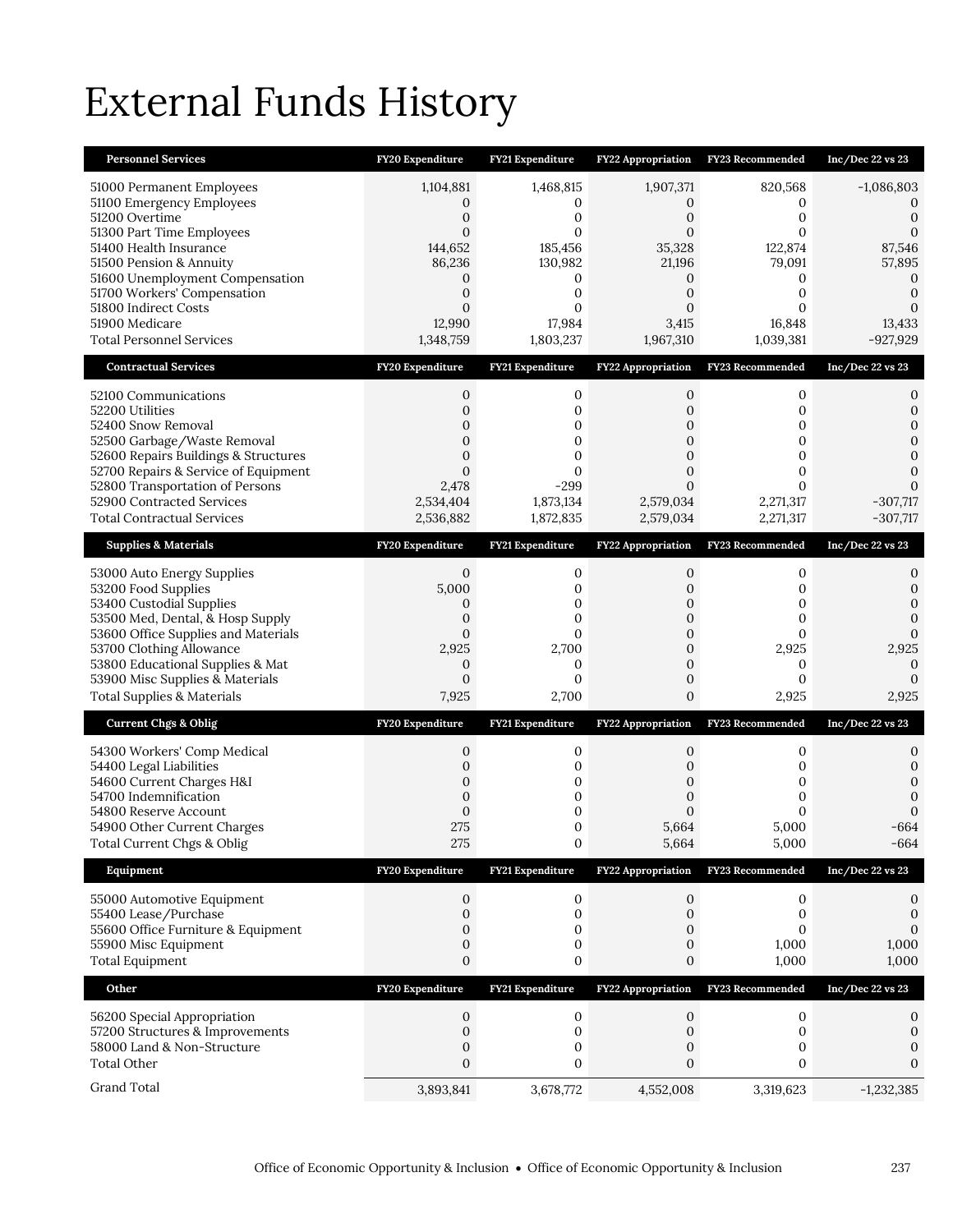### External Funds Personnel

| Title                            | Union<br>Code   | Grade | Position | <b>FY23 Salary</b> | Title                     | Union<br>Code   | Grade | Position | <b>FY23 Salary</b> |
|----------------------------------|-----------------|-------|----------|--------------------|---------------------------|-----------------|-------|----------|--------------------|
|                                  |                 |       |          |                    |                           |                 |       |          |                    |
| Admin Assist                     | EXM             | 19    | 0.60     | 37,132             | <b>Operations Manager</b> | <b>EXM</b>      | 25    | 0.60     | 59,448             |
| Admin Manager                    | <b>MYO</b>      | 09    | 1.00     | 81,543             | Prog Asst                 | SU <sub>2</sub> | 19    | 1.80     | 128,671            |
| Design Services Manager          | SU <sub>2</sub> | 24    | 0.60     | 53,632             | Sr Business Manager       | SU <sub>2</sub> | 23    | 1.20     | 111,536            |
| Neighborhood Business<br>Manager | SU <sub>2</sub> | 22    | 3.00     | 237,995            | Sr Neigh Business Mgr     | SU <sub>2</sub> | 24    | 0.60     | 52,081             |
|                                  |                 |       |          |                    | Sr Program Manager        | SU <sub>2</sub> | 23    | 0.60     | 58,530             |
|                                  |                 |       |          |                    | Total                     |                 |       | 10       | 820,568            |
|                                  |                 |       |          |                    |                           |                 |       |          |                    |
|                                  |                 |       |          |                    | Adjustments               |                 |       |          |                    |
|                                  |                 |       |          |                    | Differential Payments     |                 |       |          | $\mathbf{0}$       |
|                                  |                 |       |          |                    | Other                     |                 |       |          | $\mathbf{0}$       |
|                                  |                 |       |          |                    | Chargebacks               |                 |       |          | $\mathbf{0}$       |
|                                  |                 |       |          |                    | <b>Salary Savings</b>     |                 |       |          | $\mathbf{0}$       |
|                                  |                 |       |          |                    | <b>FY23 Total Request</b> |                 |       |          | 820,568            |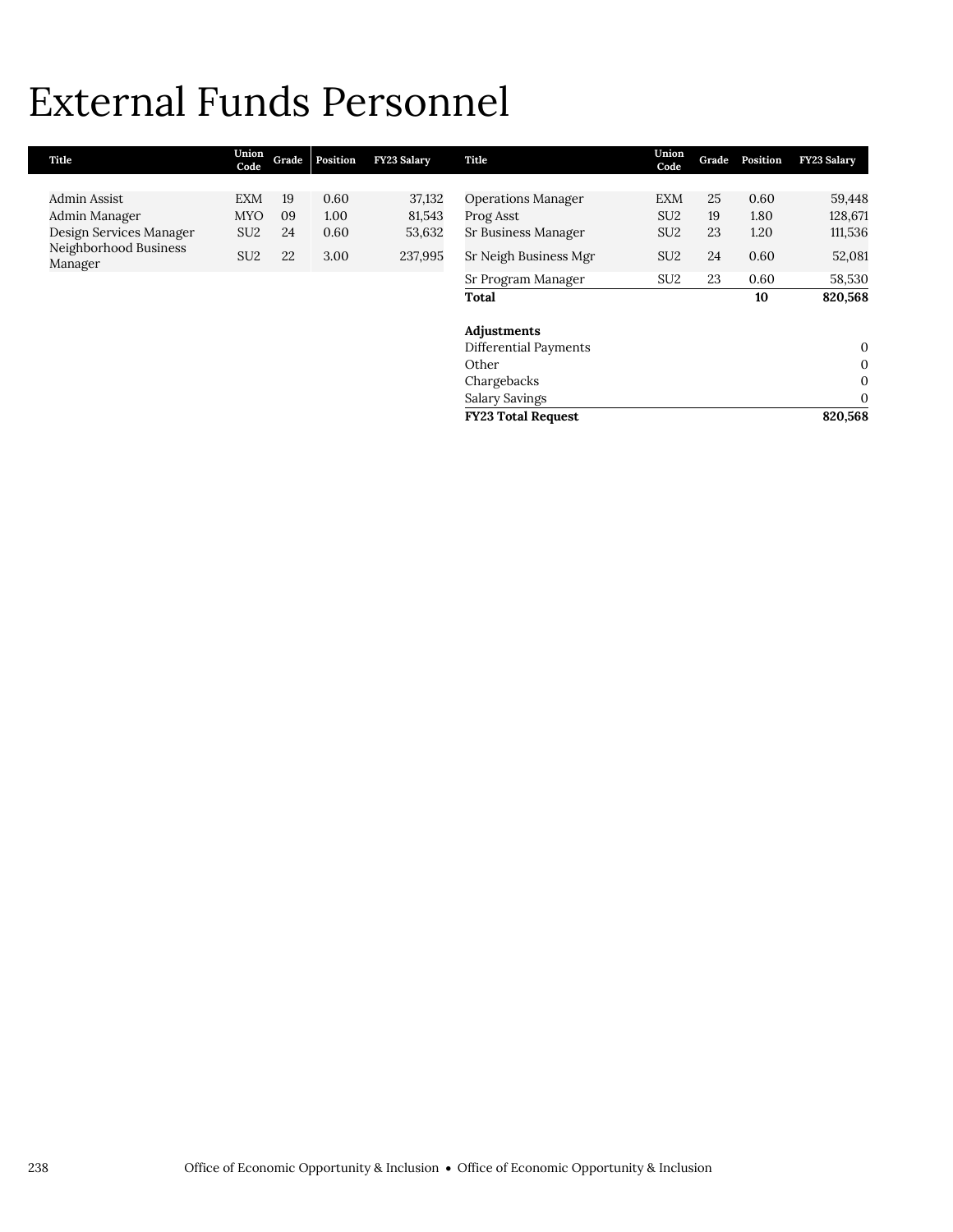## <span id="page-26-0"></span>Program 1. Economic Opportunity

### **Segun Idowu,** *Manager,* **Organization 182100**

#### **Program Description**

The Economic Opportunity Program fosters economic development in all of Boston's neighborhoods through marketing Boston on a national and international scale; ensuring access to employment, pathways to careers, and strong job growth; streamlining licensing and permitting processes; and supporting Boston's businesses of all sectors and sizes.

| <b>Operating Budget</b> |                                     | <b>Actual</b> '20    | <b>Actual</b> '21 | Approp '22'         | <b>Budget '23</b>    |
|-------------------------|-------------------------------------|----------------------|-------------------|---------------------|----------------------|
|                         | Personnel Services<br>Non Personnel | 1.449.227<br>191.653 | 781.580<br>92,327 | 1,000,068<br>91.284 | 1,768,698<br>369.029 |
|                         | Total                               | 1,640,880            | 873,907           | 1,091,352           | 2,137,727            |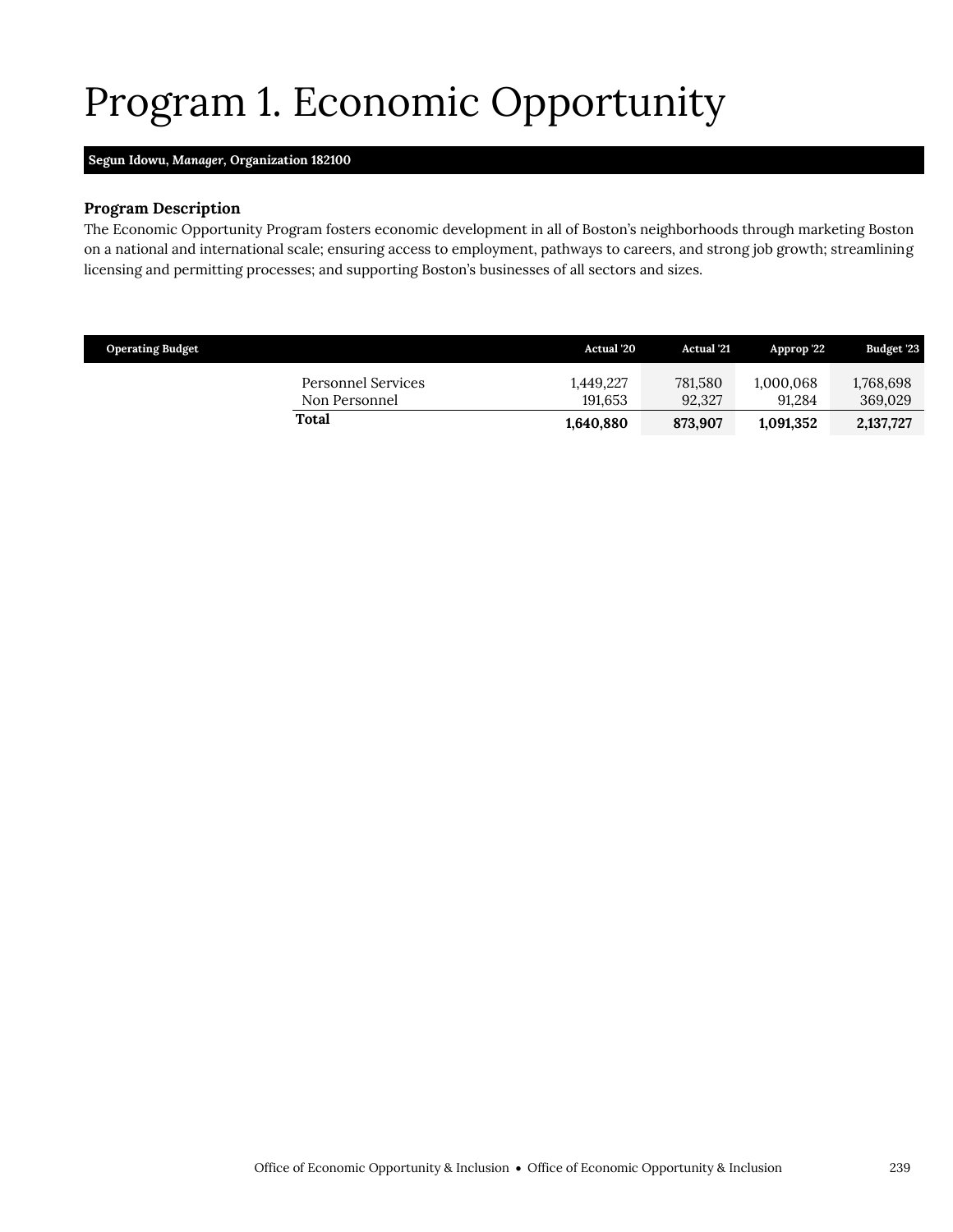### Program 2. Small & Local Business

#### **Aliesha Porcena,** *Manager,* **Organization 182300**

### **Program Description**

The Small and Local Business Program encourages, assists, and provides opportunities for minority and women-owned businesses and small and Boston-based businesses to participate in the City's contracting arena as well as in the broader Boston area economy.

| <b>Operating Budget</b> |                                            | <b>Actual</b> '20  | <b>Actual</b> '21  | Approp '22           | Budget '23           |
|-------------------------|--------------------------------------------|--------------------|--------------------|----------------------|----------------------|
|                         | <b>Personnel Services</b><br>Non Personnel | 605,738<br>343.519 | 179,371<br>385,909 | 349.022<br>1,504,201 | 619,150<br>2,573,143 |
|                         | Total                                      | 949,257            | 565,280            | 1,853,223            | 3,192,293            |
| Performance             |                                            |                    |                    |                      |                      |

### Goal: Create an ecosystem that is Open for Business by Attracting, Retaining and helping Companies to Grow

<span id="page-27-0"></span>

| <b>Performance Measures</b>                                          | <b>Actual</b> '20 | <b>Actual</b> '21 | Projected '22 | Target '23 |
|----------------------------------------------------------------------|-------------------|-------------------|---------------|------------|
| # of businesses assisted                                             | 3,577             | 333               | 500           | 500        |
| # of new businesses open as a<br>result of Small Business Assistance | 24                |                   | 25            | 25         |
| # of projects completed                                              | 146               | 87                | 80            | 120        |
| Funds leveraged - private dollars<br>invested                        | 643,857           | 204,004           | 100,000       | 150,000    |

### **Goal:** Develop Pathways to Overcome Income and Wealth Disparity

| <b>Performance Measures</b>                          | <b>Actual</b> '20 | <b>Actual</b> '21 | <b>Projected 22</b> | Target '23 |
|------------------------------------------------------|-------------------|-------------------|---------------------|------------|
| # of jobs created through Small<br>Business Programs | 166               | 22                | 150                 | 150        |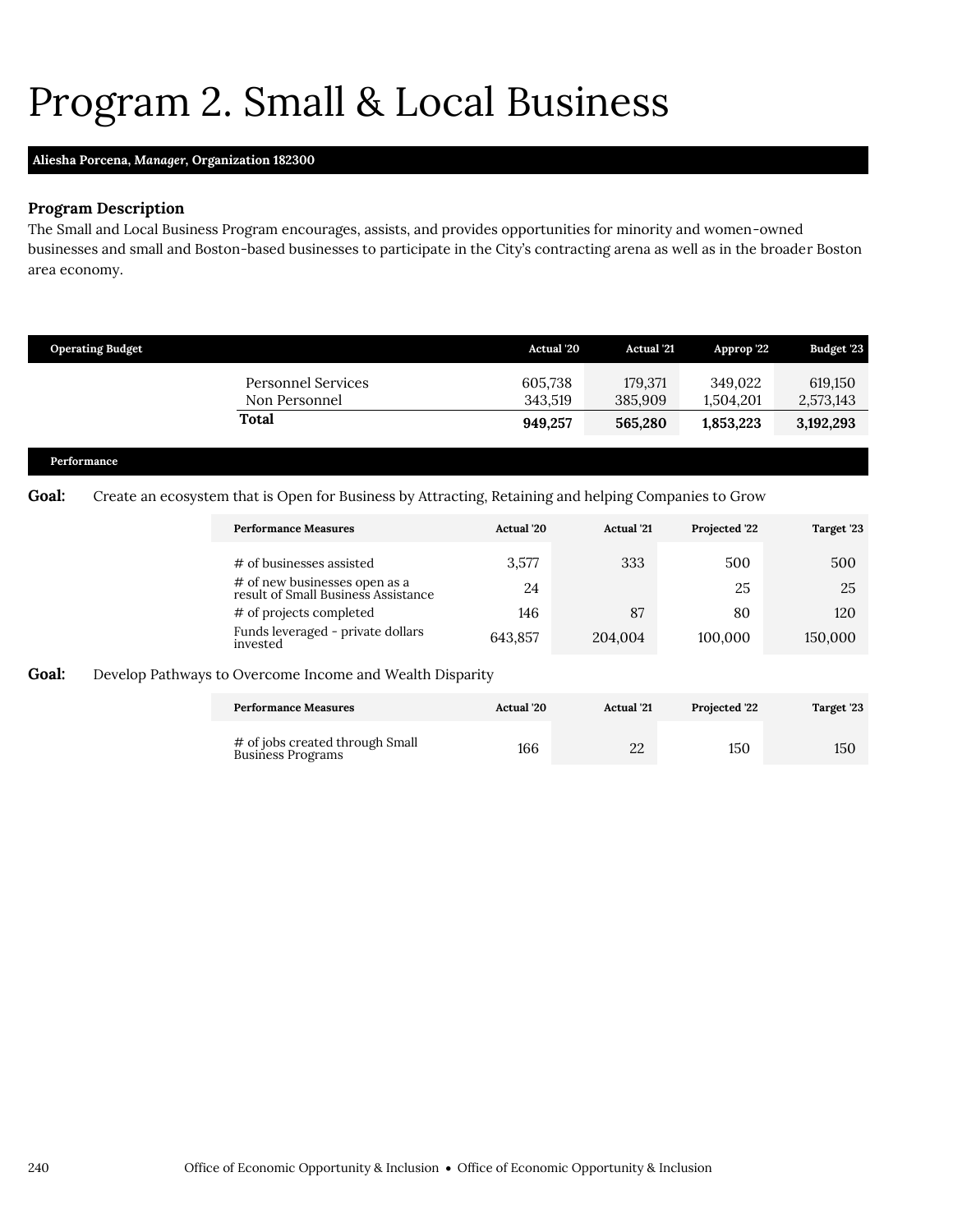### External Funds Projects

#### **Boston Cannabis Equity Fund**

#### **Project Mission**

The Boston Cannabis Equity Fund was established by the Ordinance Establishing Equitable Regulation of the Cannabis Industry in the City of Boston" This fund will make resources and technical assistance available for equity applicants and licensees to establish and operate a cannabis business in the City of Boston.

#### **CDBG**

#### **Project Mission**

The Community Development Block Grant (CDBG) is an annual entitlement grant from the U.S. Department of Housing and Urban Development to the City of Boston designed to fund a variety of neighborhood development activities. At least 70 percent of CDBG funds must be used to benefit low- and moderate-income households. CDBG funds are used to produce and preserve affordable housing, revitalize neighborhood commercial districts, assist the renovation of non-profit facilities, improve vacant lots, promote and monitor fair housing activities, and assist non-profit organizations in the operation of emergency shelters, health care, child care, youth and adult literacy programs. CDBG funds cannot be used for general government services or to replace funding cuts from existing public service activities.

#### **Neighborhood Development Fund**

#### **Project Mission**

The Neighborhood Development Fund receives revenue from the repayment of Urban Development Action Grant (UDAG) loans to the City. Funds can be used for eligible HUD Title I activities which are somewhat less restrictive than CDBG regulations.

#### **EDIC**

#### **Project Mission**

Funded by the Economic Development and Industrial Corporation (EDIC), this program will support the operational needs of the Office of Economic Development. This multi-year project will award the department \$500,000 each year over the next three years.

**Small Business Relief**

#### **Project Mission**

Funding provided by the Massachusetts Attorney General's Office was included as part of the larger 'Small Business Relief Fund' that provided emergency grants to City businesses and business owners who have been critically impacted by the COVID-19 pandemic.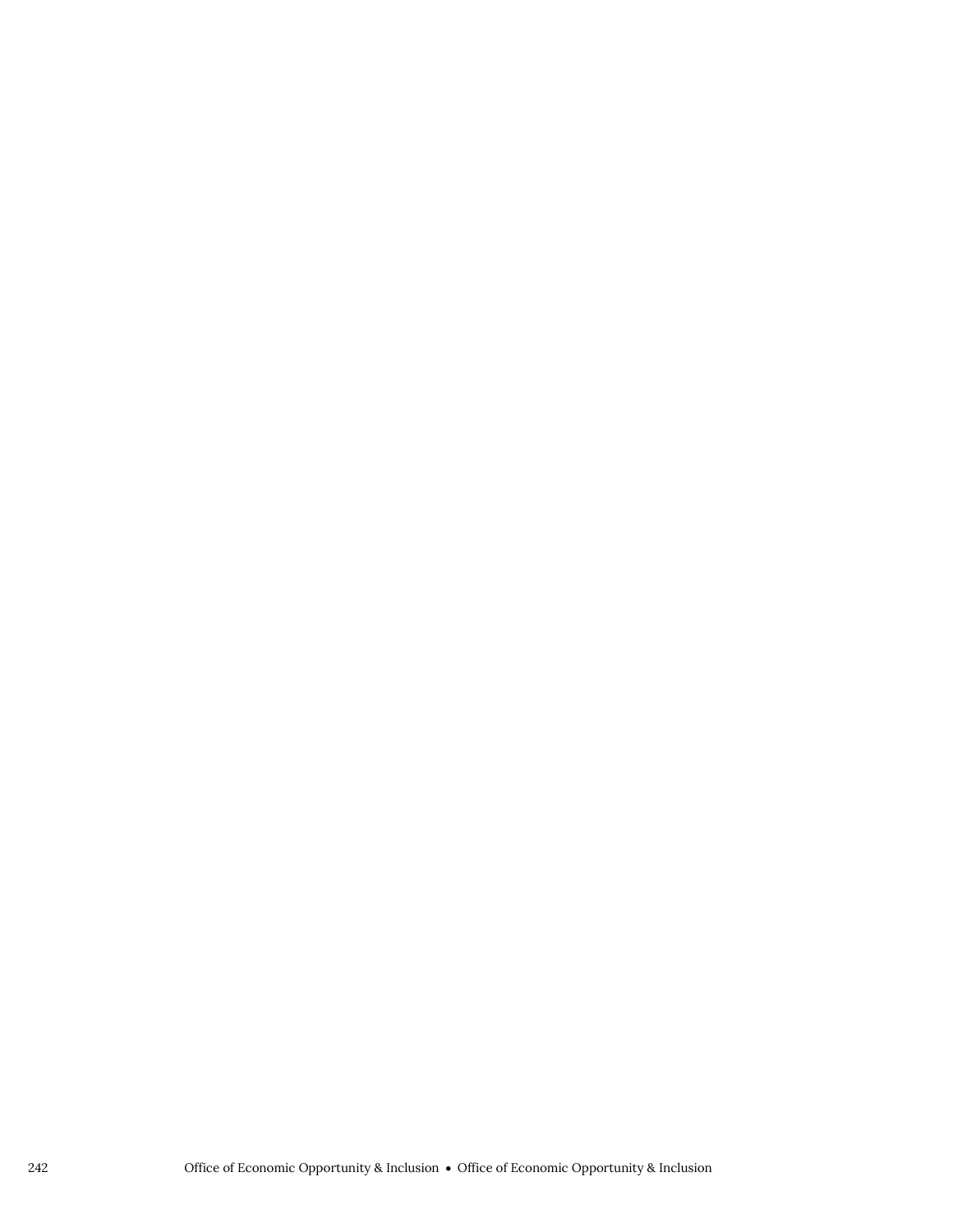# <span id="page-30-0"></span>Office of Tourism Operating Budget

### **Vacant,** *Director,* **Appropriation 416000**

### **Department Mission**

 $\mathcal{O}(\mathcal{O}_\mathcal{C})$  of  $\mathcal{O}_\mathcal{C}$  of  $\mathcal{O}_\mathcal{C}$ 

The mission of the Office of Tourism is to advance tourism in Boston and promote participation in public celebrations.

| <b>Operating Budget</b>      | Program Name                                               | <b>Total Actual '20</b>      |                              | Total Actual '21 Total Approp '22 Total Budget '23 |                               |
|------------------------------|------------------------------------------------------------|------------------------------|------------------------------|----------------------------------------------------|-------------------------------|
|                              | Tourism Administration<br>Film & Special Events<br>Tourism | 501,366<br>785,528<br>78,415 | 509,108<br>305,913<br>79,748 | 1,520,749<br>864,510<br>118,070                    | 518,922<br>846,356<br>121,459 |
|                              | Total                                                      | 1,365,309                    | 894,768                      | 2,503,329                                          | 1,486,737                     |
| <b>External Funds Budget</b> | <b>Fund Name</b>                                           | <b>Total Actual '20</b>      |                              | Total Actual '21 Total Approp '22                  | <b>Total Budget '23</b>       |
|                              |                                                            |                              |                              |                                                    |                               |
|                              | City Hall Plaza Fund                                       | 124,677                      | $\boldsymbol{0}$             | 50,000                                             | 150,000                       |
|                              | Total                                                      | 124,677                      | $\bf{0}$                     | 50,000                                             | 150,000                       |
|                              |                                                            |                              |                              |                                                    |                               |
| <b>Operating Budget</b>      |                                                            | Actual '20                   | <b>Actual</b> '21            | Approp '22                                         | <b>Budget '23</b>             |
|                              | Personnel Services<br>Non Personnel                        | 804,484<br>560.825           | 764,721<br>130,048           | 866,901<br>1,636,429                               | 849,870<br>636,867            |
|                              | Total                                                      | 1,365,309                    | 894,769                      | 2,503,330                                          | 1,486,737                     |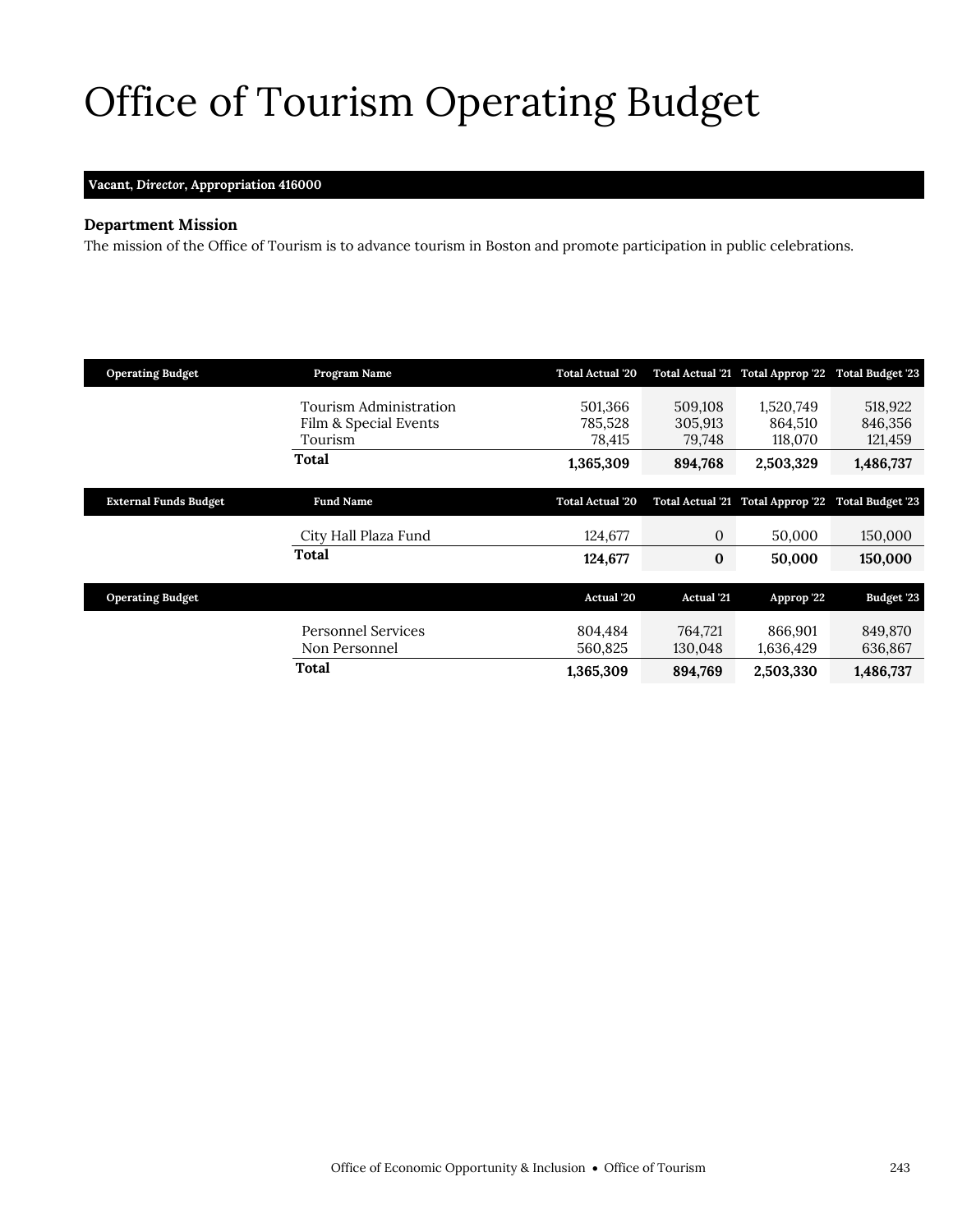### Office of Tourism Operating Budget



### **Authorizing Statutes**

 Enabling Legislation, CBC Ord. §§ 15-3.1- 15-3.2.

### **Description of Services**

The Office of Tourism serves Boston's residents, visitors, and the tourism industry in the following ways: producing year-round events including festivals, concerts, exhibitions, and public celebrations both downtown and in Boston's neighborhoods; supporting film and television production through Boston Film Bureau with permitting, location assistance, and coordination with local and state agencies; providing technical assistance to neighborhood based groups with event production; promoting Boston as a desirable destination for visitors, conventions, and family-oriented sporting events such as amateur collegiate, and Olympic tournaments.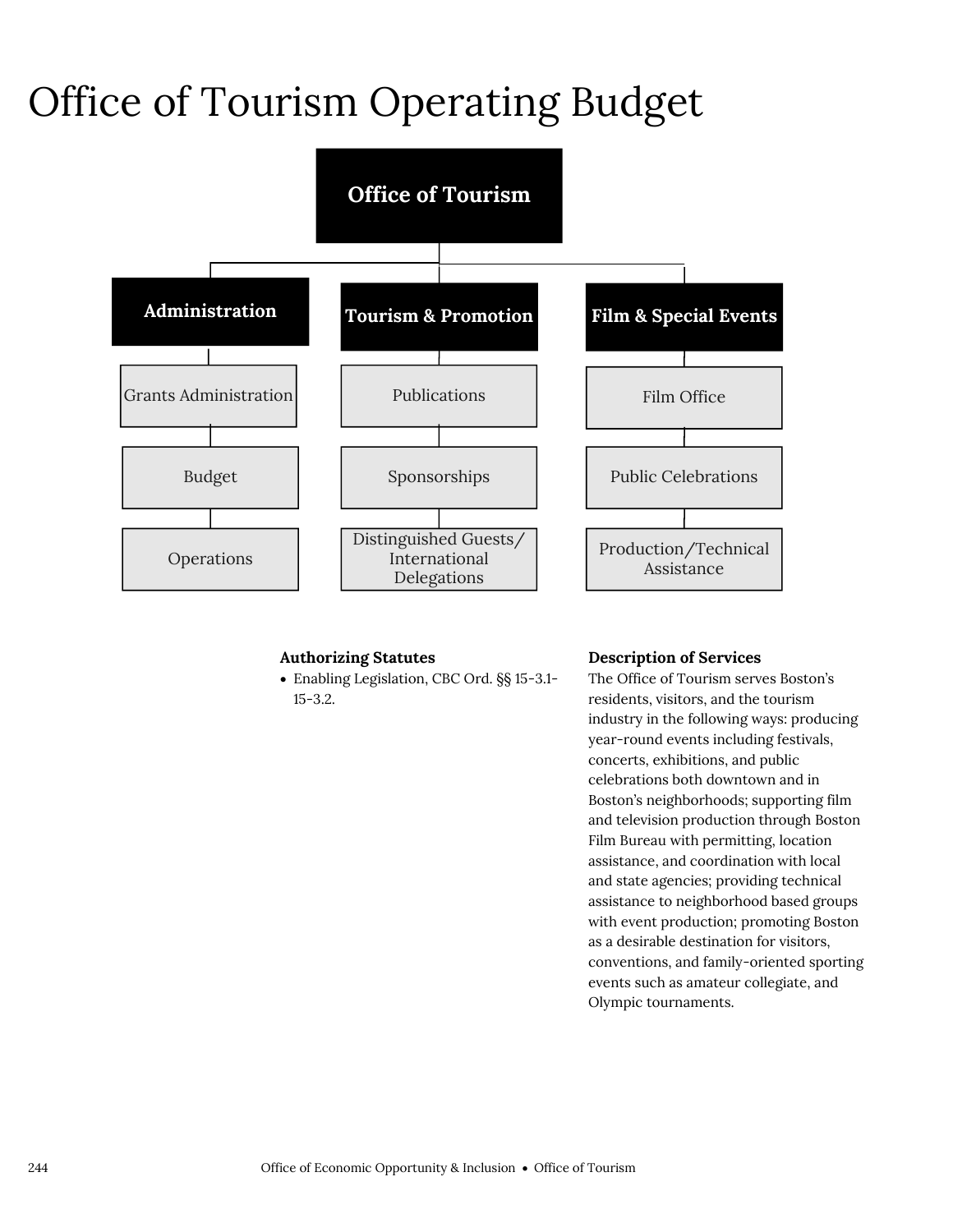# Department History

| <b>Personnel Services</b>                                                | FY20 Expenditure             | FY21 Expenditure            | <b>FY22 Appropriation</b>      | <b>FY23 Recommended</b> | Inc/Dec 22 vs 23             |
|--------------------------------------------------------------------------|------------------------------|-----------------------------|--------------------------------|-------------------------|------------------------------|
| 51000 Permanent Employees                                                | 776,579                      | 755,315                     | 769,901                        | 752,870                 | $-17,031$                    |
| 51100 Emergency Employees<br>51200 Overtime                              | 27,905<br>0                  | 9,406<br>0                  | 97,000<br>0                    | 97,000<br>0             | $\mathbf{0}$<br>$\mathbf{0}$ |
| 51600 Unemployment Compensation                                          | $\mathbf{0}$                 | $\mathbf{0}$                | $\overline{0}$                 | $\mathbf{0}$            | 0                            |
| 51700 Workers' Compensation                                              | 0                            | $\mathbf{0}$                | 0                              | 0                       | $\Omega$                     |
| <b>Total Personnel Services</b>                                          | 804,484                      | 764,721                     | 866,901                        | 849,870                 | $-17,031$                    |
| <b>Contractual Services</b>                                              | FY20 Expenditure             | FY21 Expenditure            | FY22 Appropriation             | FY23 Recommended        | $Inc/Dec$ 22 vs 23           |
| 52100 Communications                                                     | 12,237                       | 15,957                      | 18,400                         | 18,400                  | 0                            |
| 52200 Utilities<br>52400 Snow Removal                                    | 0<br>0                       | 0<br>0                      | $\Omega$<br>0                  | 0<br>0                  | $\mathbf{0}$<br>$\mathbf{0}$ |
| 52500 Garbage/Waste Removal                                              | $\mathbf{0}$                 | $\mathbf{0}$                | 0                              | 0                       | 0                            |
| 52600 Repairs Buildings & Structures                                     | $\mathbf{0}$                 | $\mathbf{0}$                | $\overline{0}$                 | 0                       | 0                            |
| 52700 Repairs & Service of Equipment<br>52800 Transportation of Persons  | 2,718<br>5,507               | 2,898<br>$-350$             | 3,440<br>$\Omega$              | 3,440<br>0              | $\Omega$<br>0                |
| 52900 Contracted Services                                                | 244,081                      | 12,909                      | 1,270,540                      | 270,540                 | $-1,000,000$                 |
| <b>Total Contractual Services</b>                                        | 264,543                      | 31,414                      | 1,292,380                      | 292,380                 | $-1,000,000$                 |
| <b>Supplies &amp; Materials</b>                                          | FY20 Expenditure             | FY21 Expenditure            | FY22 Appropriation             | FY23 Recommended        | Inc/Dec 22 vs 23             |
| 53000 Auto Energy Supplies                                               | 706                          | 271                         | 849                            | 1,287                   | 438                          |
| 53200 Food Supplies                                                      | 10,649                       | 1,470                       | 14,500                         | 14,500                  | $\mathbf 0$<br>$\mathbf{0}$  |
| 53400 Custodial Supplies<br>53500 Med, Dental, & Hosp Supply             | 0<br>$\mathbf{0}$            | 0<br>$\mathbf 0$            | 0<br>$\mathbf{0}$              | 0<br>0                  | $\mathbf 0$                  |
| 53600 Office Supplies and Materials                                      | 4,541                        | $\mathbf{0}$                | 2,400                          | 2,400                   | $\mathbf{0}$                 |
| 53700 Clothing Allowance<br>53800 Educational Supplies & Mat             | $\mathbf{0}$<br>0            | $\mathbf 0$<br>$\mathbf{0}$ | $\mathbf{0}$<br>0              | 0<br>0                  | $\mathbf{0}$<br>$\mathbf 0$  |
|                                                                          |                              |                             |                                |                         |                              |
|                                                                          | $\mathbf{0}$                 | 0                           | 0                              | 0                       | $\mathbf{0}$                 |
| 53900 Misc Supplies & Materials<br><b>Total Supplies &amp; Materials</b> | 15,896                       | 1,741                       | 17,749                         | 18,187                  | 438                          |
| <b>Current Chgs &amp; Oblig</b>                                          | FY20 Expenditure             | FY21 Expenditure            | <b>FY22 Appropriation</b>      | FY23 Recommended        | Inc/Dec 22 vs 23             |
|                                                                          | 0                            | 0                           | 0                              | 0                       | 0                            |
| 54300 Workers' Comp Medical<br>54400 Legal Liabilities                   | $\overline{0}$               | $\mathbf{0}$                | 0                              | $\mathbf{0}$            | $\boldsymbol{0}$             |
| 54500 Aid To Veterans                                                    | 0                            | 0                           | $\mathbf{0}$                   | 0                       | $\mathbf{0}$                 |
| 54600 Current Charges H&I<br>54700 Indemnification                       | $\mathbf{0}$<br>$\mathbf{0}$ | $\mathbf 0$<br>$\mathbf{0}$ | $\overline{0}$<br>$\mathbf{0}$ | 0<br>0                  | $\mathbf{0}$<br>$\Omega$     |
| 54800 Reserve Account                                                    | $\Omega$                     | $\mathbf{0}$                | $\overline{0}$                 | $\Omega$                | $\mathbf{0}$                 |
| 54900 Other Current Charges                                              | 56,406                       | 35,396                      | 60,550                         | 60,550                  | 0                            |
| Total Current Chgs & Oblig                                               | 56,406                       | 35,396                      | 60,550                         | 60,550                  | $\mathbf{0}$                 |
| Equipment                                                                | FY20 Expenditure             | FY21 Expenditure            | <b>FY22 Appropriation</b>      | FY23 Recommended        | Inc/Dec 22 vs 23             |
| 55000 Automotive Equipment                                               | $\mathbf{0}$                 | $\mathbf{0}$                | $\mathbf{0}$                   | 0                       | 0                            |
| 55400 Lease/Purchase<br>55600 Office Furniture & Equipment               | $\mathbf{0}$<br>$\Omega$     | $\boldsymbol{0}$<br>5,372   | $\boldsymbol{0}$<br>$\Omega$   | 0<br>$\Omega$           | 0<br>0                       |
| 55900 Misc Equipment                                                     | 17,688                       | 462                         | 2,000                          | 2,000                   | 0                            |
| <b>Total Equipment</b>                                                   | 17,688                       | 5,834                       | 2,000                          | 2,000                   | 0                            |
| Other                                                                    | FY20 Expenditure             | FY21 Expenditure            | <b>FY22 Appropriation</b>      | FY23 Recommended        | Inc/Dec 22 vs 23             |
| 56200 Special Appropriation                                              | 206,292                      | 55,663                      | 263,750                        | 263,750                 | 0                            |
| 57200 Structures & Improvements                                          | 0                            | 0                           | 0                              | 0                       | 0                            |
| 58000 Land & Non-Structure<br><b>Total Other</b>                         | $\boldsymbol{0}$<br>206,292  | 0<br>55,663                 | $\boldsymbol{0}$<br>263,750    | $\mathbf 0$<br>263,750  | 0<br>0                       |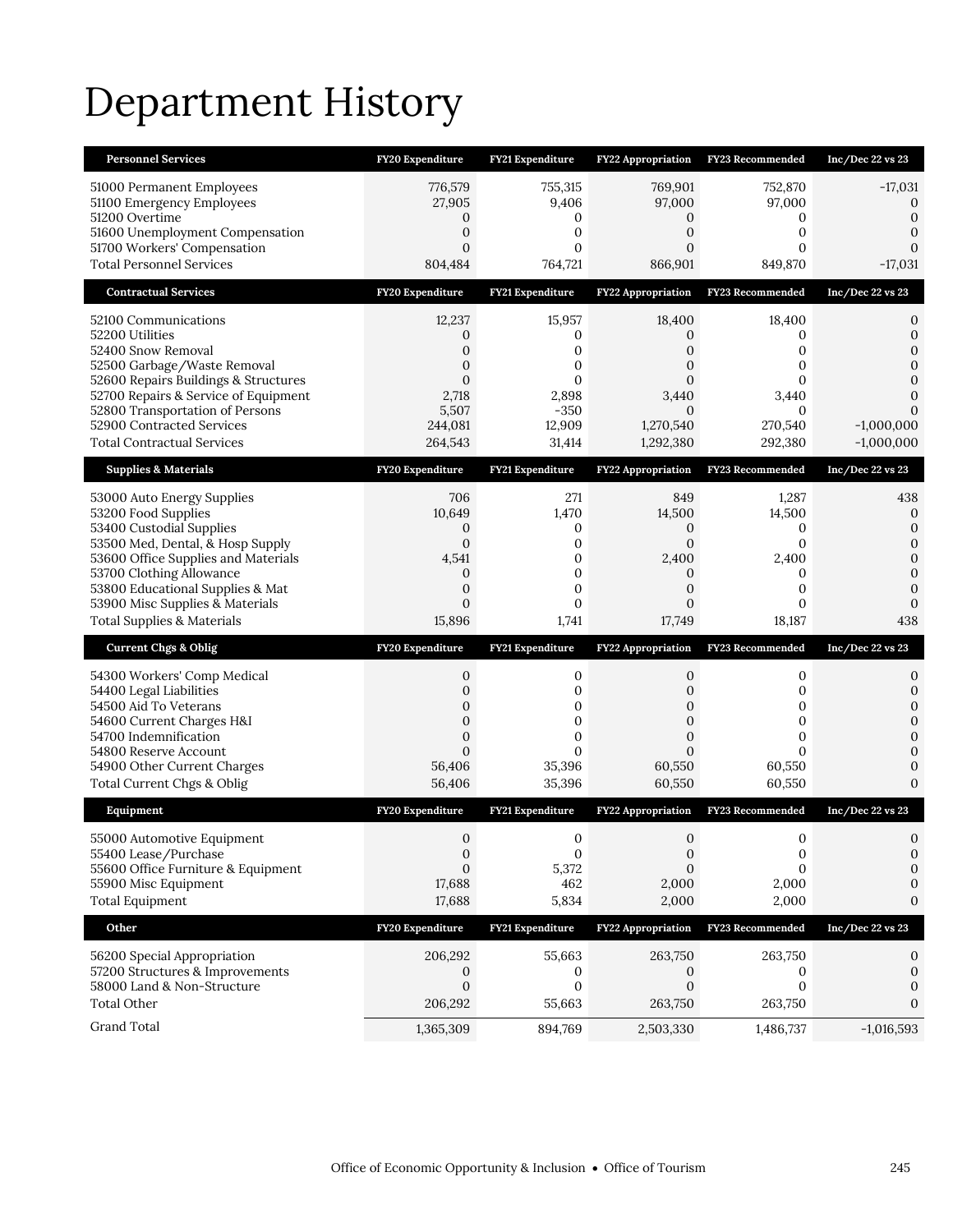## Department Personnel

| Title                               | Union<br>Code | Grade     | Position | <b>FY23 Salary</b> | Title                     | Union<br>Code | Grade | Position | <b>FY23 Salary</b> |
|-------------------------------------|---------------|-----------|----------|--------------------|---------------------------|---------------|-------|----------|--------------------|
|                                     |               |           |          |                    |                           |               |       |          |                    |
| Admin Asst                          | <b>MYO</b>    | 03        | 1.00     | 53,164             | Production/Stage Manager  | <b>MYO</b>    | 05    | 1.00     | 64,557             |
| Dir (Adsl)                          | <b>MYN</b>    | <b>NG</b> | 1.00     | 100,275            | Staff Assist I            | <b>MYO</b>    | 04    | 1.00     | 58,624             |
| Dir of Administration & Finance MYO |               | 09        | 1.00     | 67,132             | Staff Asst III            | <b>MYO</b>    | 07    | 1.00     | 63,367             |
| Directr                             | <b>CDH</b>    | NG        | 1.00     | 120,330            | Staff Asst IV             | <b>MYO</b>    | 09    | 1.00     | 71,655             |
| Manager-Marketing&Vistors<br>Srvc   | <b>MYO</b>    | 09        | 1.00     | 75,609             | Technical Manager         | <b>MYO</b>    | 05    | 1.00     | 64,557             |
|                                     |               |           |          |                    | <b>Total</b>              |               |       | 10       | 739,270            |
|                                     |               |           |          |                    | Adjustments               |               |       |          |                    |
|                                     |               |           |          |                    | Differential Payments     |               |       |          | $\mathbf{0}$       |
|                                     |               |           |          |                    | Other                     |               |       |          | 13,600             |
|                                     |               |           |          |                    | Chargebacks               |               |       |          | $\mathbf 0$        |
|                                     |               |           |          |                    | Salary Savings            |               |       |          | $\mathbf 0$        |
|                                     |               |           |          |                    | <b>FY23 Total Request</b> |               |       |          | 752,870            |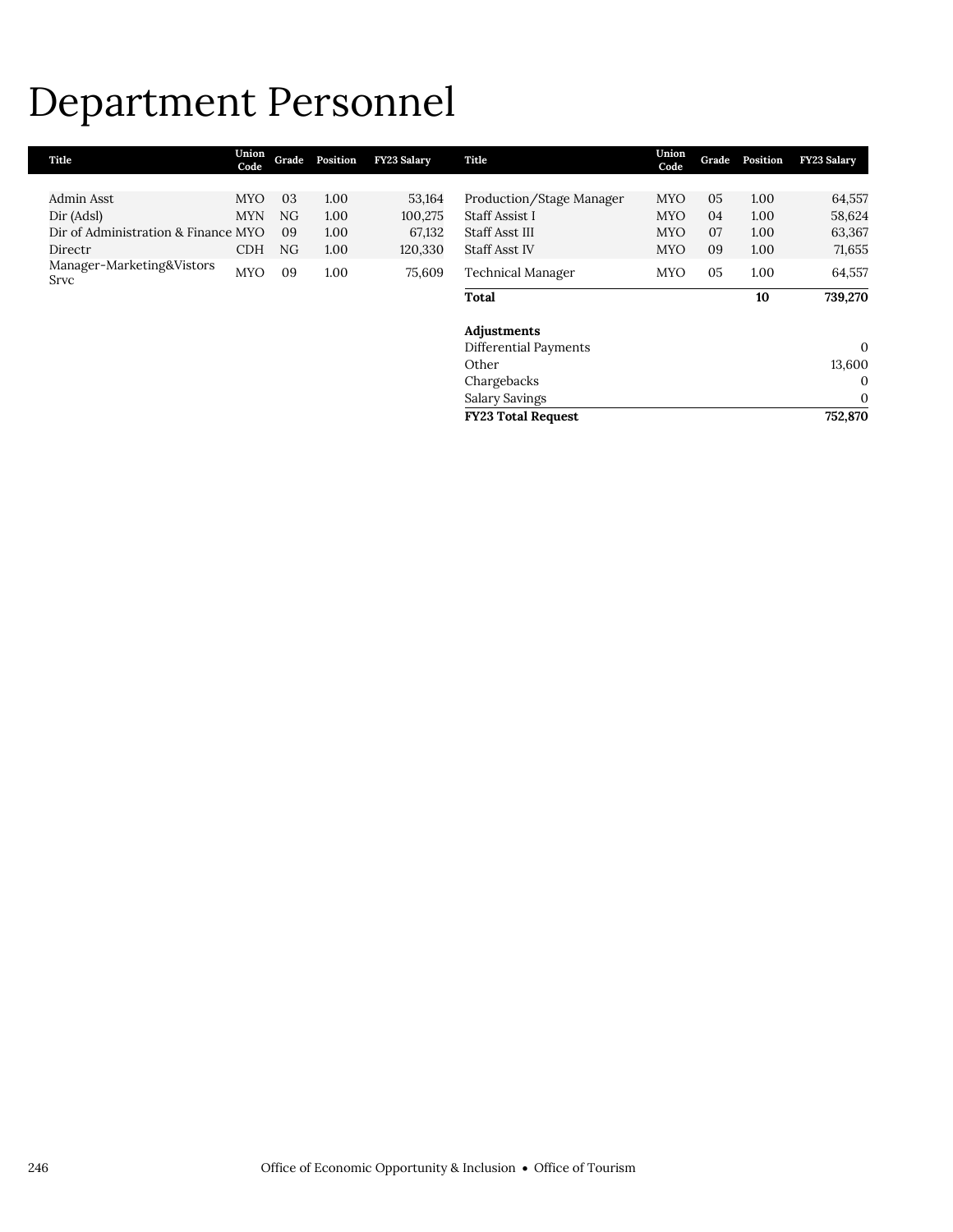## External Funds History

| <b>Personnel Services</b>                                                                                                                                                                                                                                                                                 | FY20 Expenditure                                                                                                                     | <b>FY21 Expenditure</b>                                                           | FY22 Appropriation                                                                                     | FY23 Recommended                                             | Inc/Dec 22 vs 23                                                                                                    |
|-----------------------------------------------------------------------------------------------------------------------------------------------------------------------------------------------------------------------------------------------------------------------------------------------------------|--------------------------------------------------------------------------------------------------------------------------------------|-----------------------------------------------------------------------------------|--------------------------------------------------------------------------------------------------------|--------------------------------------------------------------|---------------------------------------------------------------------------------------------------------------------|
| 51000 Permanent Employees<br>51100 Emergency Employees<br>51200 Overtime<br>51300 Part Time Employees<br>51400 Health Insurance<br>51500 Pension & Annuity<br>51600 Unemployment Compensation<br>51700 Workers' Compensation<br>51800 Indirect Costs<br>51900 Medicare<br><b>Total Personnel Services</b> | $\mathbf{0}$<br>$\mathbf{0}$<br>$\mathbf{0}$<br>$\mathbf{0}$<br>0<br>$\mathbf{0}$<br>$\overline{0}$<br>0<br>$\overline{0}$<br>0<br>0 | 0<br>$\mathbf 0$<br>0<br>0<br>0<br>0<br>$\mathbf 0$<br>0<br>$\mathbf 0$<br>0<br>0 | 0<br>0<br>$\mathbf{0}$<br>0<br>0<br>0<br>$\overline{0}$<br>0<br>$\overline{0}$<br>0<br>$\mathbf{0}$    | 0<br>0<br>0<br>0<br>0<br>0<br>0<br>0<br>0<br>0<br>0          | 0<br>0<br>$\mathbf{0}$<br>$\mathbf{0}$<br>$\mathbf{0}$<br>0<br>$\mathbf{0}$<br>$\overline{0}$<br>0<br>0<br>$\Omega$ |
| <b>Contractual Services</b>                                                                                                                                                                                                                                                                               | FY20 Expenditure                                                                                                                     | FY21 Expenditure                                                                  | FY22 Appropriation                                                                                     | <b>FY23 Recommended</b>                                      | Inc/Dec 22 vs 23                                                                                                    |
| 52100 Communications<br>52200 Utilities<br>52400 Snow Removal<br>52500 Garbage/Waste Removal<br>52600 Repairs Buildings & Structures<br>52700 Repairs & Service of Equipment<br>52800 Transportation of Persons<br>52900 Contracted Services<br><b>Total Contractual Services</b>                         | 0<br>$\mathbf{0}$<br>0<br>$\mathbf{0}$<br>$\mathbf{0}$<br>$\mathbf{0}$<br>$\mathbf{0}$<br>637<br>637                                 | 0<br>$\mathbf 0$<br>0<br>0<br>0<br>0<br>$\mathbf 0$<br>0<br>0                     | 0<br>$\mathbf{0}$<br>0<br>$\mathbf{0}$<br>$\mathbf{0}$<br>$\mathbf{0}$<br>$\Omega$<br>50,000<br>50,000 | 0<br>0<br>0<br>0<br>0<br>0<br>$\Omega$<br>150,000<br>150,000 | 0<br>0<br>0<br>$\mathbf{0}$<br>0<br>0<br>100,000<br>100,000                                                         |
| <b>Supplies &amp; Materials</b>                                                                                                                                                                                                                                                                           | FY20 Expenditure                                                                                                                     | FY21 Expenditure                                                                  | FY22 Appropriation                                                                                     | FY23 Recommended                                             | Inc/Dec 22 vs 23                                                                                                    |
| 53000 Auto Energy Supplies<br>53200 Food Supplies<br>53400 Custodial Supplies<br>53500 Med, Dental, & Hosp Supply<br>53600 Office Supplies and Materials<br>53700 Clothing Allowance<br>53800 Educational Supplies & Mat<br>53900 Misc Supplies & Materials<br><b>Total Supplies &amp; Materials</b>      | $\mathbf{0}$<br>4,815<br>0<br>$\mathbf{0}$<br>$\mathbf{0}$<br>$\mathbf{0}$<br>$\mathbf{0}$<br>3,297<br>8,112                         | 0<br>$\mathbf 0$<br>0<br>$\mathbf 0$<br>0<br>0<br>0<br>$\mathbf 0$<br>0           | 0<br>$\overline{0}$<br>0<br>$\mathbf{0}$<br>$\mathbf{0}$<br>0<br>0<br>$\mathbf{0}$<br>$\overline{0}$   | 0<br>0<br>0<br>0<br>0<br>0<br>0<br>0<br>0                    | 0<br>0<br>0<br>$\mathbf{0}$<br>$\mathbf{0}$<br>$\mathbf{0}$<br>0<br>$\mathbf{0}$<br>$\Omega$                        |
| <b>Current Chgs &amp; Oblig</b>                                                                                                                                                                                                                                                                           | FY20 Expenditure                                                                                                                     | FY21 Expenditure                                                                  |                                                                                                        | FY22 Appropriation FY23 Recommended                          | Inc/Dec 22 vs 23                                                                                                    |
| 54300 Workers' Comp Medical<br>54400 Legal Liabilities<br>54600 Current Charges H&I<br>54700 Indemnification<br>54800 Reserve Account<br>54900 Other Current Charges<br>Total Current Chgs & Oblig                                                                                                        | 0<br>0<br>0<br>0<br>$\Omega$<br>2,700<br>2,700                                                                                       | 0<br>0<br>0<br>0<br>0<br>0<br>$\boldsymbol{0}$                                    | 0<br>0<br>0<br>0<br>$\mathbf{0}$<br>0                                                                  | 0<br>0<br>0<br>0<br>0<br>0                                   | 0<br>0<br>0<br>$\mathbf{0}$<br>0<br>$\mathbf{0}$                                                                    |
| Equipment                                                                                                                                                                                                                                                                                                 | <b>FY20 Expenditure</b>                                                                                                              | FY21 Expenditure                                                                  | <b>FY22 Appropriation</b>                                                                              | FY23 Recommended                                             | Inc/Dec 22 vs 23                                                                                                    |
| 55000 Automotive Equipment<br>55400 Lease/Purchase<br>55600 Office Furniture & Equipment<br>55900 Misc Equipment<br><b>Total Equipment</b>                                                                                                                                                                | $\boldsymbol{0}$<br>$\mathbf{0}$<br>$\mathbf{0}$<br>$\mathbf{0}$<br>0                                                                | 0<br>0<br>0<br>0<br>0                                                             | $\mathbf{0}$<br>0<br>0<br>0<br>0                                                                       | 0<br>0<br>0<br>0<br>0                                        | 0<br>0<br>0<br>$\boldsymbol{0}$<br>0                                                                                |
| Other                                                                                                                                                                                                                                                                                                     | FY20 Expenditure                                                                                                                     | FY21 Expenditure                                                                  | FY22 Appropriation                                                                                     | FY23 Recommended                                             | Inc/Dec 22 vs 23                                                                                                    |
| 56200 Special Appropriation<br>57200 Structures & Improvements<br>58000 Land & Non-Structure<br>Total Other                                                                                                                                                                                               | 113,228<br>0<br>$\mathbf{0}$<br>113,228                                                                                              | 0<br>$\boldsymbol{0}$<br>0<br>0                                                   | 0<br>$\boldsymbol{0}$<br>0<br>0                                                                        | $\mathbf 0$<br>0<br>0<br>0                                   | 0<br>$\mathbf{0}$<br>0<br>0                                                                                         |
| Grand Total                                                                                                                                                                                                                                                                                               | 124,677                                                                                                                              | $\mathbf 0$                                                                       | 50,000                                                                                                 | 150,000                                                      | 100,000                                                                                                             |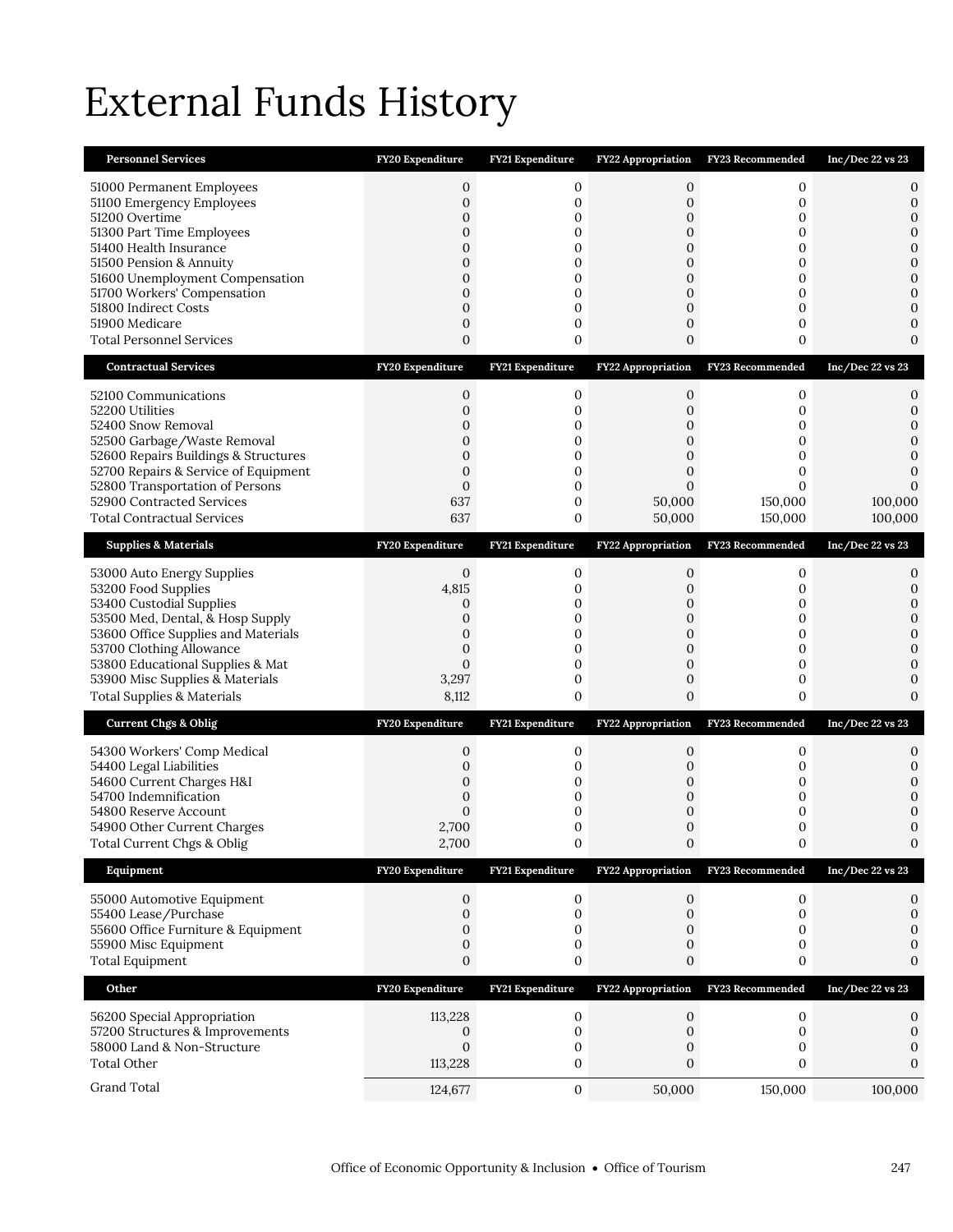### <span id="page-35-0"></span>Program 1. Tourism Administration

### **Vacant,** *Manager,* **Organization 416100**

### **Program Description**

The Administration Program provides administrative, financial, and personnel support for the department. The Program builds partnerships to support and strengthen the City's cultural life.

| <b>Operating Budget</b> |                                            | <b>Actual</b> '20 | <b>Actual</b> '21 | Approp 22            | Budget '23        |
|-------------------------|--------------------------------------------|-------------------|-------------------|----------------------|-------------------|
|                         | <b>Personnel Services</b><br>Non Personnel | 468.075<br>33.291 | 486.966<br>22,142 | 473.919<br>1,046,830 | 472.092<br>46,830 |
|                         | Total                                      | 501,366           | 509,108           | 1,520,749            | 518,922           |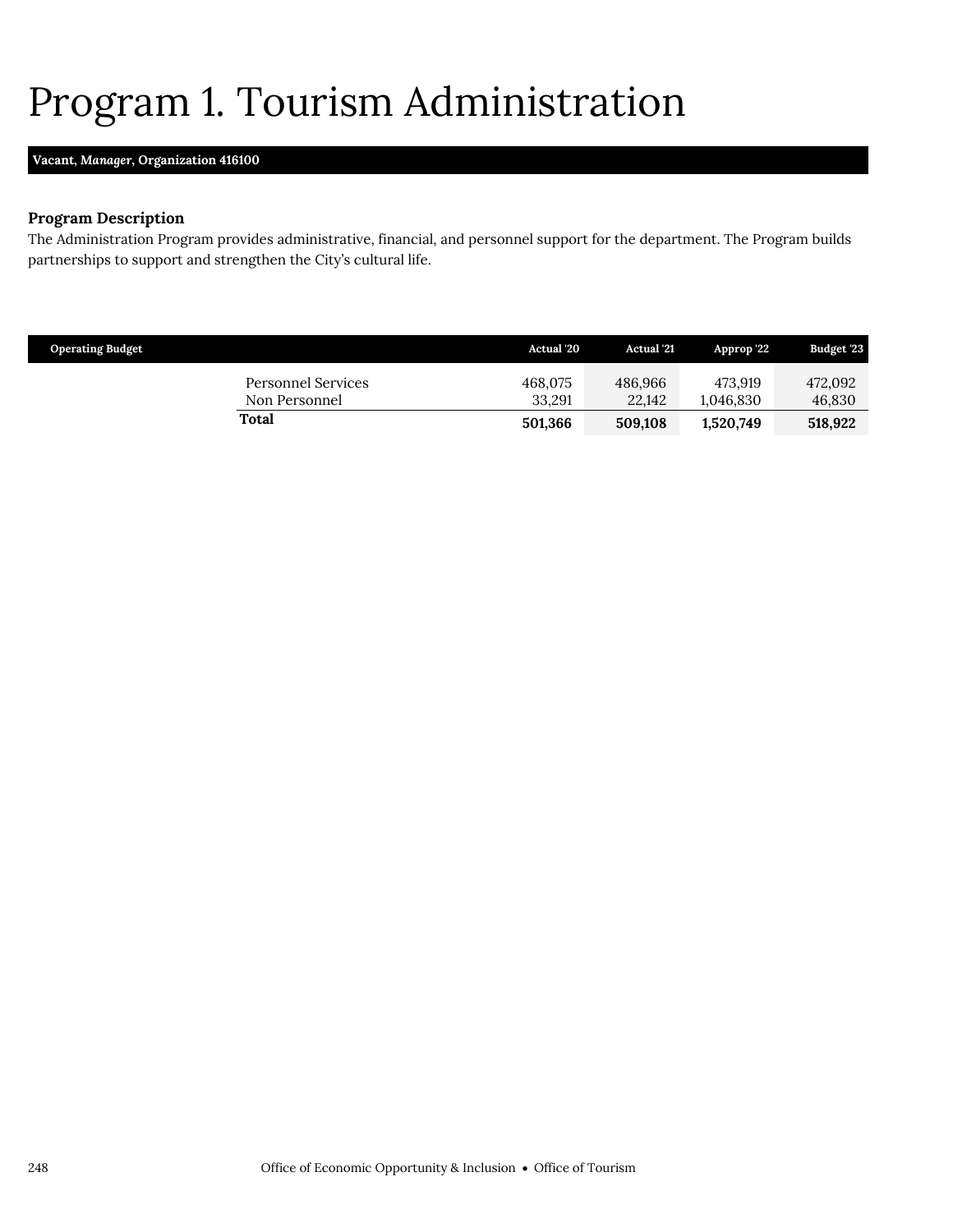## <span id="page-36-0"></span>Program 2. Film & Special Events

#### **Vacant,** *Manager,* **Organization 416200**

#### **Program Description**

The Film and Special Events program oversees the annual production of special events and public celebrations that celebrate and promote the City's cultural and ethnic diversity along with Boston's rich history and promotes Boston as a location for film and video productions by supporting the film and television industry's work in the City.

| <b>Operating Budget</b>             | Actual '20         | <b>Actual</b> '21 | Approp '22         | <b>Budget '23</b>  |
|-------------------------------------|--------------------|-------------------|--------------------|--------------------|
| Personnel Services<br>Non Personnel | 301.488<br>484.040 | 207,662<br>98.251 | 320.761<br>543.749 | 302,169<br>544.187 |
| Total                               | 785.528            | 305.913           | 864.510            | 846,356            |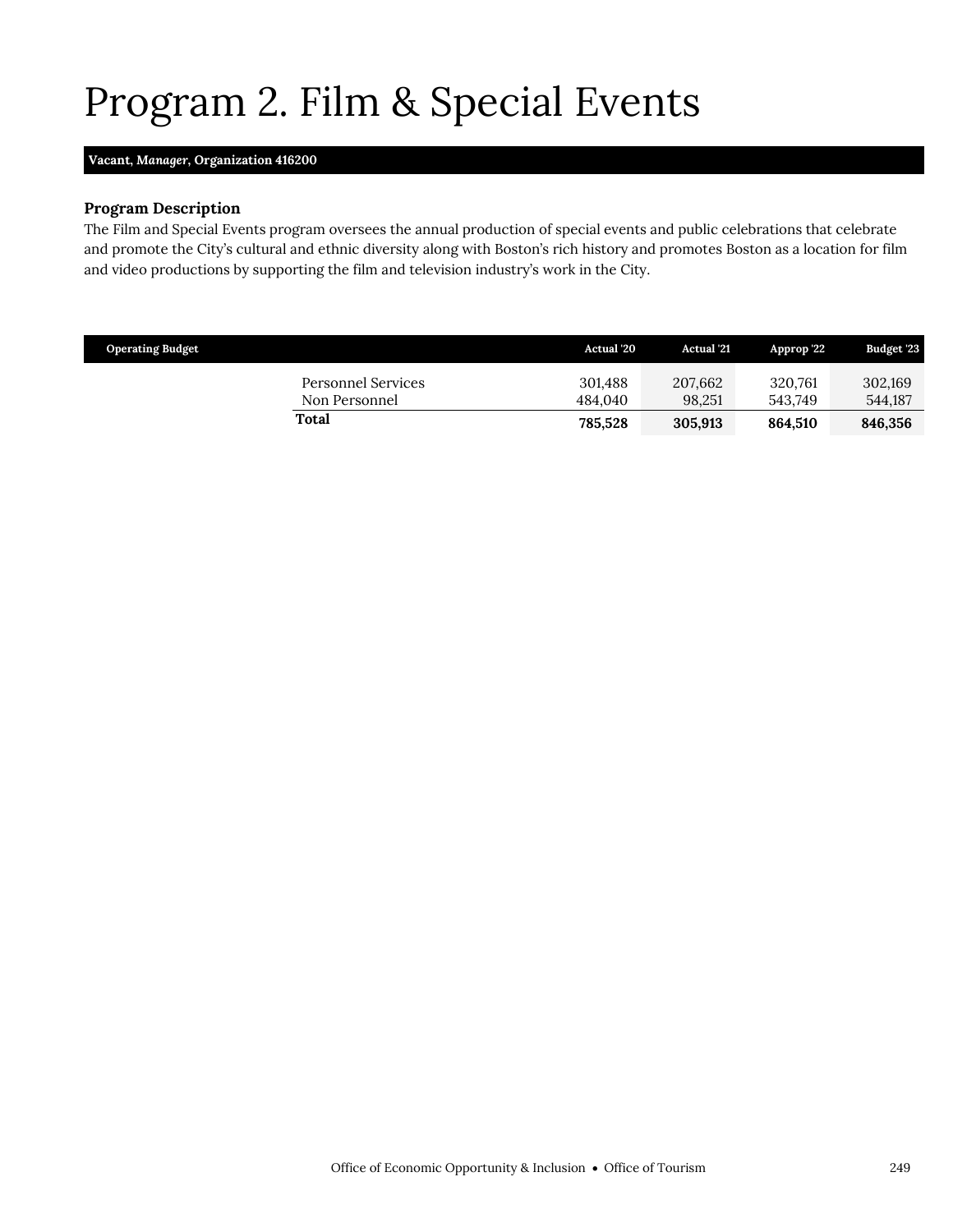### <span id="page-37-0"></span>Program 3. Tourism

### **Amy B. Yandle,** *Manager,* **Organization 416400**

### **Program Description**

The Tourism program oversees the department's promotional efforts, its sponsorships and its international relations.

| <b>Operating Budget</b> |                                     | <b>Actual</b> '20 | <b>Actual</b> '21 | Approp '22       | Budget '23       |
|-------------------------|-------------------------------------|-------------------|-------------------|------------------|------------------|
|                         | Personnel Services<br>Non Personnel | 34.920<br>43.495  | 70,093<br>9.655   | 72.220<br>45.850 | 75,609<br>45,850 |
| Total                   |                                     | 78,415            | 79.748            | 118,070          | 121.459          |